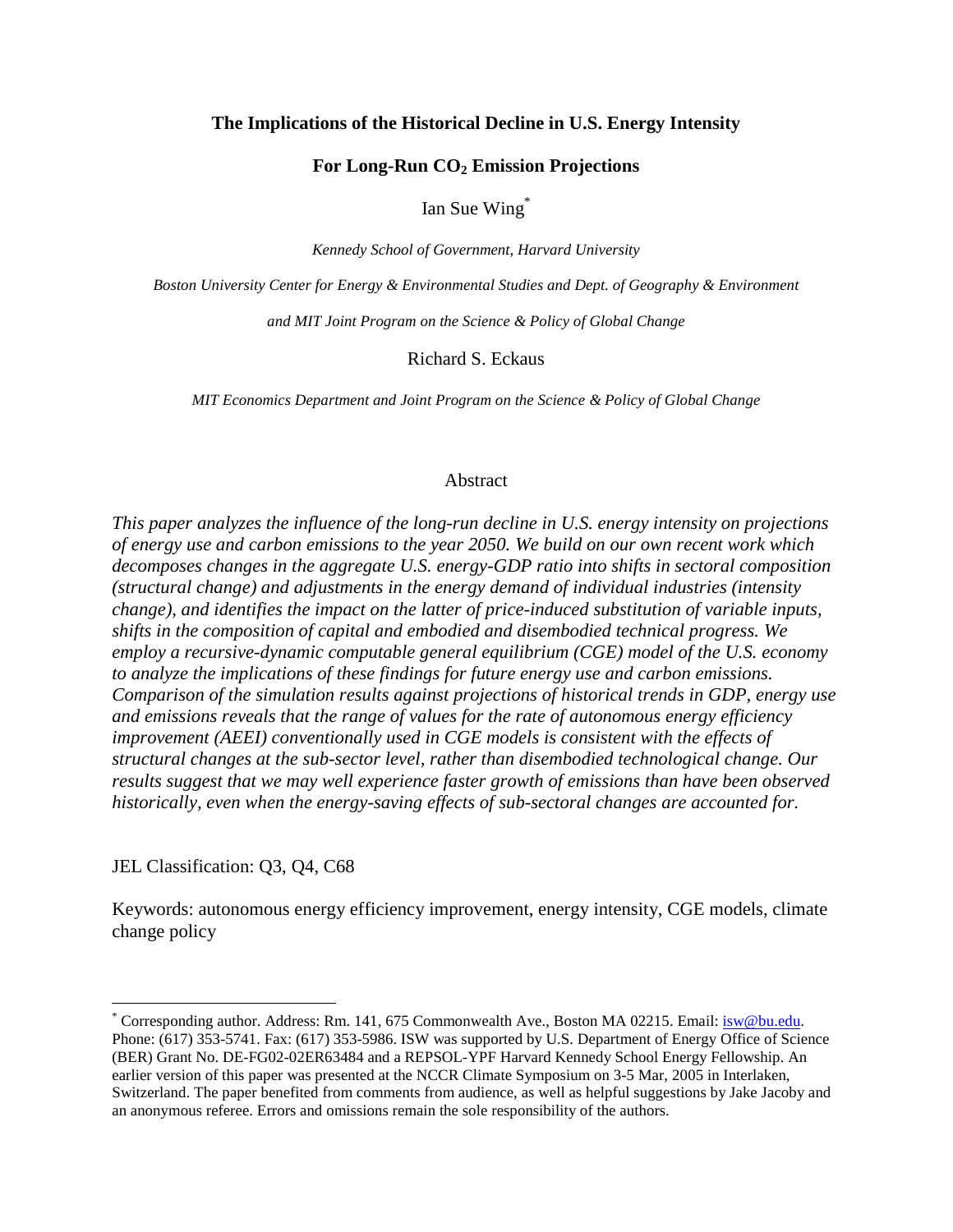#### **1. Introduction**

This paper projects the energy use and greenhouse gas emissions of the U.S. economy to the year 2050, embodying the results of recent work by the authors which indicates that there is substantial variability across industries in the drivers of changes in their energy intensities. Our projections employ a recursive-dynamic computable general equilibrium model of the U.S. economy in which the rates of change in the coefficients on energy use are constrained to match the empirically-determined values of various drivers of energy-intensity change. We find that the effects of structural changes at the sub-sector level, rather than disembodied technological change, are most consistent with the historical growth rates of aggregate energy use and carbon dioxide  $(CO<sub>2</sub>)$  emissions. Moreover, our results suggest that we may well experience faster growth of emissions than have been observed historically, even when the energy-saving effects of such sub-sectoral changes are accounted for.

To analyze potential climate change it is necessary to forecast the evolution of the stock of atmospheric greenhouse gases (GHGs) into the far future. These predictions in turn require long-run forecasts of the emission of GHGs, which are based on the projected expansion of the world's economies and their demand for energy from fossil fuels. Making such economic projections raises unusual and uncomfortable problems that do not exist in conventional, shorterterm economic forecasts. Perhaps the most thorny problem is the issue of how to model the effect of technological progress, which some have argued has been the major influence on the intensity of fossil-fuel use. But the projection of technological change is, in turn, one of the most difficult tasks that economists have undertaken, and the literature is strewn with efforts that are at best only partially successful.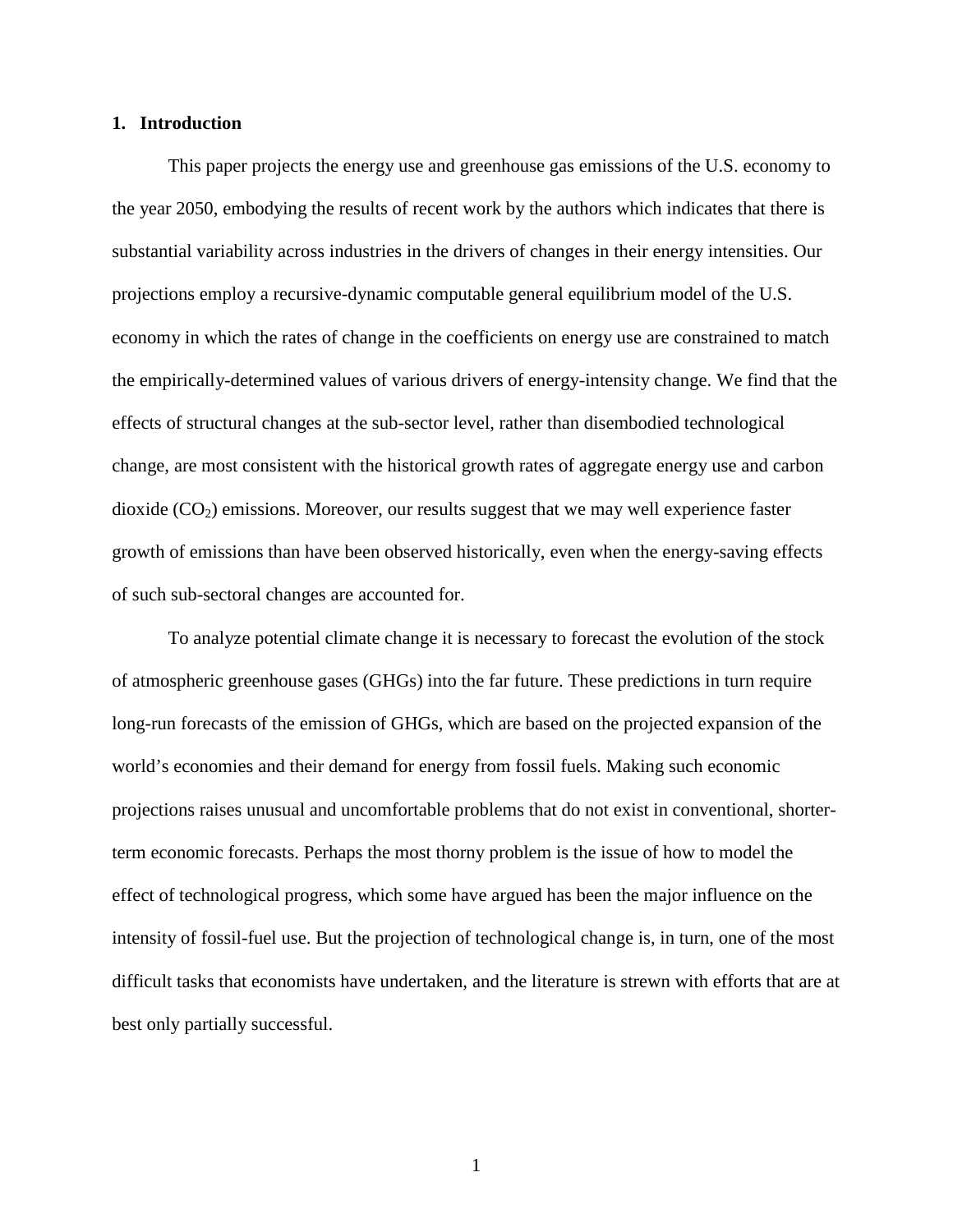The conventional technique for taking technological change into account in making long term projections of fossil fuel use and their emissions is to assume some continuing "autonomous energy efficiency improvement" (AEEI). The basic idea is to specify a declining trend in the coefficients on energy use in the production functions of the simulated economy, with the AEEI parameter being the rate of decline. Use of this device has been justified by the evident reduction in the ratio of energy use to GDP over the last 40 years in many economies, especially those which are industrialized. The AEEI's first recorded use appears to be Edmonds and Reilly (1985), who constructed an energy-economic simulation model in which the coefficients on energy use in the economy's sectoral production functions were made to decline according to the inverse of an index of energy-saving technological progress. This trick is still used in state-ofthe-art intertemporal computable general equilibrium (CGE) models for climate policy analysis (e.g. Bernstein et al. 1999).

The need for the AEEI arises because without drastic changes in prices and economic quantities, the production and utility functions in the economic simulations used to project energy use and GHG emissions retain the characteristics of their initial conditions when run forward into the future. This problem occurs because there are a range of processes that are imperfectly represented within these models. The main contributor is the use of homogenous production and utility functions such as the multi-level Cobb-Douglas or constant-elasticity of substitution (CES) functions with fixed share and elasticity parameters, whose homothetic, inputshare preserving character tends to maintain both the ratio of energy use to economic output and the structural composition of the economy that prevails in the initial period. The result is that in the absence of exogenous shocks simulation models generally lack the ability to endogenously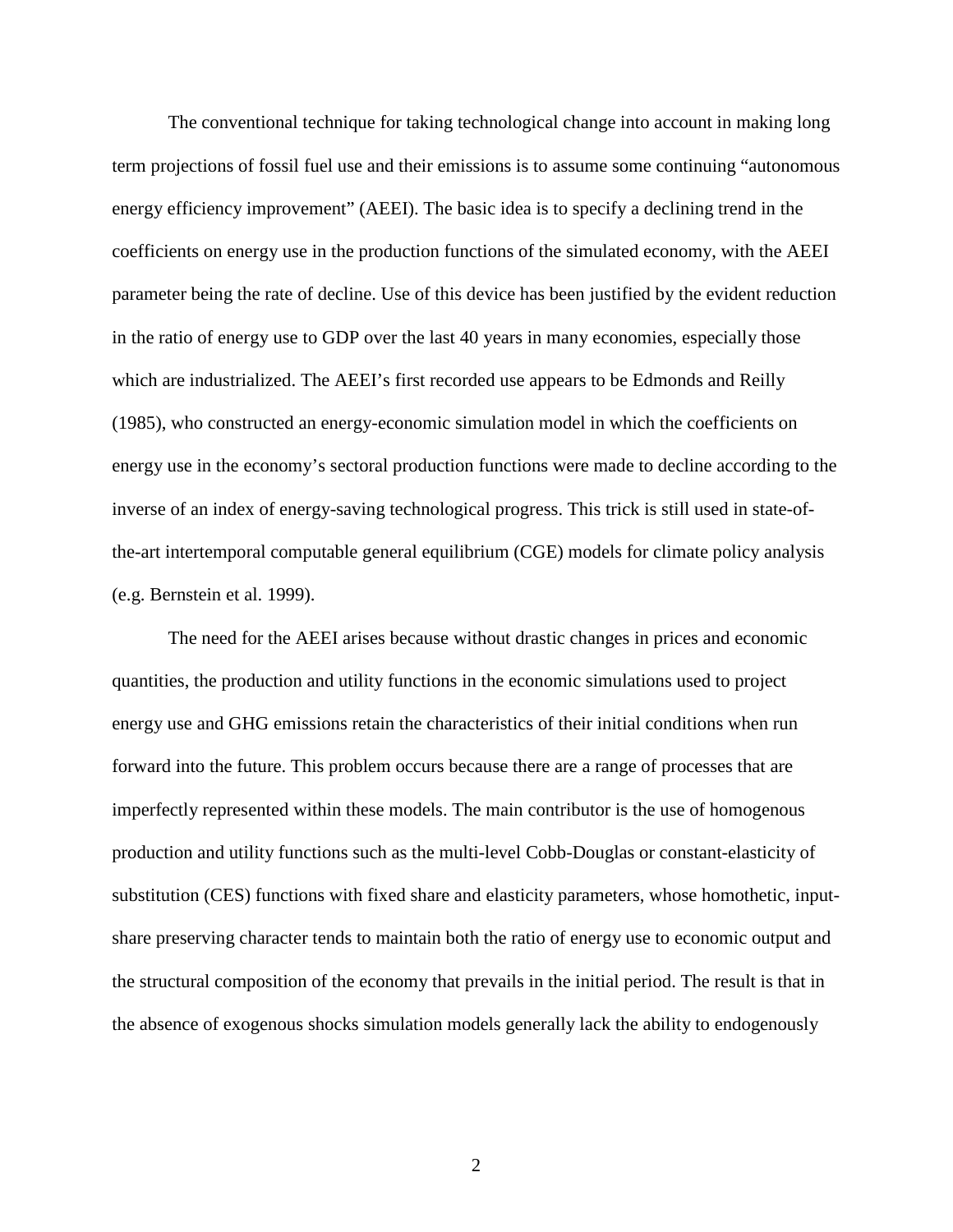generate important trends in the inter-sectoral evolution of the economy that one might expect over a long time-horizon.

The upshot of these difficulties is that model projections of the future growth of energy use and emissions may have significantly different characteristics from the corresponding historical time series. In particular, without some adjustment that reduces the coefficient on fossil fuel inputs in the models' production functions, energy use and GHG emissions over the twentyfirst century rise to levels that are deemed implausibly high by modelers and policy makers alike. Thus, as a practical matter the AEEI is a "fudge factor" which allows the results of climateeconomy simulations to be tuned according to the analyst's sense of plausibility. Nevertheless, it has long been recognized that the AEEI is also a short-hand approximation for several, more fundamental processes. Energy-saving technological progress, which is implied by its namesake, is only one of these. Others are the shift in the composition of the economy toward activities that demand smaller quantities of fossil fuels (i.e., structural change), environmental policies restricting the use of fossil fuels, and the removal of "market barriers" to the diffusion of more energy-efficient technologies, in a sense that has not as yet been precisely defined (Williams 1987,1990; Williams et al 1987; Weyant 1999).

Without the means to attribute the observed changes in energy intensity to the processes outlined above, the origins of the AEEI remain unknown. Values of this parameter employed in modeling studies have tended to cluster around one percent (Weyant 1999), but, as Manne and Richels (1990) acknowledge, there is no well-established empirical basis for such a secular decline in the coefficient on energy. Indeed, studies of the U.S. economy by Jorgenson and Fraumeni (1981) and Jorgenson (1984) find an energy-*using* bias of technical progress in the majority of U.S. industries over the period 1958-1979, which is inconsistent with the assumption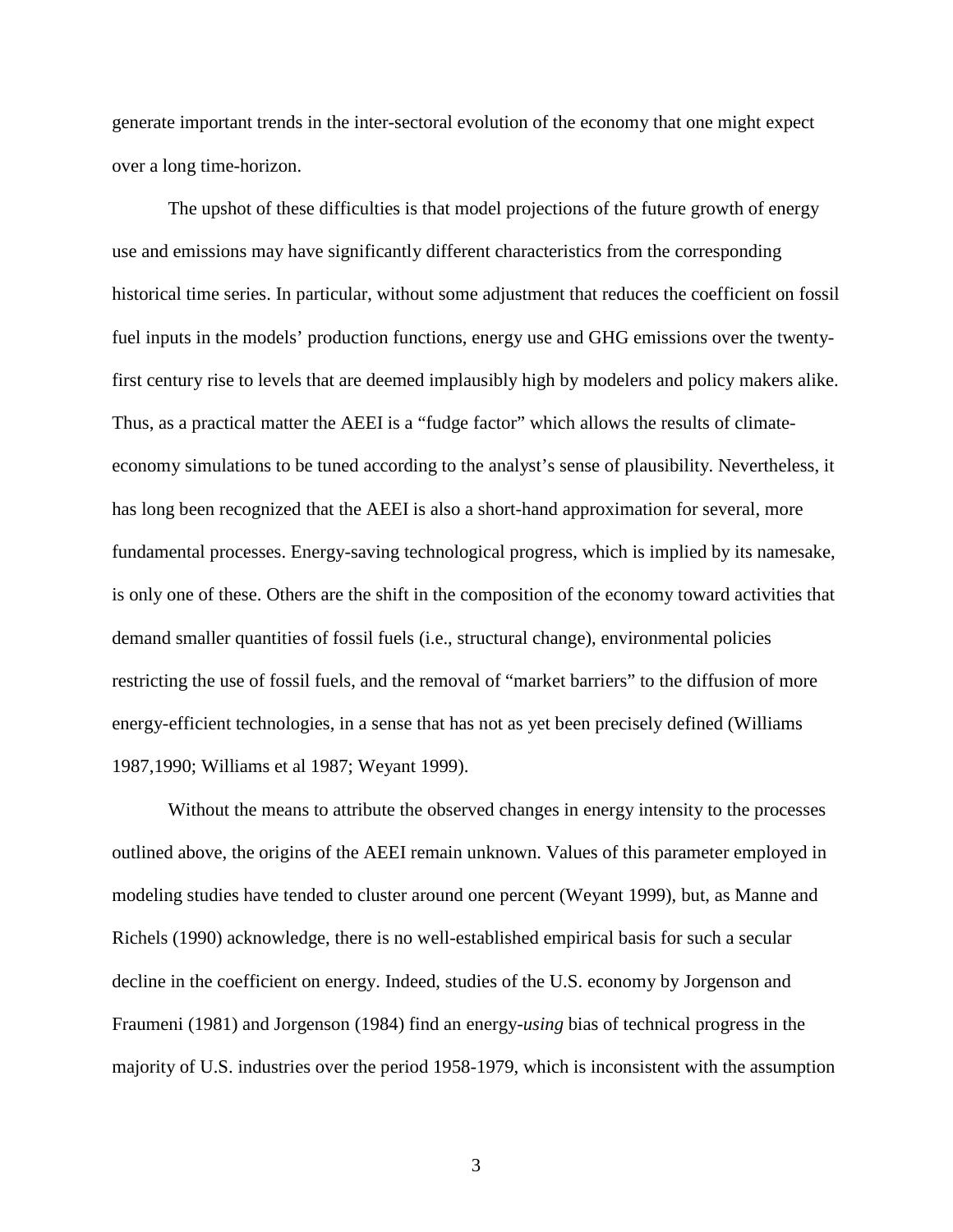of energy-saving technical change, so much so that Hogan and Jorgenson (1991) argue that the AEEI may actually be negative.

Still, the last 50 years have seen a marked decline in aggregate energy intensity, which has coincided with substantial shifts in the composition of output. In a previous paper (Sue Wing and Eckaus 2004) we decomposed the trend in the energy-GDP ratio into the contributions of structural change and shifts in the intensity of energy use within individual sectors in order to highlight the importance of the latter effect. Our econometric estimations in that paper also indicated that while these intra-sectoral reductions in intensity were driven by the substitution of variable inputs and the embodied energy-saving technology within accumulating stocks of capital (particularly equipment and information technology), the overall influence of disembodied technological progress was small and, moreover, energy-using in its overall character.

The present paper takes a first step toward using these empirical results to constrain the values of the AEEI parameter in CGE models for climate policy analysis. Section 2 develops a theoretical framework for attributing changes in aggregate energy intensity to the influences of prices and technology on changes in the mix of industries and the efficiency of energy use. We demonstrate the sensitivity of the results of this procedure to the level of sectoral aggregation, and show that the measure of efficiency's influence on the energy intensity of broad sectors may be substantially contaminated by the effects of sub-sectoral changes in industrial composition. Consequently, the influences of structural and efficiency changes on energy intensity vary widely, not only among industrial sectors, but also between industries and final consumption, and may sometimes have an energy-using rather than an energy-saving effect. The implication is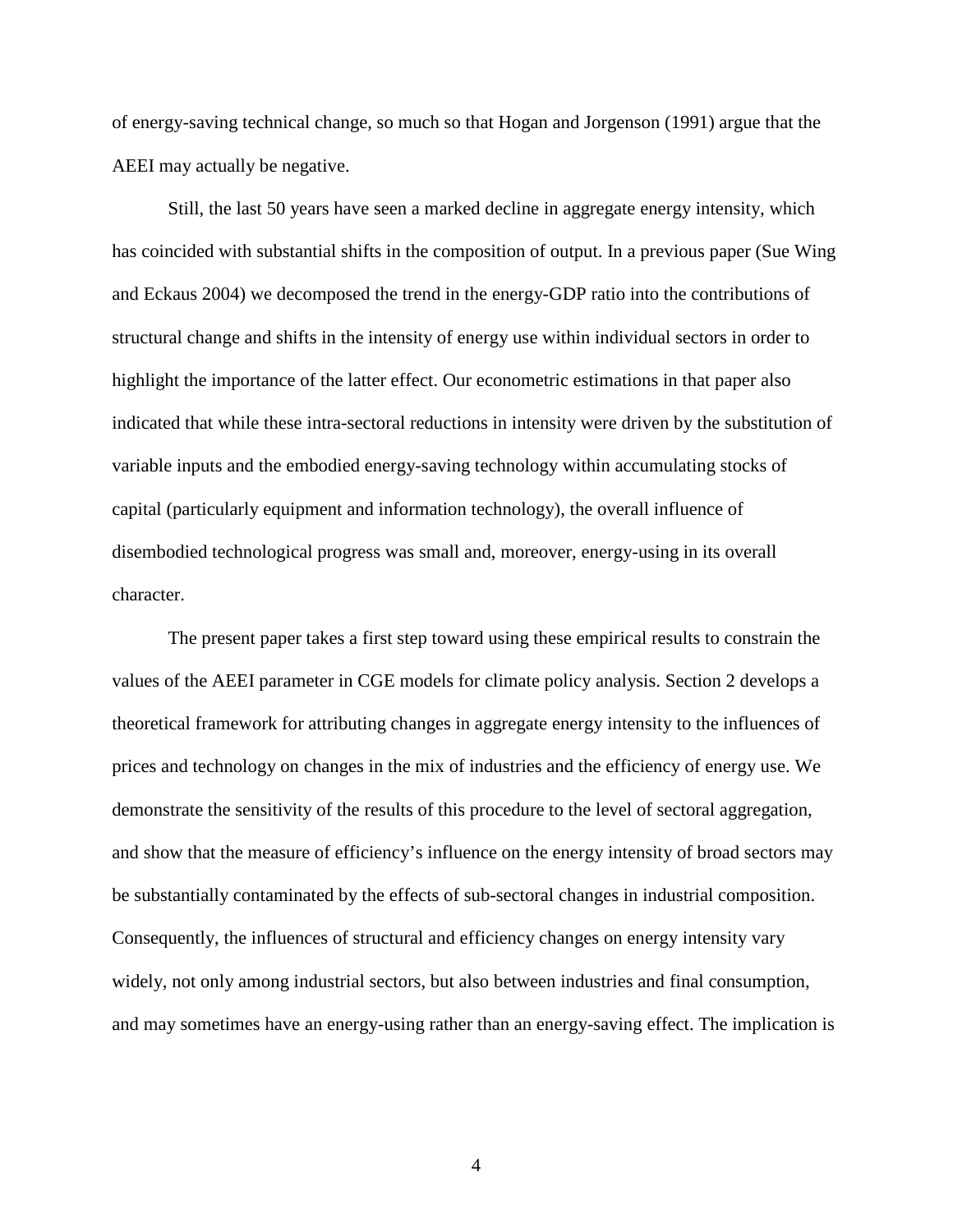that the AEEI is more appropriately modeled as a vector of values applied to different industries, whose elements vary both in magnitude and sign.

In section 3 we take our analysis a step further by imposing our empirically-determined, sectorally heterogeneous rates of change in the components of energy intensity as trends in the coefficients on energy use in a CGE model of the U.S. economy. Section 4 presents and analyzes the model's projections of GDP, energy use and emissions to 2050. Our results highlight the importance of specifying an AEEI parameter for the household sector's consumption of energy. We also find that the trajectories of energy use and emissions generated by simulations with the "consensus" value of one percent for the AEEI differ markedly from those in which we impose the effect of disembodied technological progress on energy intensity within the detailed industries that make up the broad sectors in our model. However, they are consistent with simulations in which the AEEI values reflect the changes in energy intensity at the sub-sector level, and the AEEI for the household sector reflects the historical declines in energy's share of consumption expenditures. Nevertheless, even in these cases the emission trajectories generated by the model are substantially higher than projections based on historical growth rates would suggest, due to a variety of factors that influence inter-fuel substitution. Section 5 concludes.

# **2. Changes in Energy Intensity: The Influences of Substitution and Technical Progress on the Contributions of Structural Shifts and Energy Efficiency**

#### *2.1. Theoretical framework and decomposition analysis*

We begin by outlining the mechanisms through which technical progress and shifts in relative prices precipitate changes in aggregate output, energy use and  $CO<sub>2</sub>$  emissions. Considering first the effect of a change in the relative price of energy commodities, firms will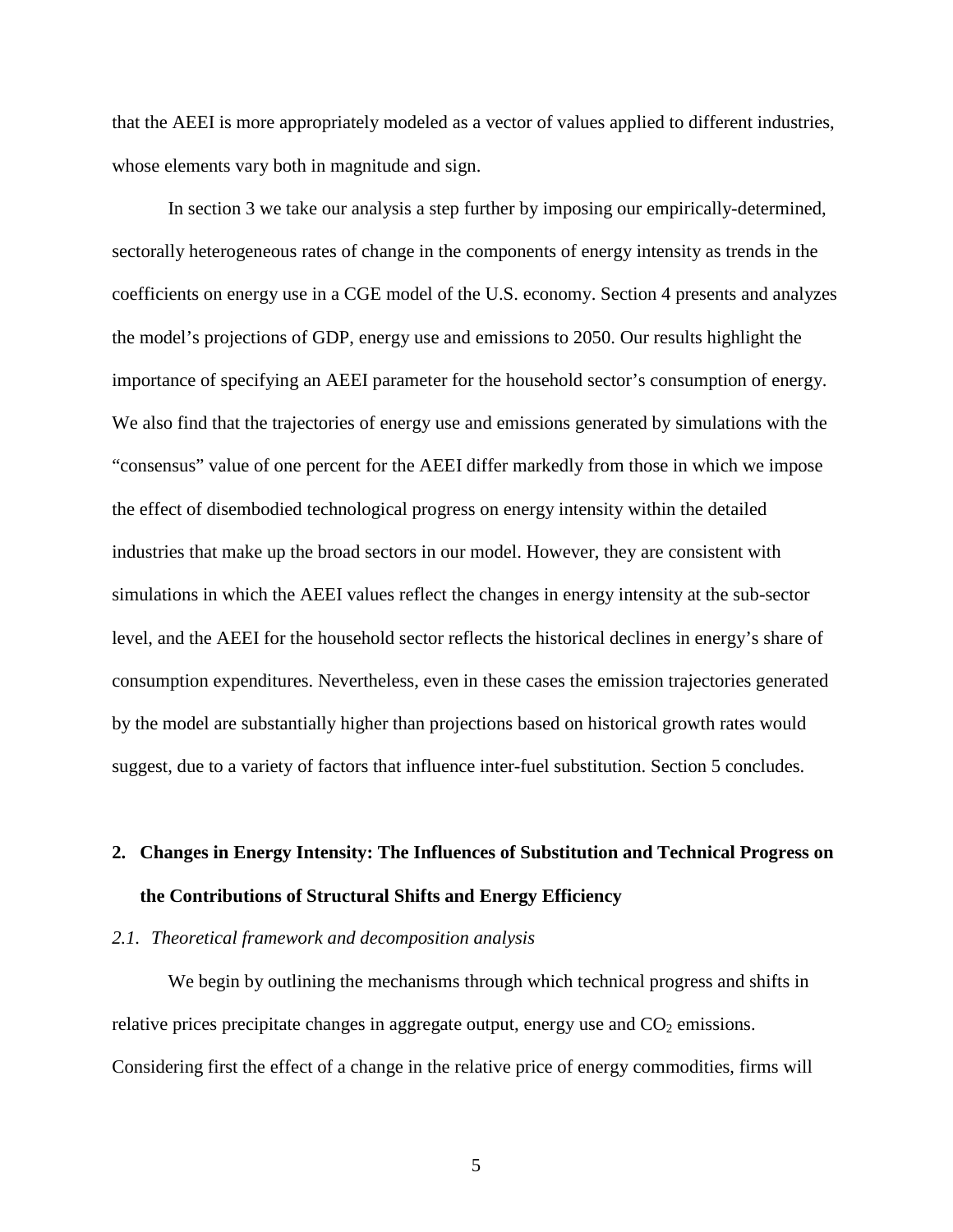substitute non-energy inputs for energy and cheaper fuels for more expensive ones. The result will be adjustments in firms' unit costs of production, the quantities of inputs they consume and the output they produce, and changes in their contributions to the output and energy use of the industry sectors to which they belong. In turn, the outputs and energy demands of these more aggregate sectors will change as well, precipitating changes in the shares of the latter in GDP and aggregate energy use. Moreover, holding prices constant, similar effects will arise as the result of inter-firm differences in the rate and energy-saving or -using bias of technical progress.

This description suggests that shifts in the aggregate energy-output ratio can be decomposed into the effects of changes in the distribution of firms and industries on energy use and output (i.e., structural change), and those of changes in the intensity with which energy is used per unit of product (i.e., efficiency change). A further implication is that each of these influences embodies price-based and non-price components.

We formalize this intuition using a variant of the simple model developed in Eckaus and Sue Wing (2004). We consider an economy which is divided into *k* detailed industry groups, each of which uses energy *E* and produces output *Y*. Let *E\** denote the economy's aggregate energy use and *Y\** denote its GDP. We assume that at time *t* aggregate energy intensity is given by the weighted sum of the industry sectors' intensities of energy use in that period, where industry k's weight  $(\phi_k)$  is the ratio of its share of GDP to its share of total energy use, and  $\varepsilon_{k,t}$  =  $E_{kt}$  /  $Y_{kt}$  represents the energy intensity of an individual industry at the finest level of detail available:

$$
(1) \qquad \frac{E_t^*}{Y_t^*} = \sum_k \phi_{k,t} \varepsilon_{k,t} \; .
$$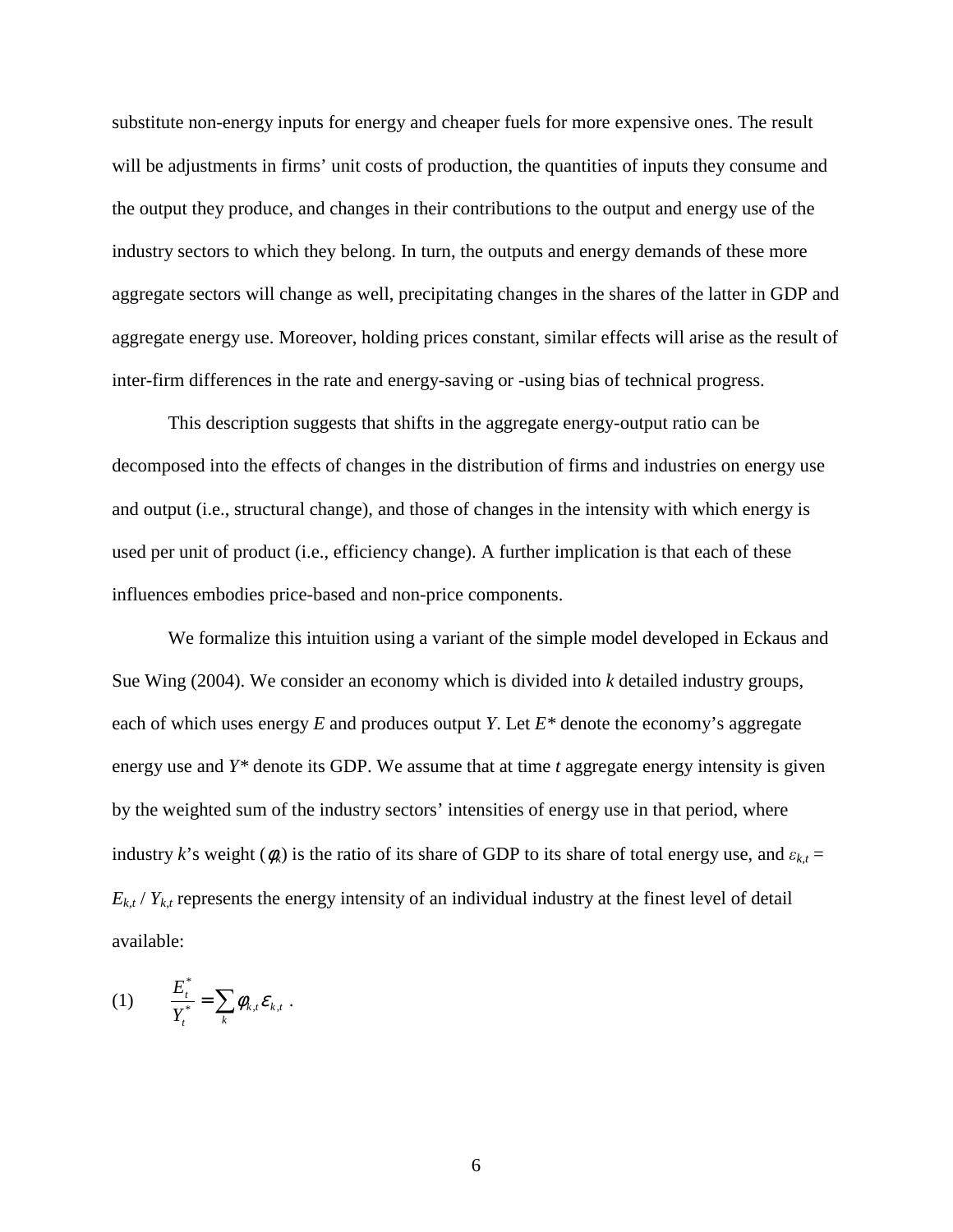The effects of prices and technology are easily incorporated in eq. (1) by assuming that  $\phi$ and  $\varepsilon$  both depend on the economy's price vector, **P**, as well as its vector of firm- or industryspecific technology levels **T**:

$$
\frac{E_t^*}{Y_t^*}(\mathbf{P}, \mathbf{T}) = \sum_k \phi_{k,t}(\mathbf{P}, \mathbf{T}) \varepsilon_{k,t}(\mathbf{P}, \mathbf{T}).
$$

The logarithmic time-derivative of this expression is

(2) 
$$
\frac{\partial}{\partial t} \ln \frac{E_t^*}{Y_t^*} = \underbrace{\sum_k \frac{\partial}{\partial t} \ln \phi_{k,t}(\mathbf{P}, \mathbf{T})}_{\Phi^*} + \underbrace{\sum_k \frac{\partial}{\partial t} \ln \varepsilon_{k,t}(\mathbf{P}, \mathbf{T})}_{\Psi^*},
$$

which says that the observed fractional change in aggregate energy intensity, <sup>∂</sup> ln(*E\**/*Y\**) / <sup>∂</sup> *t*, is the result of two effects:  $\Phi^*$ , the change in industries' contributions to aggregate energy intensity, which is a measure of structural change, and  $\Psi^*$ , the change in energy intensity within industries, which is a measure of efficiency change. We note that this decomposition has the attractive property of being exact in the sense that there is no residual.<sup>1</sup>

Eq. (2) may be further decomposed into the influences of substitution and innovation on economic structure's contribution to intensity change ( $\Phi^*$ <sub>P</sub> and  $\Phi^*$ <sub>T</sub>, respectively), and on the efficiency's contribution ( $\Psi^*_{P}$  and  $\Psi^*_{T}$ , respectively):

(3) 
$$
\frac{\partial}{\partial t} \ln \frac{E_t^*}{Y_t^*} = \underbrace{\sum_k \phi_{k,t}^{-1} \frac{\partial \phi_{k,t}}{\partial \mathbf{P}} \cdot \dot{\mathbf{P}}}_{\Phi^*_{\mathbf{P}}} + \underbrace{\sum_k \phi_{k,t}^{-1} \frac{\partial \phi_{k,t}}{\partial \mathbf{T}} \cdot \dot{\mathbf{T}}}_{\Phi^*_{\mathbf{T}}} + \underbrace{\sum_k \varepsilon_{k,t}^{-1} \frac{\partial \varepsilon_{k,t}}{\partial \mathbf{P}} \cdot \dot{\mathbf{P}}}_{\Psi^*_{\mathbf{P}}} + \underbrace{\sum_k \varepsilon_{k,t}^{-1} \frac{\partial \varepsilon_{k,t}}{\partial \mathbf{T}} \cdot \dot{\mathbf{T}}}_{\Psi^*_{\mathbf{T}}}.
$$

Here, a dot over a variable indicates its time-derivative, so that price shocks are represented by **P** and technological change by  $\dot{T}$ . While the effect of the latter on efficiency (Ψ<sup>\*</sup><sub>T</sub>) is what the AEEI purports to measure, its justification as the driver of aggregate energy intensity decline betrays an attribution to the technological component of structural change ( $\Phi^*$ <sub>T</sub>) as well. Thus,

 $<sup>1</sup>$  See, e.g., Boyd and Roop (2004).</sup>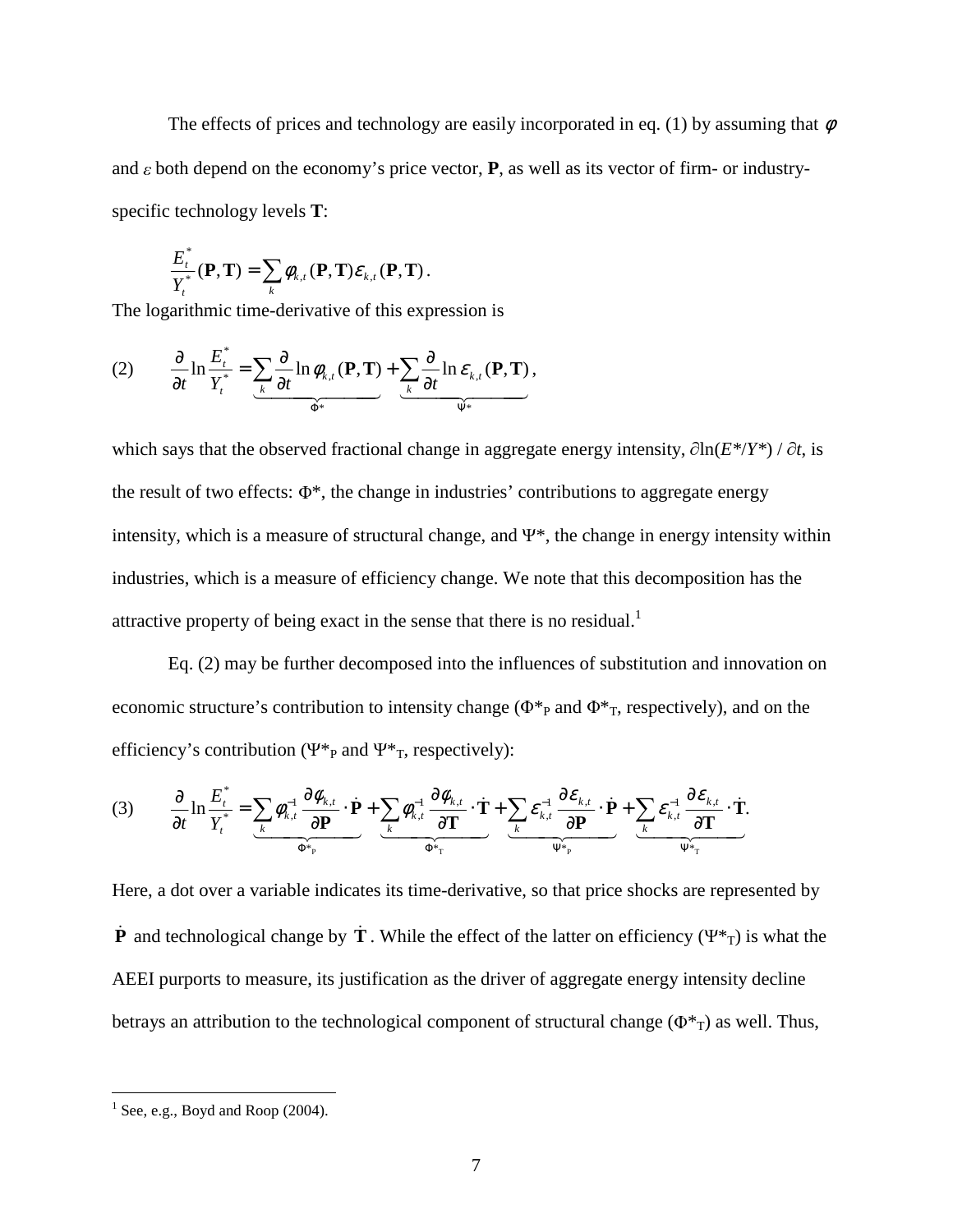our empirical investigation should not only estimate the effects of structure and efficiency on intensity, but also disentangle their price- and non-price components.

In our previous work we employed data at the approximate 2-digit SIC level of industry aggregation to first decompose the evolution of aggregate energy intensity into the impacts of structural change and efficiency change, and then estimate the contributions of substitution and technological progress to Ψ\*. These aggregate-level results are the starting point for our inquiry into the origins of the AEEI. We build on them by elaborating their underpinnings at the typical level of sectoral disaggregation employed in the CGE models used to simulate the economic effects of climate change mitigation policies.

A key issue which must be dealt with in moving between empirical and computational analyses is the bias induced by aggregation. Suppose that the economy above is represented in a CGE model which only resolves *j* broad sectoral groupings, with  $|j| < |k|$ . Letting  $\xi_{j,t} = E_{j,t} / Y_{j,t}$ represent the energy intensity of these aggregated sectors, aggregate intensity can be specified in the same way as eq. (1), i.e., as a weighted sum of sectoral intensities,

(4) 
$$
\frac{E_t^*}{Y_t^*} = \sum_j \omega_{j,t} \xi_{j,t} ,
$$

where sector *j*'s weight  $(\omega_i)$  is the ratio of its share of GDP to its share of total energy use, as before. In like manner, the logarithmic derivative of (4) decomposes changes in energy intensity into measures of structural change,  $\tilde{\Phi}^*$ , and efficiency change,  $\tilde{\Psi}^*$ , which are analogous to the components of eq. (3), but at a higher degree of aggregation:

(5) 
$$
\frac{\partial}{\partial t} \ln \frac{E_t^*}{Y_t^*} = \underbrace{\sum_j \frac{\partial}{\partial t} \ln \omega_{j,t}}_{\widetilde{\Phi}^*} + \underbrace{\sum_k \frac{\partial}{\partial t} \ln \xi_{j,t}}_{\widetilde{\Psi}^*}.
$$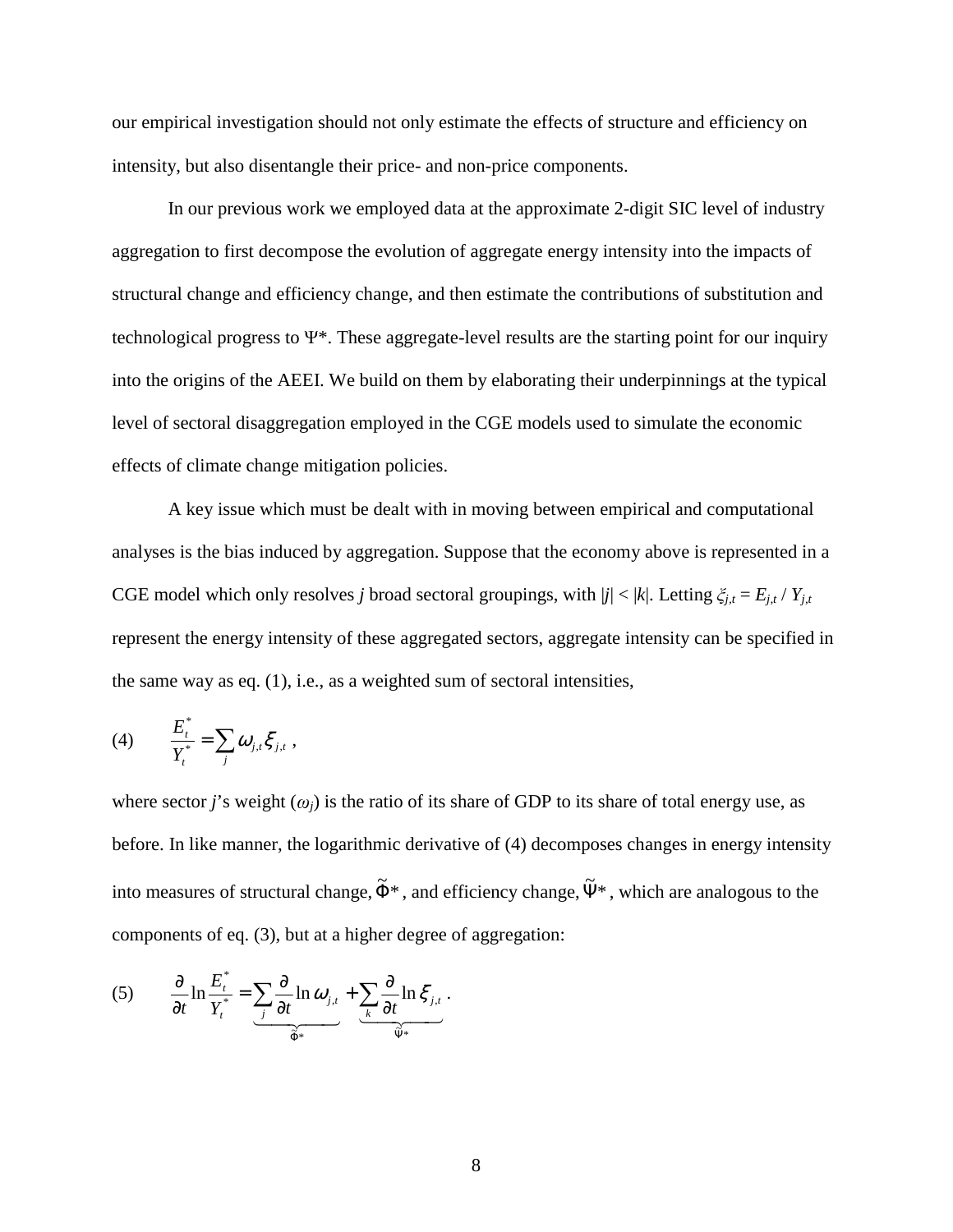It is important to note that  $\tilde{\Phi}^* \neq \Phi^*$  and  $\tilde{\Psi}^* \neq \Psi^*$ . This is easy to see if we model the energy intensity of each broad sector in the same way as that of the entire economy, i.e., as the weighted sum of the detailed industries which they encompass:

(6) 
$$
\xi_{j,t} = \sum_{k \in j} \lambda_{k,j,t} \varepsilon_{k,t}.
$$

In this expression industry *k*'s weight  $(\lambda_{k,j})$  is the ratio of its share of the output of sector *j* to its share of *j*'s energy use. Expressing the weights  $\omega$  and  $\lambda$  as functions of prices and the state of technology, substituting (6) into (5), and simplifying allows us to further decompose the broad structural and efficiency effects as follows:

(7a) 
$$
\widetilde{\Phi}^* = \underbrace{\sum_{j} \omega_{j,t}^{-1} \frac{\partial \omega_{j,t}}{\partial \mathbf{P}} \cdot \dot{\mathbf{P}}}_{\widetilde{\Phi}^*_{p}} + \underbrace{\sum_{j} \omega_{j,t}^{-1} \frac{\partial \omega_{j,t}}{\partial \mathbf{T}} \cdot \dot{\mathbf{T}}}_{\widetilde{\Phi}^*_{p}},
$$
\n(7b) 
$$
\widetilde{\Psi}^* = \sum_{j} \left[ \underbrace{\sum_{k \in j} \lambda_{k,j,t}^{-1} \frac{\partial \eta_{k,j,t}}{\partial \mathbf{P}} \cdot \dot{\mathbf{P}}}_{\Phi_{j,p}} + \underbrace{\sum_{k \in j} \lambda_{k,j,t}^{-1} \frac{\partial \eta_{k,j,t}}{\partial \mathbf{T}} \cdot \dot{\mathbf{T}}}_{\Phi_{j,r}^*} + \underbrace{\sum_{k \in j} \varepsilon_{k,t}^{-1} \frac{\partial \varepsilon_{k,t}}{\partial \mathbf{P}} \cdot \dot{\mathbf{P}}}_{\Psi_{j,p}^*} + \underbrace{\sum_{k \in j} \varepsilon_{k,t}^{-1} \frac{\partial \varepsilon_{k,t}}{\partial \mathbf{T}} \cdot \dot{\mathbf{T}}}_{\Psi_{j,r}^*} \right].
$$

These expressions make clear that changes in aggregate energy intensity are made up of:

- The effects of structural changes at the level of the broad sectors:  $\tilde{\Phi}^*_{P}$  and  $\tilde{\Phi}^*_{T}$ ,
- In each broad sector, the effects of sub-sectoral changes in the structure of output in detailed industries:  $\Phi'_{j,P}$  and  $\Phi'_{j,T}$ , and
- In each broad sector, the effects of sub-sectoral changes in the efficiency of energy use in detailed industries:  $\Psi'_{j,P}$  and  $\Psi'_{j,T}$ .

Two key implications follow from eq. (7). First, the aggregate index of efficiency change may be thought of as the sum of the contributions of the price and technology effects in each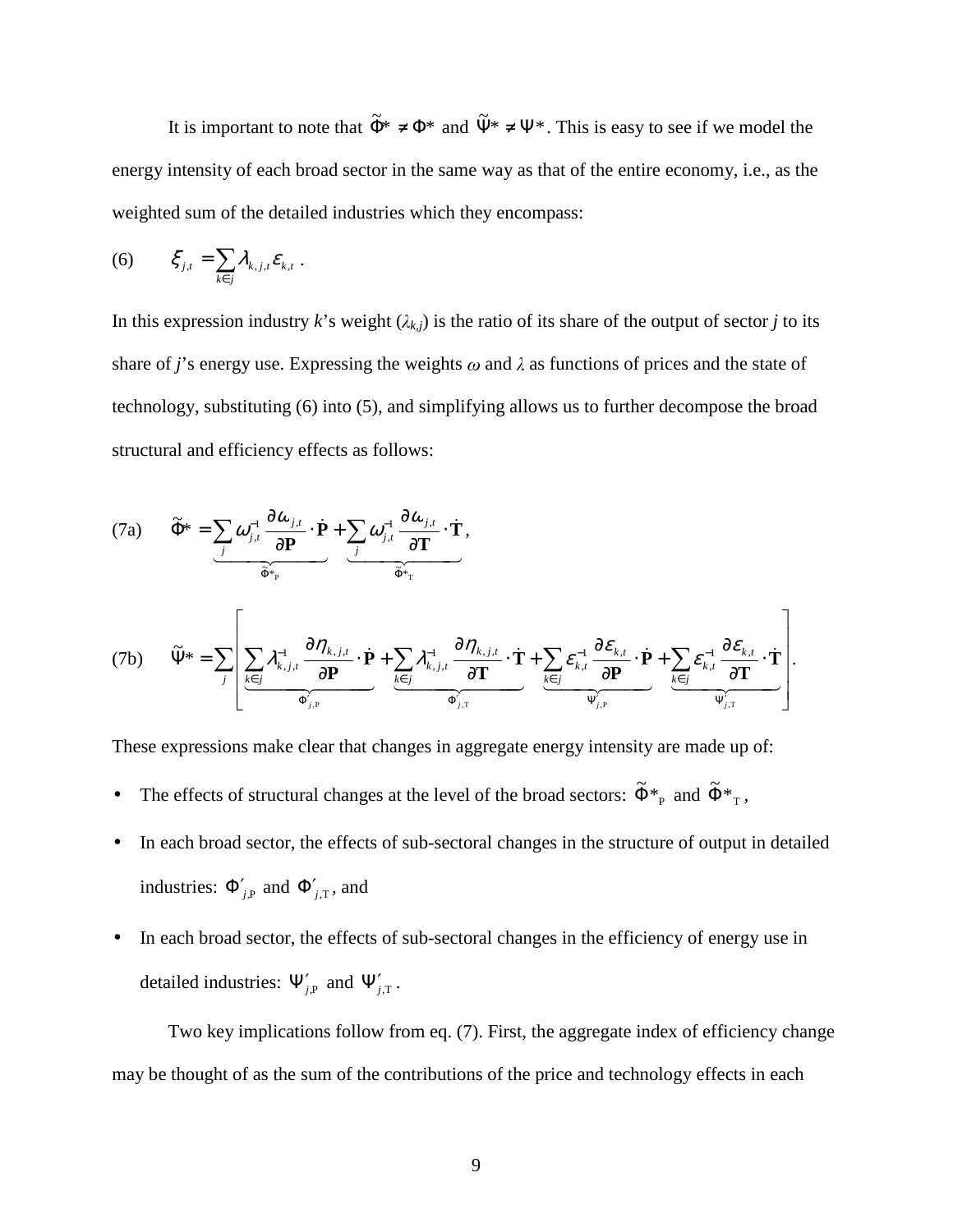broad sector,  $\tilde{\Psi}^*_{j} = \Phi'_{j,P} + \Phi'_{j,T} + \Psi'_{j,P} + \Psi'_{j,T}$ . These quantities will generally differ among sectors, which calls into question the custom of simultaneously applying a uniform AEEI coefficient in the production functions of different industries. Second, a comparison with eq. (3) reveals that when the characteristics of detailed industries are observed, the "true" disaggregate measures of the effects of structure and efficiency are  $\Phi^* = \tilde{\Phi}^*_{P} + \tilde{\Phi}^*_{T} + \sum_{j} (\Psi'_{j,P} + \Psi'_{j,j})$ *j* \* =  $\tilde{\Phi}$ \*<sub>P</sub> +  $\tilde{\Phi}$ \*<sub>T</sub> +  $\sum (\Psi'_{j,P} + \Psi'_{j,T})$  and

$$
\Psi^* = \sum_j (\Psi'_{j,P} + \Psi'_{j,T}).
$$
 The implication is that the more highly aggregated the sectors *j*, the

larger the downward bias in estimates of aggregate structural change and the larger the upward bias in estimates of sectoral efficiency change, as a result of misattribution of sub-sectoral shifts in the mix of industries to the latter. These are important results, which will figure prominently in our subsequent empirical and numerical analyses.

Although CGE models' strength is their ability to capture the substitution effects associated with relative price movements, they have only limited ability to endogenously represent the impacts of technical advance. The substitution possibilities represented in a model's sectoral production functions therefore tend to capture the effect  $(\Phi'_{j,P} + \Psi'_{j,P})$  but omit  $\Phi'_{j,T}$  and  $\Psi'_{j,T}$ , while its intersectoral supply-demand linkages reflect  $\tilde{\Phi}^*_{P}$  but not  $\tilde{\Phi}^*_{T}$ . The challenge for empirical analysis is to separately identify the components  $\Phi'_{j,T}$ ,  $\Psi'_{j,T}$  and  $\tilde{\Phi}^*_{T}$ . The missing effect of technological progress can then be captured by using these indices to adjust the coefficients of the model's production and demand functions over time.

In this regard, our previous results suffer from several limitations. First, they cannot be used to develop measures of the non-price components of either sub-sectoral changes in industrial composition,  $\Phi'_{j,T}$ , or broad structural change,  $\tilde{\Phi}^*_{T}$ . We have not separately estimated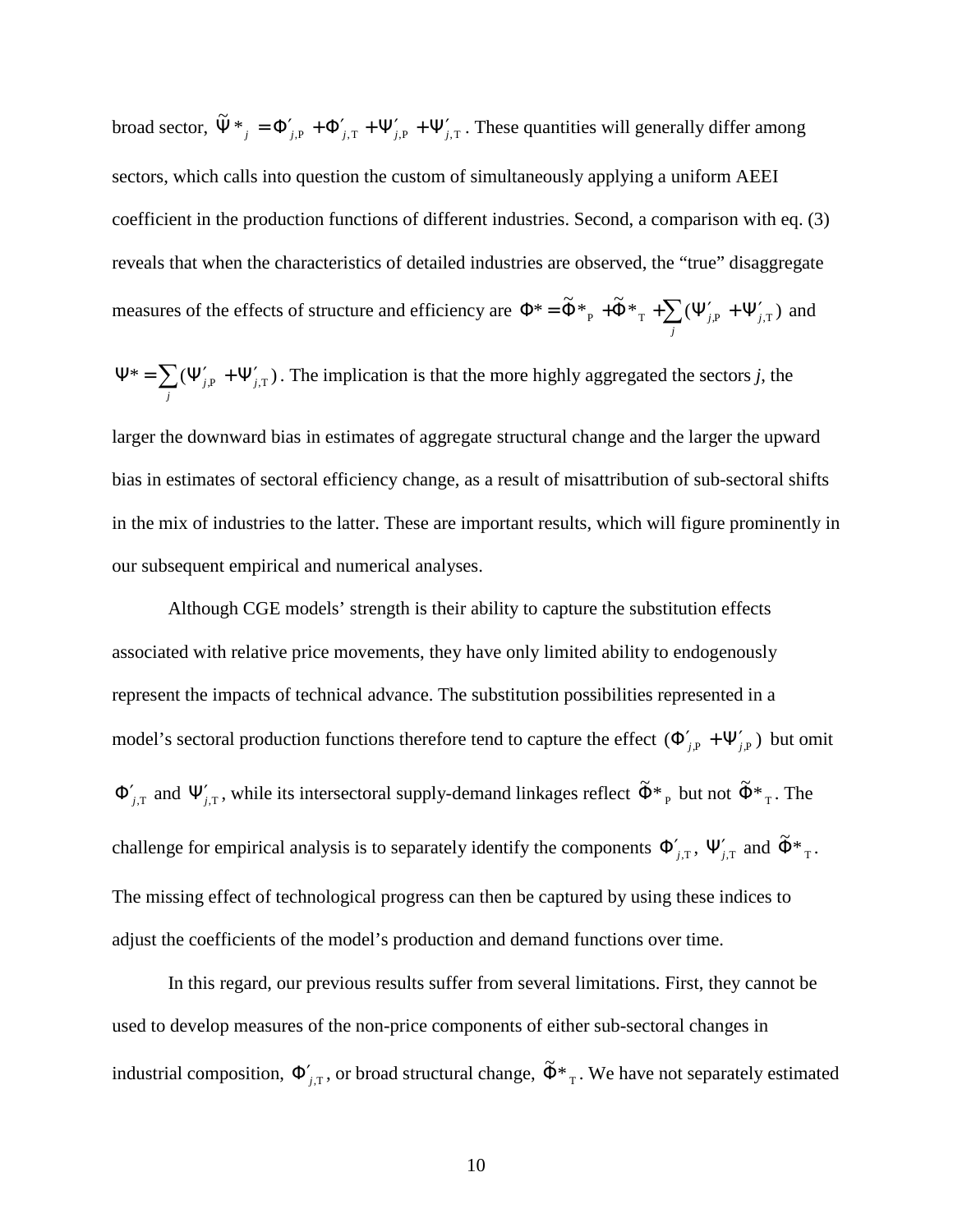the influences of variable input price changes, capital accumulation and technological progress on the impacts of changes in the weights  $\lambda_{k,j}$  or  $\omega_j$ . Consequently, we lack accurate estimates of the composite impact of non-price influences at the subsectoral level,  $(\Phi'_{j,T} + \Psi'_{j,T})$ .

We are able, however, to approximate the effect  $\Psi'_{j,T}$ . Our earlier econometric analysis, which regressed industries' energy-output ratios on variable input prices and the input quantities of five different types of capital, attributed observed changes in ε*<sup>k</sup>* to the influences of substitution and capital accumulation. The regression equations also included a time trend, whose estimated coefficient,  $\hat{\alpha}_{Etk}$ , indicates the average secular trend in energy intensity, which is customarily attributed to the effect of disembodied technological change. We therefore approximate the technological component of efficiency change in each broad sector as:

$$
(8) \qquad \Psi'_{j,T} = \sum_{k \in j} \hat{\alpha}_{Eik} / \varepsilon_{k,t} .
$$

We are careful to emphasize that eq. (8) only captures the effect of disembodied technology, not innovation which has been capitalized into industries' stocks of quasi-fixed inputs.

Our admittedly imperfect remedy to the lack of appropriate estimates is to compute indices of the combined price and non-price effects of structure and efficiency at the sub-sectoral level:  $\Phi'_{j} = \Phi'_{j,P} + \Phi'_{j,T}$ ,  $\Psi'_{j} = \Psi'_{j,P} + \Psi'_{j,T}$ ,  $\partial \ln \xi_{j}/\partial t = \Phi'_{j} + \Psi'_{j}$ , and  $\Psi'_{j,T}$ . We employ the latter two variables to bound the range of the AEEI in the sectoral production functions of a CGE model. In particular,  $(\Phi' + \Psi')$  assumes that the relevant sub-sectoral impacts are omitted entirely in the model's solution, while  $\Psi'_{\tau}$  assumes that they are fully incorporated. All of these measures are biased indicators of the true value of the AEEI. The first three will be contaminated by the influence of prices to an unknown degree, while the last omits the effects of non-price influences on sub-sectoral structural change. Nevertheless, this approach allows us to use the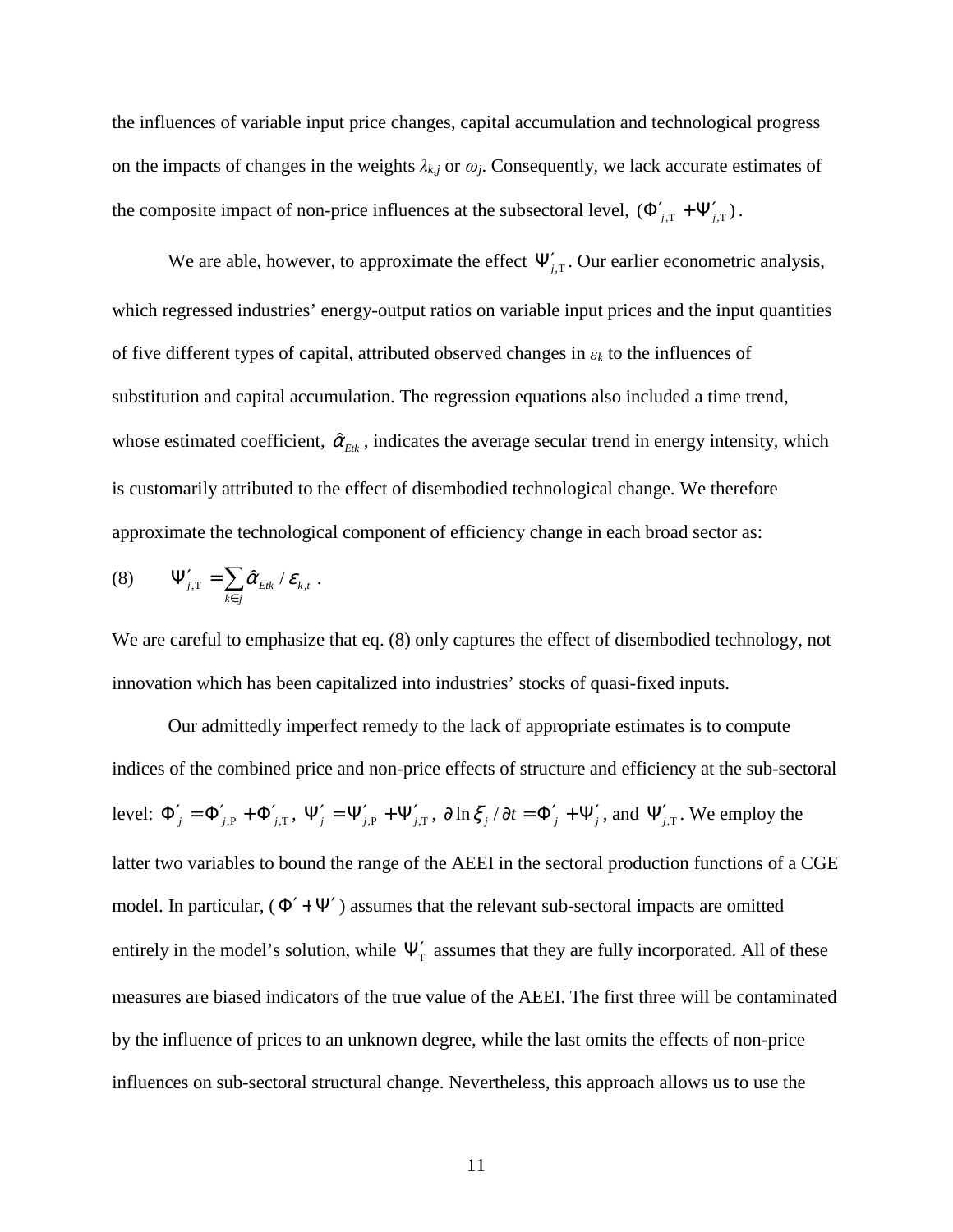empirical estimates we have to at least partially constrain the range of values for the AEEI within various industries.

An additional problem is the lack of estimates of the technology component of the effects of structural changes at broad sectoral scales,  $\tilde{\Phi}^*$ <sub>T</sub>. Historically, a powerful driver of the sectoral succession represented by this index has been changes in the final demands for industries' outputs associated with the introduction of new goods or improvements in the characteristics of existing commodities. In particular, the decline in energy's share of households' expenditure in conjunction with falling energy prices has been cited as evidence of energy-saving progress in the technology of consumption.<sup>2</sup> The implication is that the AEEI exists not only within industries, but at the level of final energy use as well. Indeed, the foregoing process has been parameterized using a secular decline in the coefficient on energy in models' end-use demand functions.<sup>3</sup>

We too adopt this strategy in an attempt to proxy for the effect of  $\tilde{\Phi}^*_{T}$ . The industry focus of our earlier analysis cannot be used to derive the necessary estimates of the AEEI for the household sector. Furthermore, it is not possible to disentangle how much of the decline in energy's share of consumption is due to technological progress alone without an additional, dedicated econometric analysis. Our partial solution is therefore to attribute the historicallyobserved average change in energy's share of final expenditure to technical progress. As with our sectoral estimates above, this measure is contaminated by the influence of prices to an unknown degree. We attempt to mitigate this shortcoming by performing a sensitivity analysis

 $2^{2}$  In the U.S., a key aspect of this decline is the reduction in energy demand per unit of household's own-supplied transportation associated with long-run increases in the fuel efficiency of the passenger vehicle fleet. Jacoby and Schafer (2005) discuss the implications for the AEEI.<br><sup>3</sup> e.g., Williams (1990) argues that the non-price-induced rate of improvement in the efficiency of final energy use is

on the order of one percent.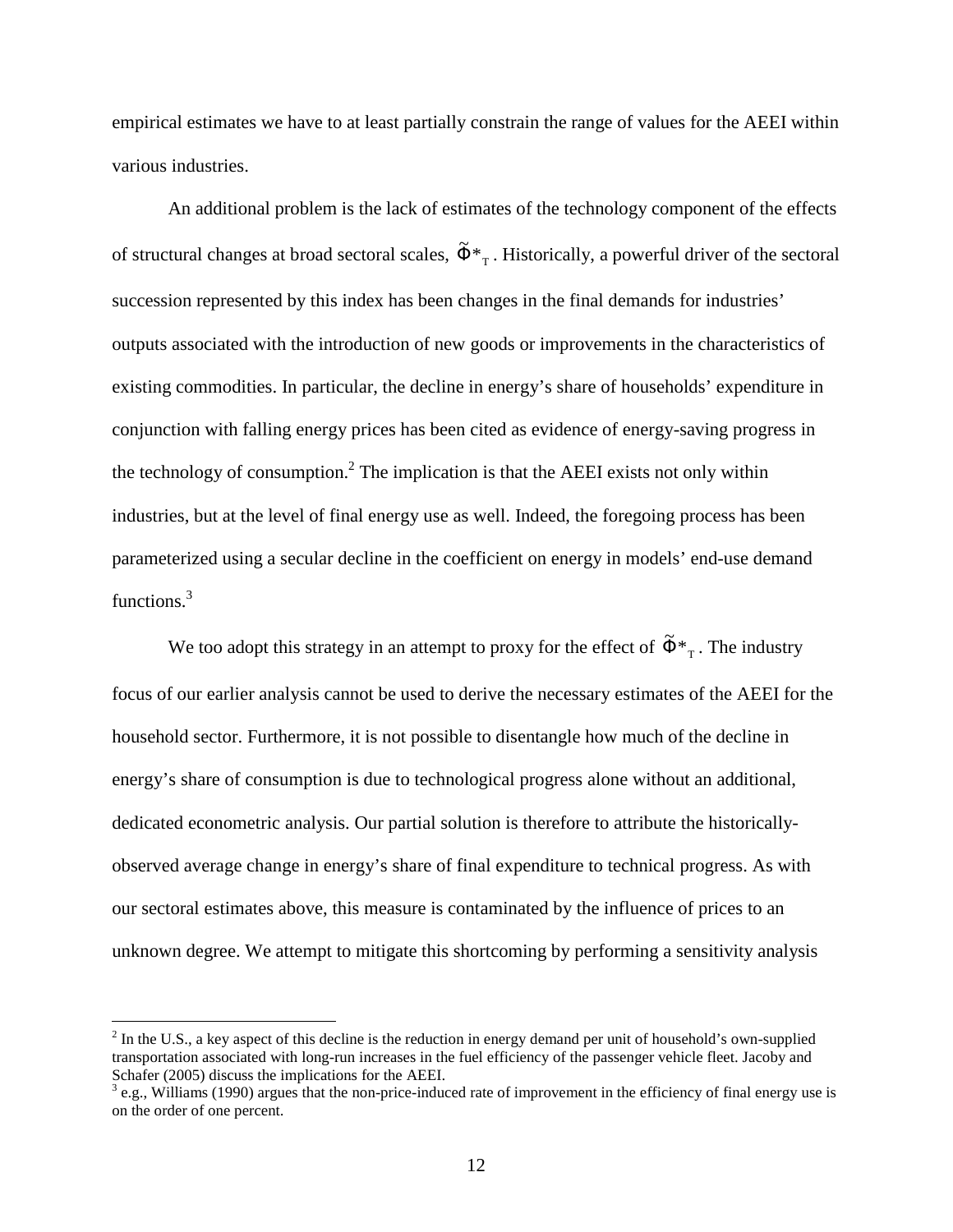which illustrates the effect of different values of the final-use AEEI on the emission projections of a CGE model.

#### *2.2. Sectoral contributions to energy intensity change*

We begin by accounting for the influence of technological progress on the contributions of broad sectors to changes aggregate intensity. First, however, it is useful to review the results of our previous analysis, which computed chained indices of  $\Phi^*$  and  $\Psi^*$  using data on the quantities of output and energy input for the 35 detailed industries in Table 1. These data are taken from the KLEM dataset developed by Jorgenson and associates.<sup>4</sup> We also constructed chained indices of the joint impact of changes in structure and efficiency ( $\Phi^* + \Psi^*$ ), and of the change in the aggregate energy-GDP ratio, ∂ln(*E\**/*Y\**) / ∂*t*, which we compute using real GDP from the NIPAs and aggregate energy consumption from DOE (2002).

The results are shown in Figure 1, which indicates that the marked reduction in aggregate energy- U.S. intensity was primarily due to changes in the sectoral composition of the economy prior to 1973. This change is responsible for a 14 percent decline in aggregate energy intensity from its 1958 level, but is largely offset by a decline in energy efficiency within industries. After the first OPEC oil shock the effects of the two sources of change are virtually reversed, however. Subsequently, throughout the 1980s and 1990s changes in the sectoral composition of output have little persistent impacts on aggregate energy intensity, while industries' energy efficiency rises rapidly until the end of the sample period, by which point their energy-output ratio is 25 percent below its 1958 level.

 $4$  The dataset is described more fully in Sue Wing and Eckaus (2004).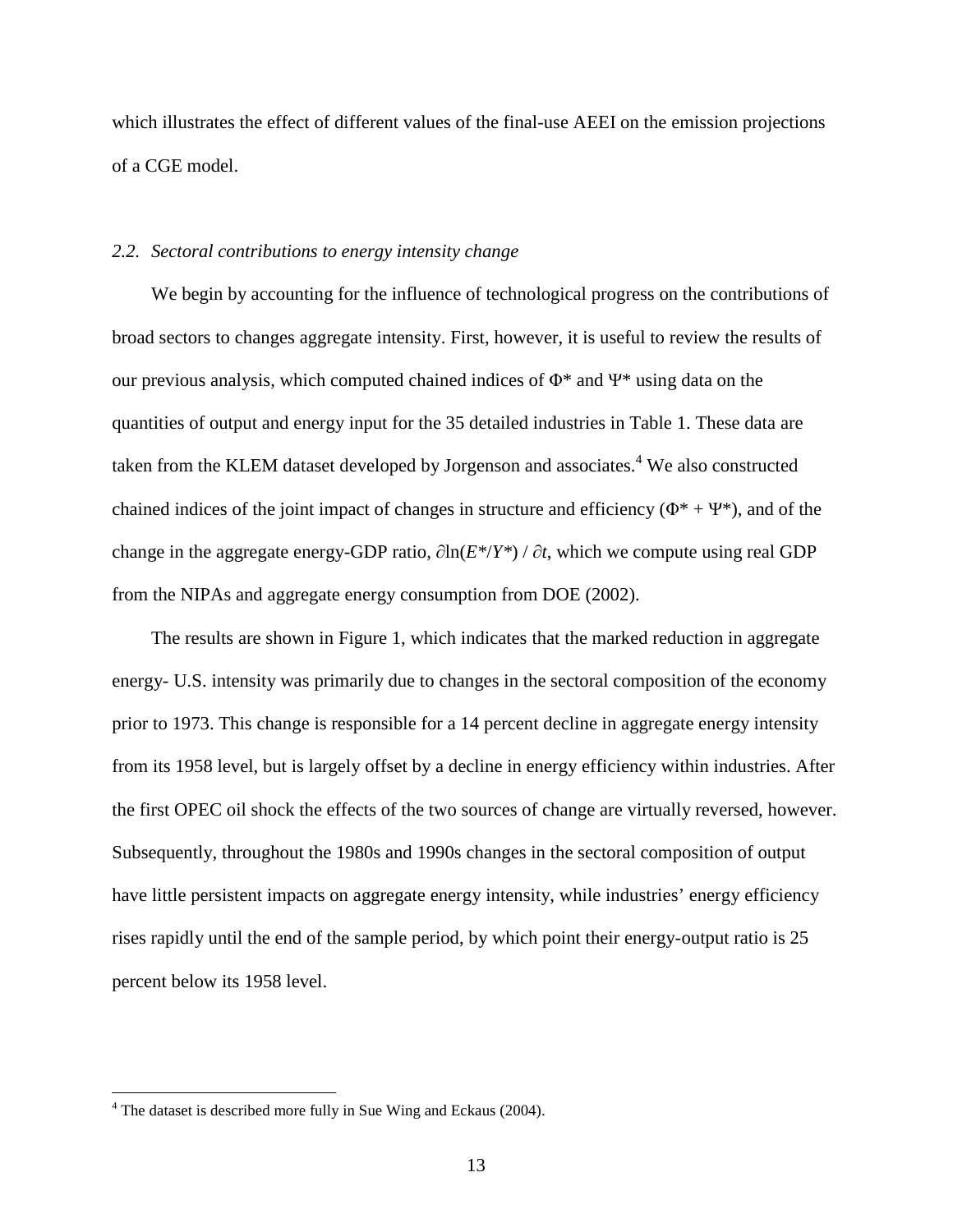Moving to the level of broad sectors, we construct chained indices of the effects  $\Phi'$ ,  $\Psi'$ ,  $\partial \ln \xi_j / \partial t$  and  $\Psi'_{j,T}$ , using the Jorgenson dataset and our previous econometric estimates of  $\hat{\alpha}_{Eik}$ . We present the results for the years 1980-1996, the period which is most recent (and therefore relevant) and coincides with a sustained reduction in aggregate energy intensity of the kind used to casually justify the existence of the AEEI. The set *j* is given by the ten broad sectors in Table 1, however we focus our attention on the non-energy sectors of the economy, because it is within these industries that policy models usually apply the AEEI to generate a reduction in energy use per unit output. $5$ 

The results of our calculations are shown in Figure 2. Panel A indicates that changes in the mix of industries within the large sectors gave rise to modest reductions in aggregate energy intensity, and that their influence on individual sectors varied substantially. For example, the energy intensity of services declined rapidly in the early 1980s but stagnated thereafter, while in the rest-of-economy aggregate of mining and construction industries intensity fluctuated before increasing substantially after the late  $1980s$ .<sup>6</sup>

The influence of the changes in energy efficiency in the industries within each aggregate sector is shown in panel B. In line with Figure 1, the economy-wide effect of these changes has been to substantially reduce overall energy intensity, with the reductions in the rest-of-economy sector being the largest, and the transportation and electricity sectors being the smallest.

Panel C traces the joint effects of the two prior influences. Together, they are responsible for large reductions in energy intensity at both the sectoral and the aggregate levels. The energy-

 $<sup>5</sup>$  It is customary to omit the AEEI in the energy-supply sectors of a CGE model (see, e.g., Paltsev et al 2005).</sup> Otherwise, its inclusion causes a reduction in the quantity of resource inputs necessary to produce energy commodities, which along the solution trajectory can create problems for energy and  $CO<sub>2</sub>$  accounting, so much so that the models' economic solution may violate the laws of thermodynamics!

<sup>&</sup>lt;sup>6</sup> Obviously we cannot resolve structural changes within those sectors which correspond to detailed industry groupings in the Jorgenson dataset.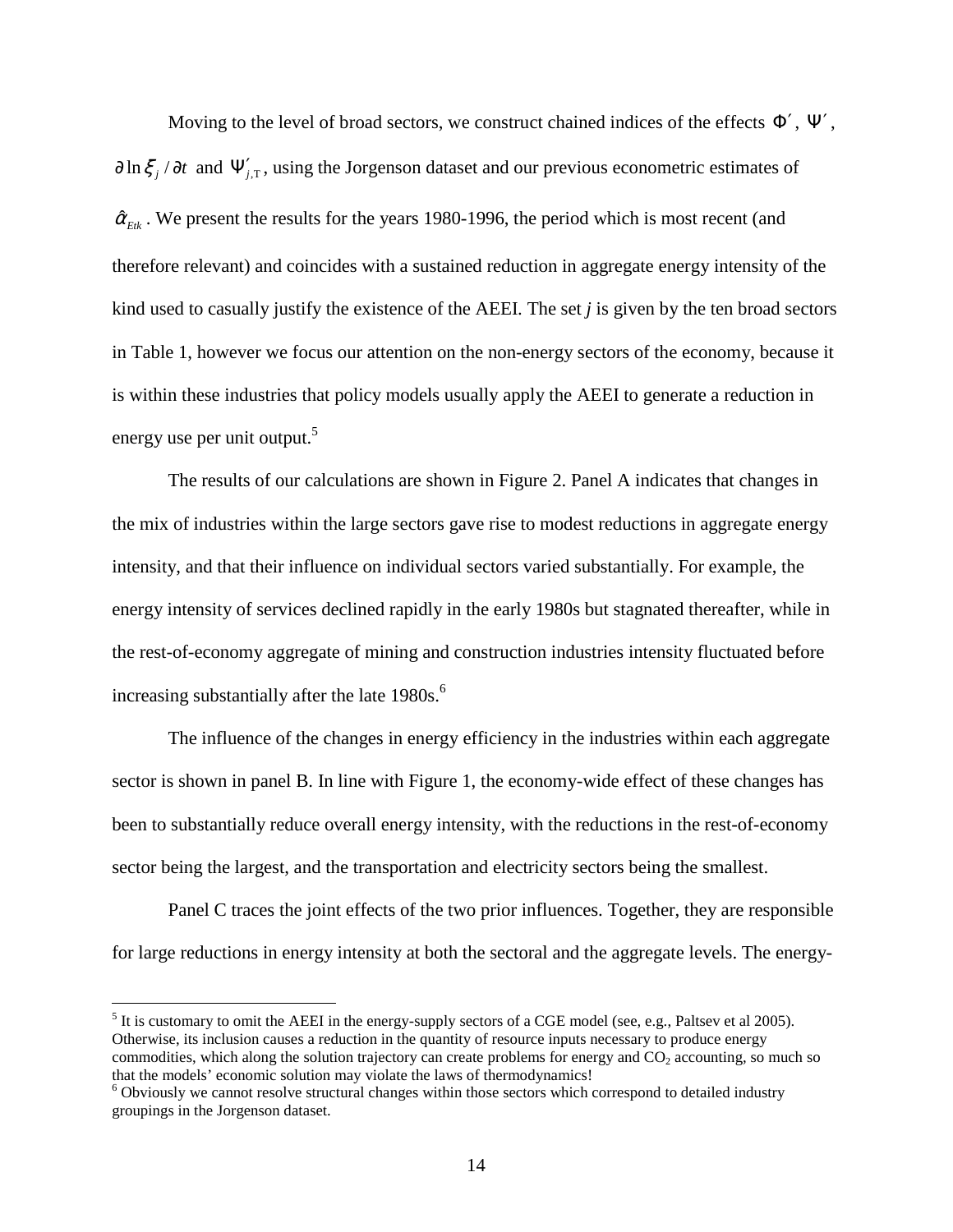intensive, manufacturing and service sectors all exhibit greater-than-average reductions in energy intensity, while the reverse is the case for the rest-of-economy aggregate.

Panel D shows the estimated effects on changes in energy intensity due only to disembodied technological progress at the sub-sector level, which are perhaps the most surprising results. Overall, the effects of technological change are energy using. Indeed, the effect is energy-saving only for the transportation sector. While technologically-induced increases in energy intensity are modest in the manufacturing, energy intensive and residual sectors, the effect in the service sector is substantial.<sup>7</sup>

The time series described above are summarized in Table 2 as annual average rates of change. The effects on energy intensity of the structural changes at the sub-sector level in panel A (<sup>Φ</sup> ′) are generally smaller in magnitude than those of the efficiency changes in Panel B (<sup>Ψ</sup> ′). However, while the former effect has uniformly reduced the energy intensity of the aggregate sectors, the latter is equivocal in its influence, increasing the energy intensity of energy-supply industries. The joint effect of  $\Phi'$  and  $\Psi'$  shown in panel C generally follows the pattern of signs in panel B. All of these results differ markedly from the effects of disembodied technological change in panel D, which are an order of magnitude smaller in size and have a mostly positive influence on the energy intensity of non-energy-supply sectors.

#### *2.3. Impacts of broad structural change on energy intensity*

 $\overline{a}$ 

Our final empirical task is to estimate how shifts in the structure of consumption might influence the effect of changes in the mix of broad industries on the energy-GDP ratio. To do this we use data from the NIPAs to estimate the average annual rate of change in the consumption

 $<sup>7</sup>$  This result reflects our previous finding that disembodied technical change had a statistically significant impact in</sup> 18 of the 35 industries we considered, in ten of which its effect was energy using. This provides some support for Jorgenson's argument that the predominant influence of technological change is energy using.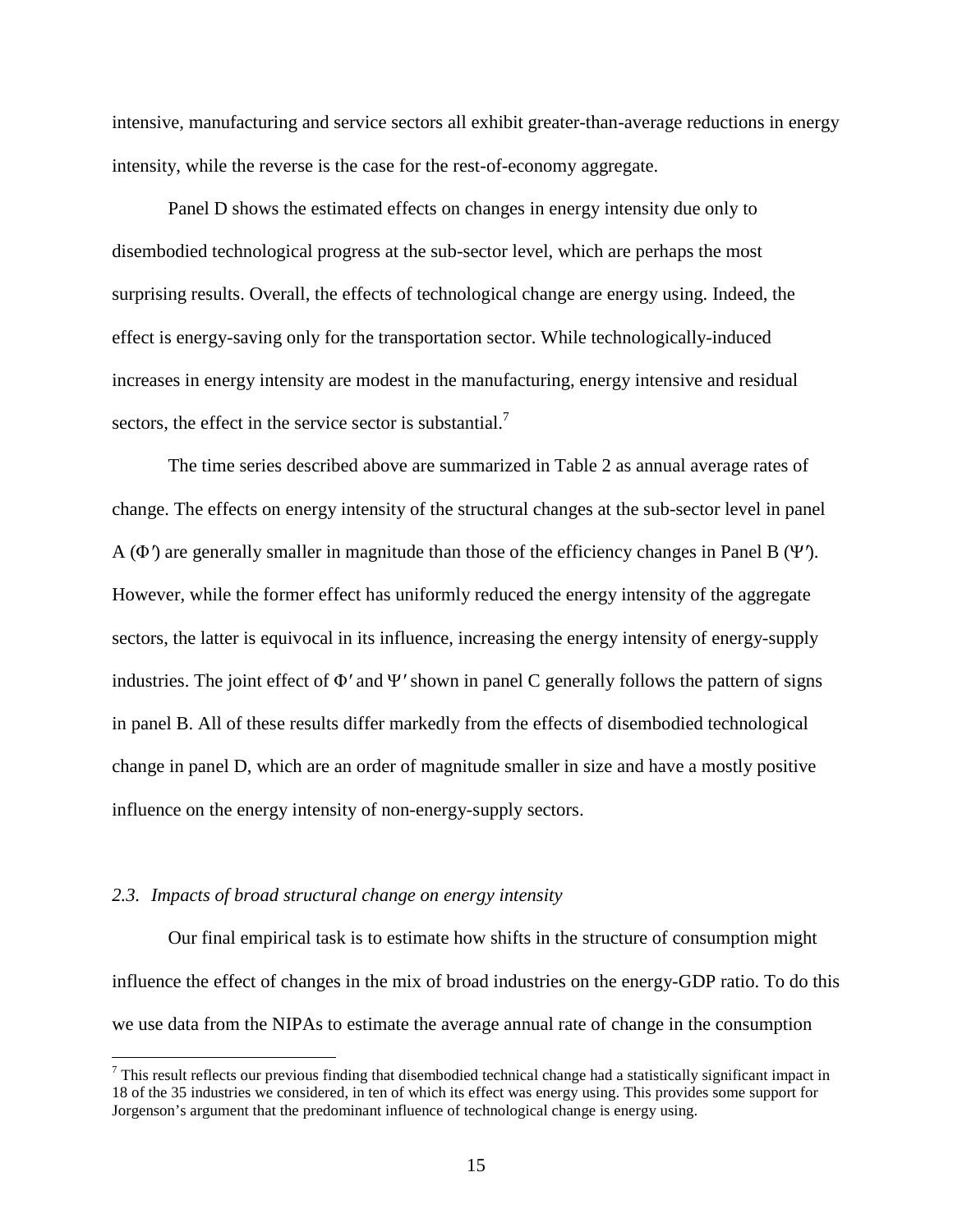shares of our aggregate fuel sectors from 1980-2000. These rates of change are shown in Figure 3. The shifts in the trends in consumption shares of motor gasoline, fuel oil and coal and natural gas follow similar patterns, over the decade of the 1980s falling from growth into steep decline, contracting slowly throughout the 1990s, and finally exhibiting a small expansion by the end of the decade. By contrast, electricity's share of consumption shrank much less dramatically over the early part of this period, and has shown a slow and steady contraction.

The dashed horizontal lines plotted in Figure 3 indicate the average annual rates of change of the shares of the different fuels over the entire period in question. These values are summarized in panel E of Table 2. Although their negative values confirm the decline in energy's share of consumption identified by other authors, we are quick to re-emphasize that these averages reflect additional influences besides the effect of energy-saving technology. Thus, similar to our estimates in panels A-C, the rates of change tabulated in panel E do not isolate the effects of substitution responses to changing energy supply and demand conditions from the secular trend in energy intensity. Consequently, they are likely to overestimate the true impact of technology on the coefficients on energy goods in consumers' demand functions.

We now turn to the question of what these results imply for the projection of carbon emissions into the long-term future.

#### **3. Model Description and Experimental Setup**

To investigate the effect of the foregoing factors on future  $CO<sub>2</sub>$  emissions we incorporate the results of the previous section into a recursive-dynamic CGE model of the U.S. The model treats households as a single representative agent, aggregates the firms in the economy into 11 industry sectors, and solves for a sequence of static equilibria over the policy horizon 2000-2050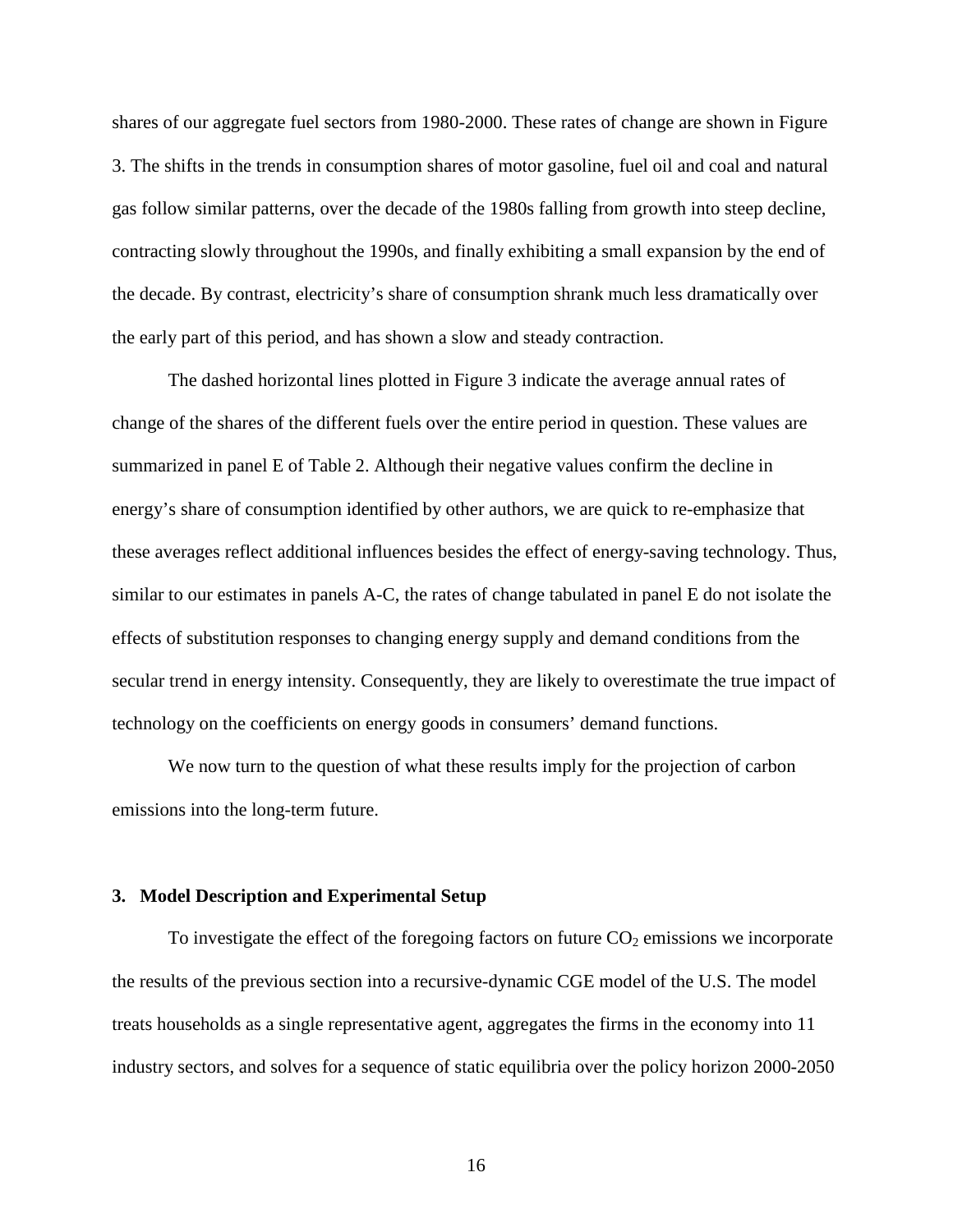on a five-year time-step. Industries are treated as representative firms and are modeled using nested constant elasticity of substitution (CES) production functions according to Bovenberg and Goulder's (1996) KLEM structure and parameterization. The representative agent divides her income from factor rentals to the firms between consumption and saving/investment, which is determined by a balanced growth path condition. The path of the economy through time is driven by expansion of the aggregate labor supply at the rate of population growth, growth of the aggregate capital endowment through accumulation, growth of labor and capital in efficiency units due to augmentation at the rate of total factor productivity increase. The details of the model's structure and parameterization are given in the appendix.

Most relevant to our purposes here, we scale the coefficients on the inputs of energy commodities to non-energy industries and the consumption of the representative agent according to assumed rates of autonomous change in energy-intensity.<sup>8</sup> Using the empirical estimates developed in section 2, we conduct a number of numerical experiments, whose characteristics are described in the cases outlined in Table 3. Focusing first on the industries in the economy, we first simulate a control run with no AEEI (I), before setting the AEEI to the commonly-used value of one percent in non-energy sectors (II). Runs III and IV assess the implications of using our empirical results to bound the values of the AEEI. Here, the values of the AEEI in nonenergy sectors equal the rates of change of the components of energy intensity given in panels C and D of Table 2, respectively. Lastly, in run V we investigate the importance of differentiating

<sup>&</sup>lt;sup>8</sup> We do not apply the AEEI. to the energy-producing sectors in our model, because of the problems that this creates for the ability to account for flows of energy in the simulated economy. Imposing a declining trend on the coefficient on energy resource inputs to the energy supply sectors progressively increases the quantities of energy outputs which can be produced from given quantities of resources, which quickly raises the simulated efficiency of energy conversion to the point where it violates the laws of thermodynamics. McFarland et al (2004) discuss this issue as it pertains to the representation of electric power generation in a CGE model.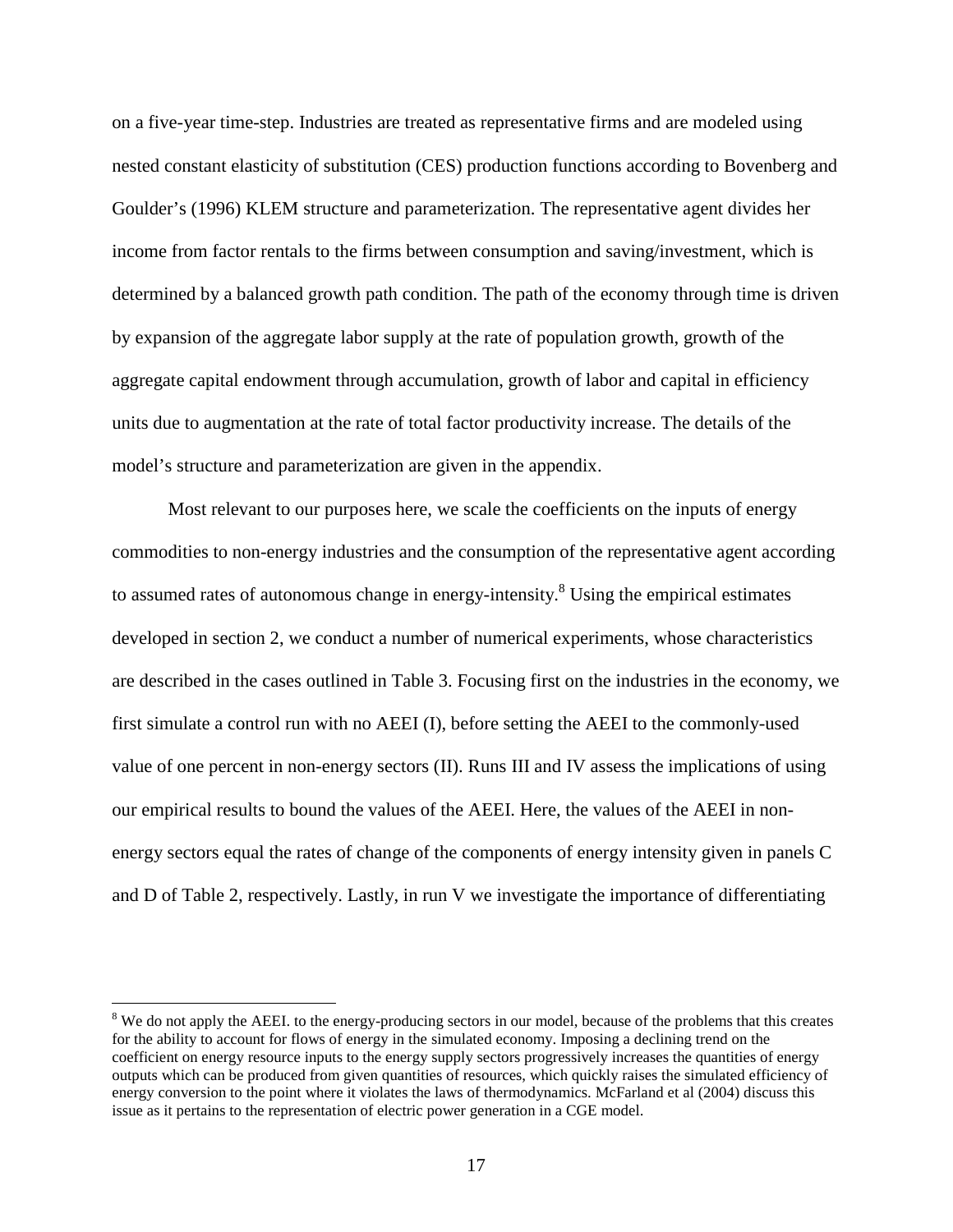the AEEI by sector. We perform a simulation with a uniform AEEI coefficient equal to the average rate of decline in aggregate energy intensity in run III.<sup>9</sup>

We repeat these five runs for three settings of the AEEI in the household sector: (a) no trend in energy's share of consumption, (b) a common one-percent decline in the consumption of all energy commodities, and (c) reductions in the coefficients on energy in the household's expenditure function at the rates of historical decline given in Figure 3.

Finally, in order to evaluate the reasonableness of the model results, we need a yardstick against which to judge their performance. As the model simulates the growth of GDP, energy use, intensity and  $CO<sub>2</sub>$  emissions over the coming half-century, a natural candidate for a counterfactual is the corresponding rates of change in these variables over the past 50 years, which are shown in Figure 4. The historical average annual rates are 3.5 percent for GDP, 2.2 percent for energy use, -1.3 percent for energy intensity and 1.6 percent for emissions. But assuming that the future projections ought to be consistent with these trends is not without controversy, as the next section illustrates.

# **4. Results and Discussion**

The major features of solutions to 2050 of the CGE model with alternative specifications of the AEEI parameter are presented in Table 4. We begin our discussion with an examination of the cases which correspond to a zero value for the AEEI of in the household sector.

Panel A of the table summarizes the feedback effect of the assumed improvements in energy intensity on GDP. In the base case where the AEEI zero within industries (Case I(a)), the annual rate of GDP growth falls from 3.5 percent in 2010 to 3.3 percent in 2050. The slowdown is due to the decline in the rate of growth of the labor force, diminishing returns to new

 $9$  We thank a referee for suggesting this test to us.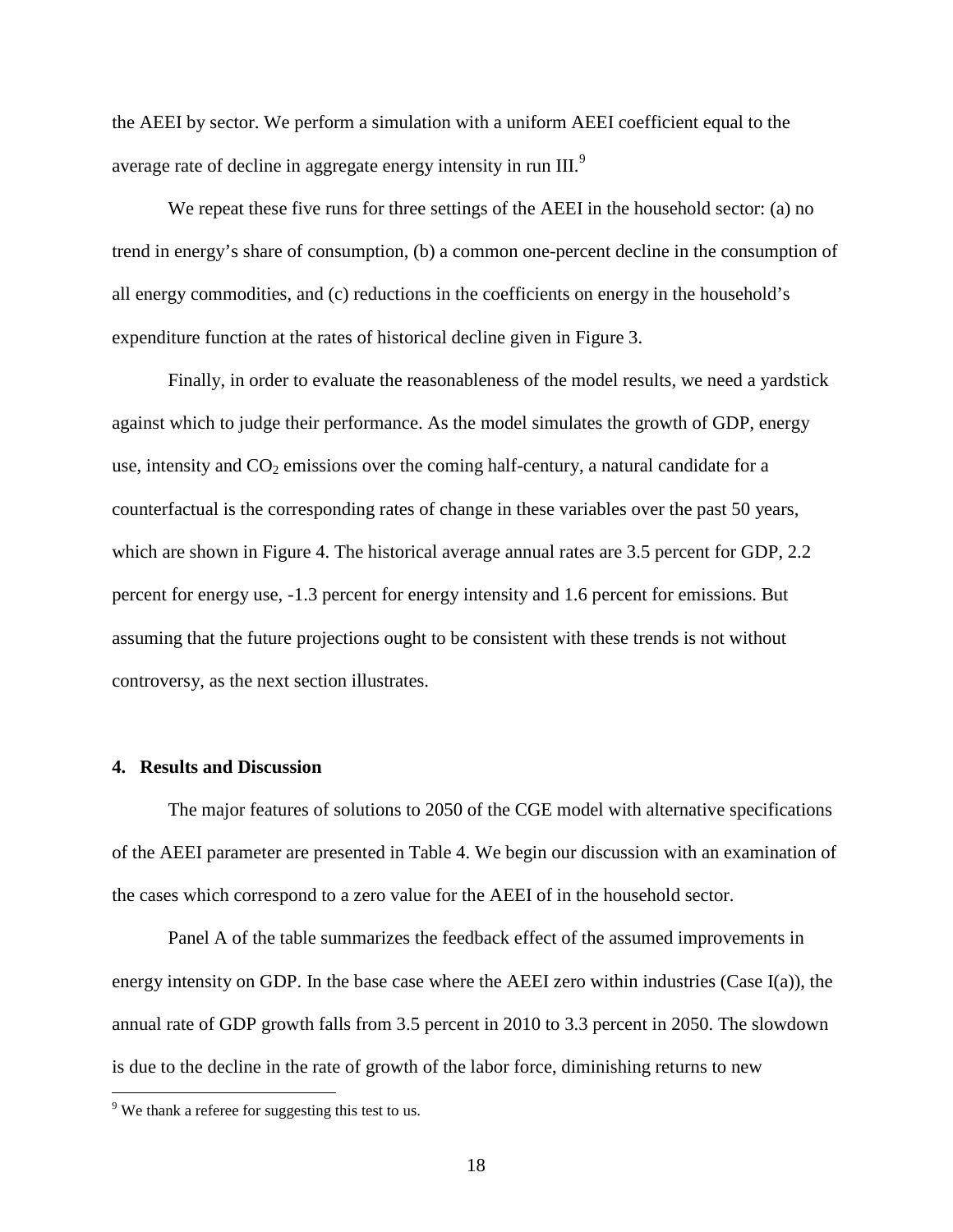investment, and the increasing cost of extracting resources in the energy supply sectors. To the extent that the AEEI diminishes sectors' demand for scarce and relatively costly energy inputs, it will boost the growth of aggregate output. The upshot is that GDP growth rates in cases II(a) and III(a) with larger AEEI values are slightly higher than if there were no change in the coefficient on energy. Case  $IV(a)$  is the exception, as the AEEI attributed to the estimated effect of technical progress on energy use actually increases energy intensity in the energy-intensive sector, manufacturing industries and, especially, services. Because these sectors' shares of aggregate output rise over time, the increased intensity of use of costly energy inputs slows the growth of the entire economy. Notwithstanding all these effects, the overall influence of the AEEI on GDP is largely inconsequential.

The specification of the AEEI does have important consequences for the growth rate of aggregate energy use, however, as panel B illustrates. Again, with the exception of Case IV(a), the effect of the specified alternative values of this parameter is to slow the growth of energy use relative to its rate in the absence of an AEEI in Case I(a). In the early years growth of energy use slows by only a small amount, but by the end of the simulation its value is more than ten percent smaller than in Case I(a). The combined effects of structural transformation and intra-sectoral energy efficiency improvements (Case  $III(a)$ ) exert the strongest influence in this regard, while for the reasons cited above technical progress alone (Case IV(a)) has the opposite effect of increasing in the growth of energy use relative to the baseline.

As indicated in Panel C, these changes in energy use translate into a decline in the aggregate energy-GDP ratio. Interestingly, aggregate energy intensity declines over the simulation horizon even without the AEEI, as constraints on the supply of energy resources raise the relative prices of energy inputs to production and consumption, which induces substitution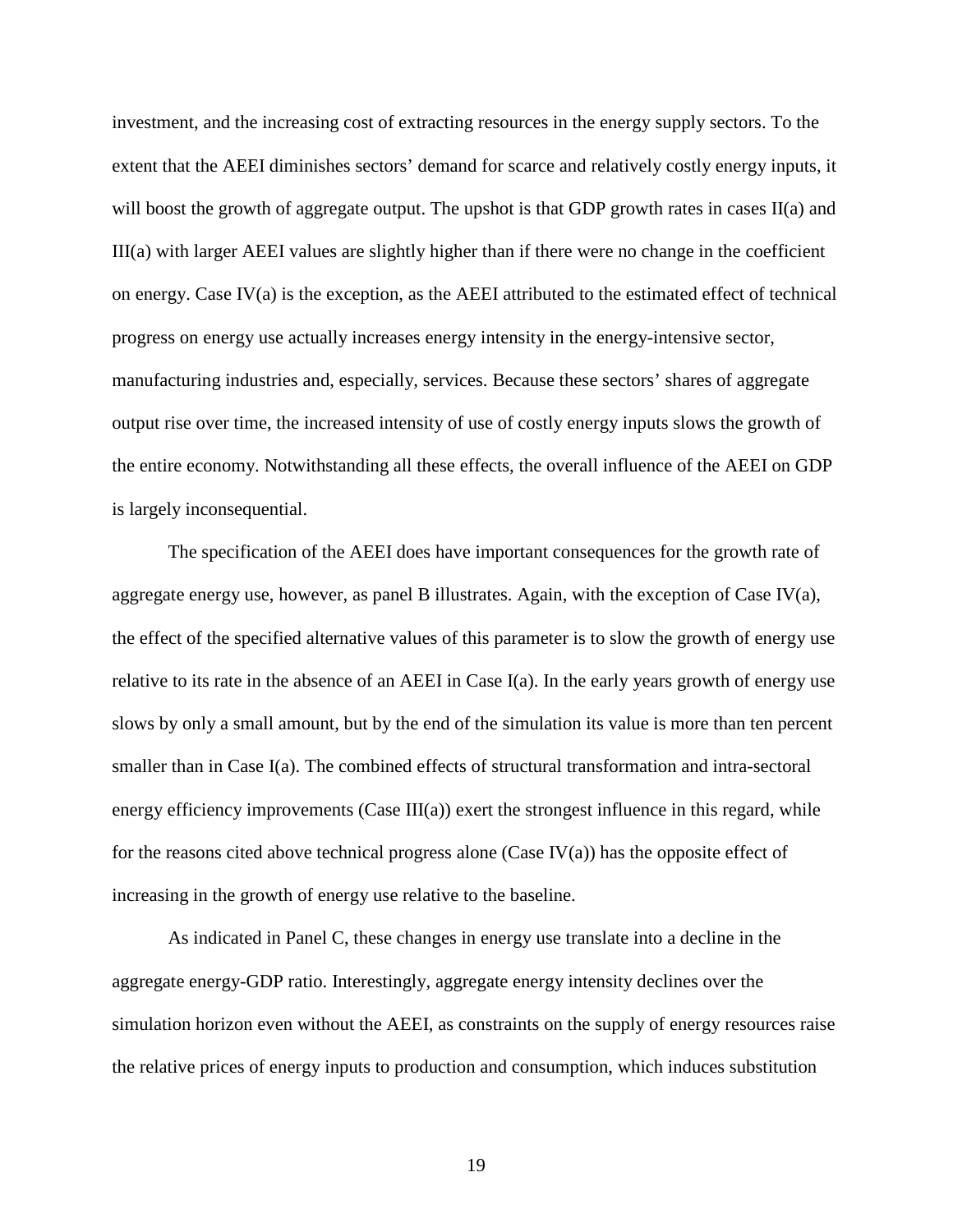toward non-energy commodities. As with total energy, the largest reductions in intensity occur in the early periods before onset of the deceleration in GDP growth. By the end of the simulation horizon, an AEEI of one percent  $(Case II(a))$  results in the largest decline in intensity, while setting the AEEI at the rate attributed to technical progress alone (Case IV(a)) produces the smallest reduction, owing to the sizeable secular increases in the intensity of manufacturing and services. The most rapid decline in intensity is generated by the joint impacts of structural and efficiency changes in Case III(a), and coincides with slowest overall growth in energy use.

The effects of the AEEI on the growth of  $CO<sub>2</sub>$  emissions, shown in Panel D, are similar to its influences on energy. Like aggregate energy use, declining growth rates of emissions are ubiquitous. Emissions grow fastest in where the AEEI is zero or is set equal to the rate of intensity change attributed to technological progress. The next highest growth of emissions occurs when the AEEI is set to one percent, while attributing structural and efficiency changes to the AEEI yields the slowest growth in emissions.

A striking feature of Table 4 is the marked difference between the simulated growth rates of aggregate variables in Cases III and V. In particular, the latter results resemble those of Case IV, with faster growth of energy use, slower declines in energy-intensity, and higher emissions than either Cases II or III. Thus, compared to the benchmark 1-percent value of the AEEI, our empirically-based estimates produce different trajectories of energy use and emissions not only because of the difference in the magnitude of their aggregate energy-saving effect, but also because of the manner in which such influences are *distributed* across sectors with heterogeneous demands for fossil fuels with different carbon contents.

Overall, the model results are more consistent with historical average growth rates in their projections of GDP than either energy use or  $CO<sub>2</sub>$  emissions. Such over-estimation of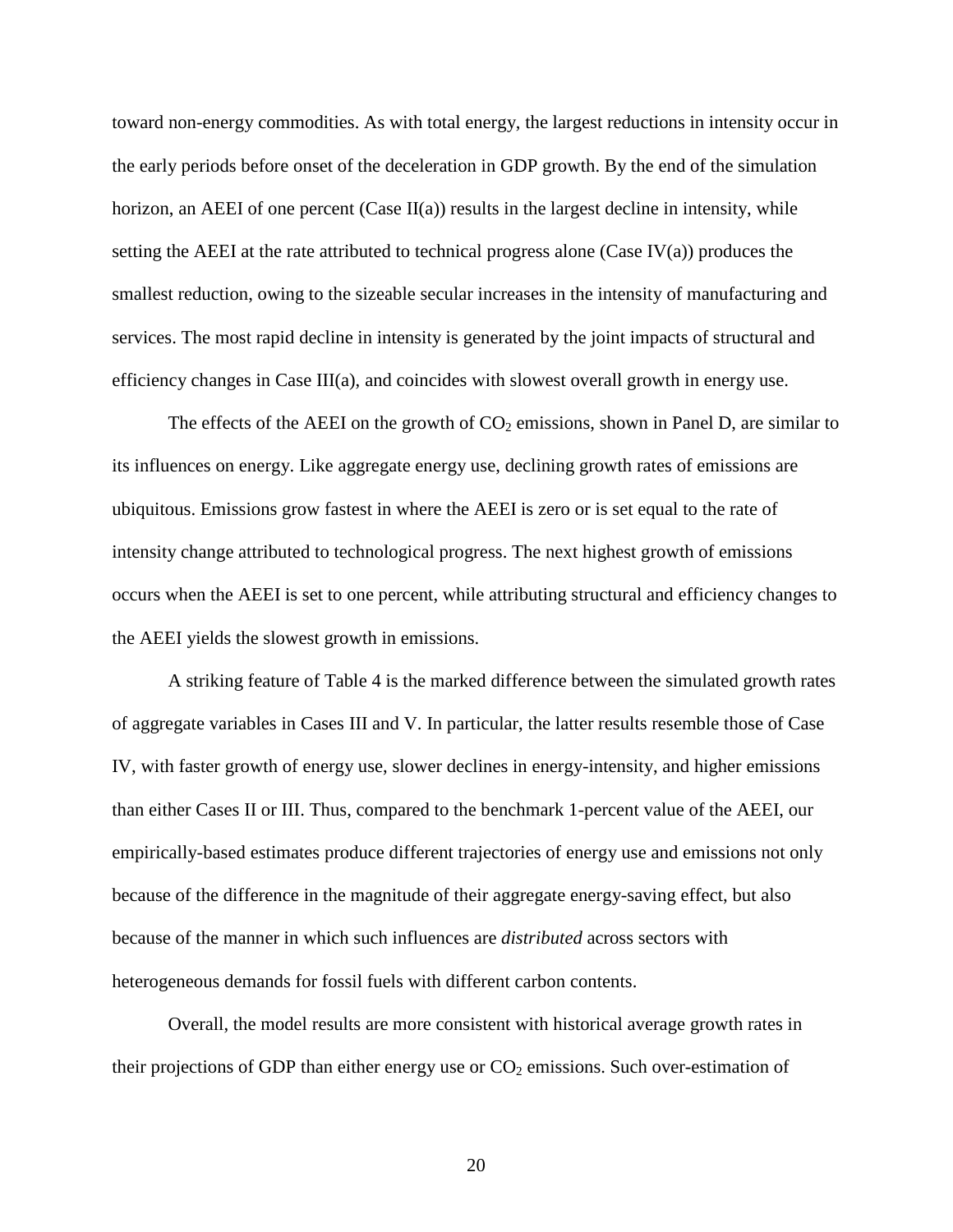energy and emissions relative to historical trends is precisely the problem which motivates the need for the AEEI, and is an issue which we return below.

First, however, we examine the results of the simulations in which the value of the AEEI for the final consumption of energy goods was set at one percent (the (b) cases). Within this suite of model runs the overall characteristics of the solutions for the different values of the AEEI within industries are similar to those in Cases I(a)-VI(a). In the (b) cases, however, GDP growth rates are slightly higher, reflecting the additional influence of the consumption AEEI in alleviating the costs of energy in generating output, while energy use and emissions experience substantially slower growth, and energy intensity exhibits a much faster decline.

While the relative importance of the differing specifications of the industry AEEI in cases I-V remain unchanged, the magnitudes of the changes wrought by variations in the values of this parameter diverge markedly. Where the AEEI within industries is zero or set at the rate attributed to technological change (Cases I(b) and IV(b)), the growth of energy use and emissions slows by 6-7 percent and the rate of decline in energy intensity more than doubles relative to the corresponding scenarios with a household sector AEEI of zero. Setting industries' AEEI values at one percent results in 10 percent slower growth in energy and emissions than the corresponding cases with no AEEI in the household sector, while setting the AEEI at the rates attributable to structural and efficiency change (Case III(b)) slows the increase of energy and emissions by 13-17 percent relative to the corresponding earlier case.

The resulting energy and emission projections are much closer to the historical average rates of growth than those in Case (a), which indicates the importance of changes in the structure of consumption away from energy. The simulated rates of growth of energy use are within a few tenths of a percent of the historical long-run average, especially in Case III(b). However,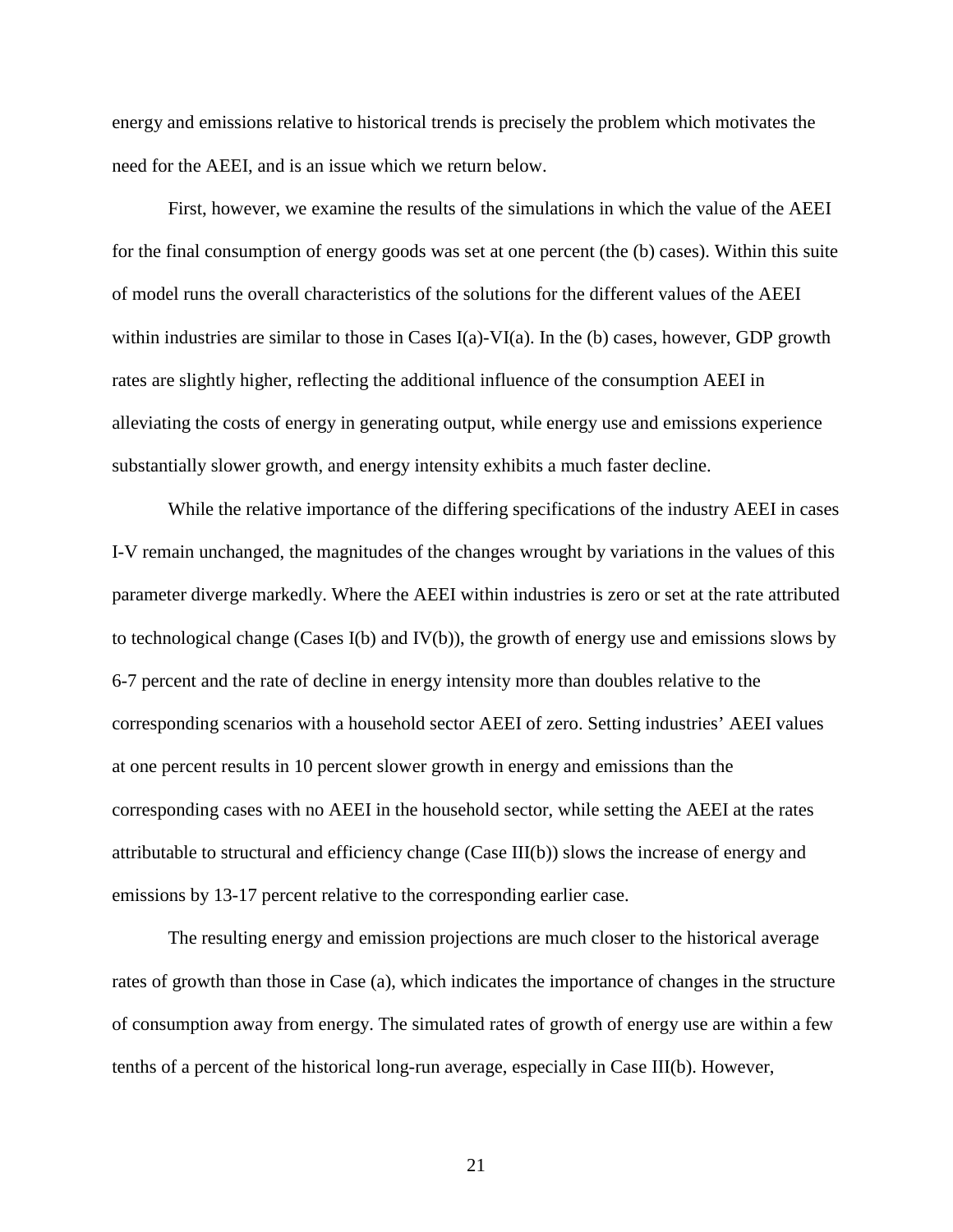simulated trajectories of emissions still increase at rates 50-90 percent faster than the historical average.

The last five rows of Table 4 summarize the effects of setting the household sector AEEI at the historical rate of change in the expenditure shares of the different energy commodities (Case (c)). While the general patterns in these results mirror those just discussed for the (b) cases, GDP growth rates remain essentially unchanged while the growth rates of aggregate energy use and emissions slow by a further 30-65 percent. As before, the results of Case III(c), in which the combined effects of structural change and efficiency improvement are attributed to the AEEI, match the historical growth of energy use most closely. But even here the simulated growth rates of emissions remain some 40 percent higher than seen in recent history.

Despite the fact that the trends in the aggregate variables simulated in the Case (c) model runs are closer to their corresponding historical averages, one might expect the rapid rates of decline in coal and natural gas consumption due to the AEEI to have a more dramatic effect on energy use and emissions. However, as indicated in the social accounting matrix (Figure A-2), final demands account for half of total electricity use, one third of total petroleum and natural gas use and only a negligible fraction of coal use. The large values for the AEEI in the household sector therefore directly influence only a fraction of the least polluting components of aggregate energy demand, while their strongest influence on carbon emissions remains indirect, reducing the demand for electricity generated from coal.

Our assessments of the agreement between historical trends and the GDP, energy use and emissions series produced by the model under the various parameter assumptions are summarized in Table 5. Our goodness-of-fit statistic is the coefficient of variation (CV), which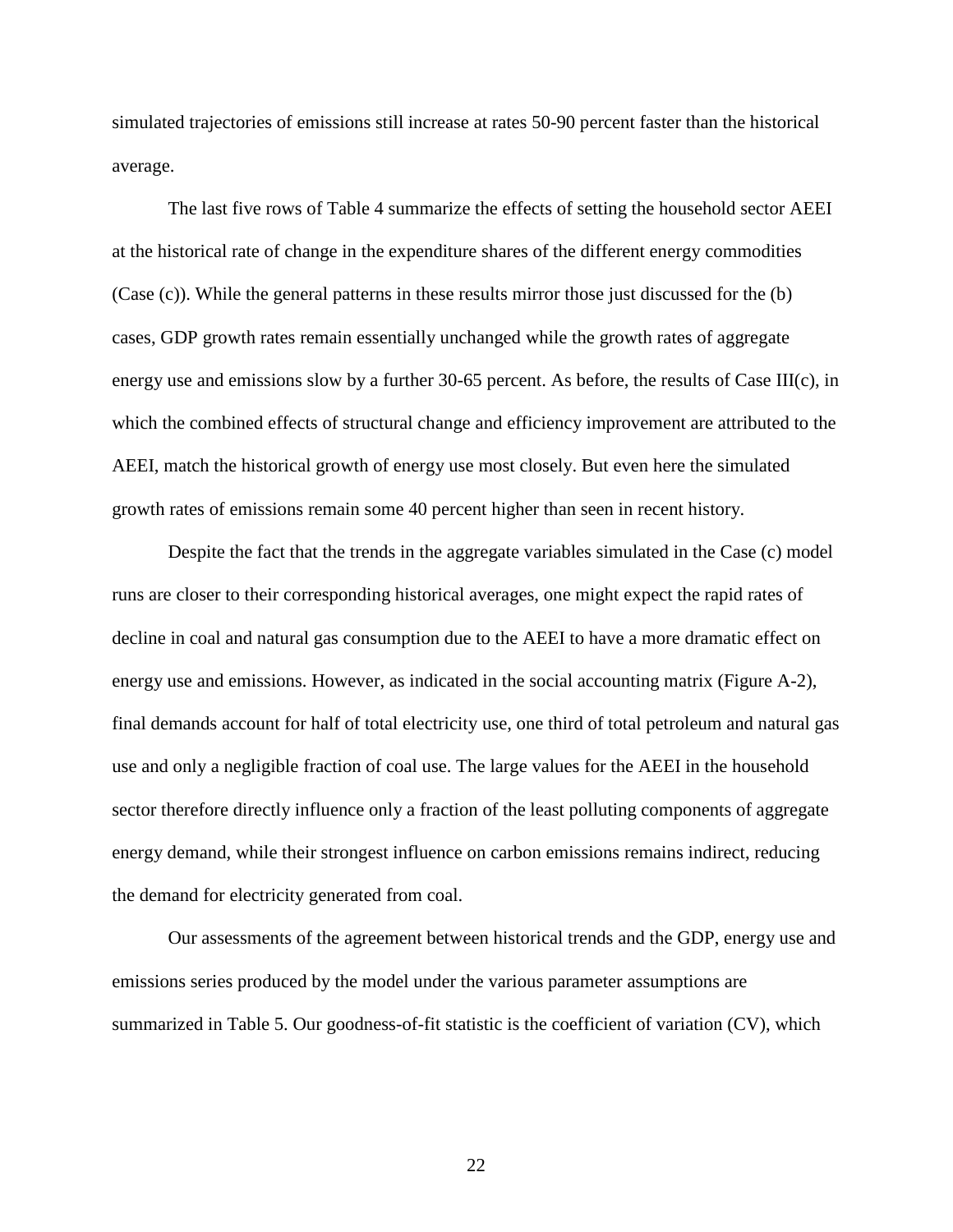measures the average of the absolute deviations of the simulated trajectories of the variables from the relevant baseline historical growth rates.

The growth rate of TFP, which is the key exogenous parameter that controls the model's dynamic behavior, is calibrated to achieve reasonably good compliance with historical GDP growth. Yet despite this, the projected rates of growth of output steadily diverge from the longrun historical trend, on average deviating from the benchmark by approximately 10 percent, as indicated by panel A of the table. Nonetheless, we consider our results to be a reasonable approximation, considering the limitations of our empirical estimates and modeling approach.

By comparison, panel B indicates much less agreement between the simulated trajectory of energy use and the historical trend. Across cases I-V the main features of the pattern of errors are as follows. We have seen that the simulations tend to exhibit higher growth rates of energy use than have prevailed historically. This phenomenon is most apparent in the cases where the AEEI is zero or is attributed to the effect of technical change within industries. Within industries, the AEEI is consistently associated with the smallest deviation from the historical trend in energy when it is set at the one-percent consensus value, or where it is attributed to sub-sectoral changes in the energy intensity within industries. Viewed in the context of eq. (7), this is a key finding which casts doubt on the popular attribution of the AEEI to energy-saving changes in technology.

The results also highlight the importance of including a declining trend in energy's share of consumption in the model. A household sector AEEI value of zero gives rise to CVs on the order of 27-56 percent. Increasing the value of this parameter to one percent lowers the range of average deviations to 7-45 percent, while specifying the AEEI as the historical rates of change of energy expenditure shares gives rise to deviations of 3-38 percent. As the results in panel C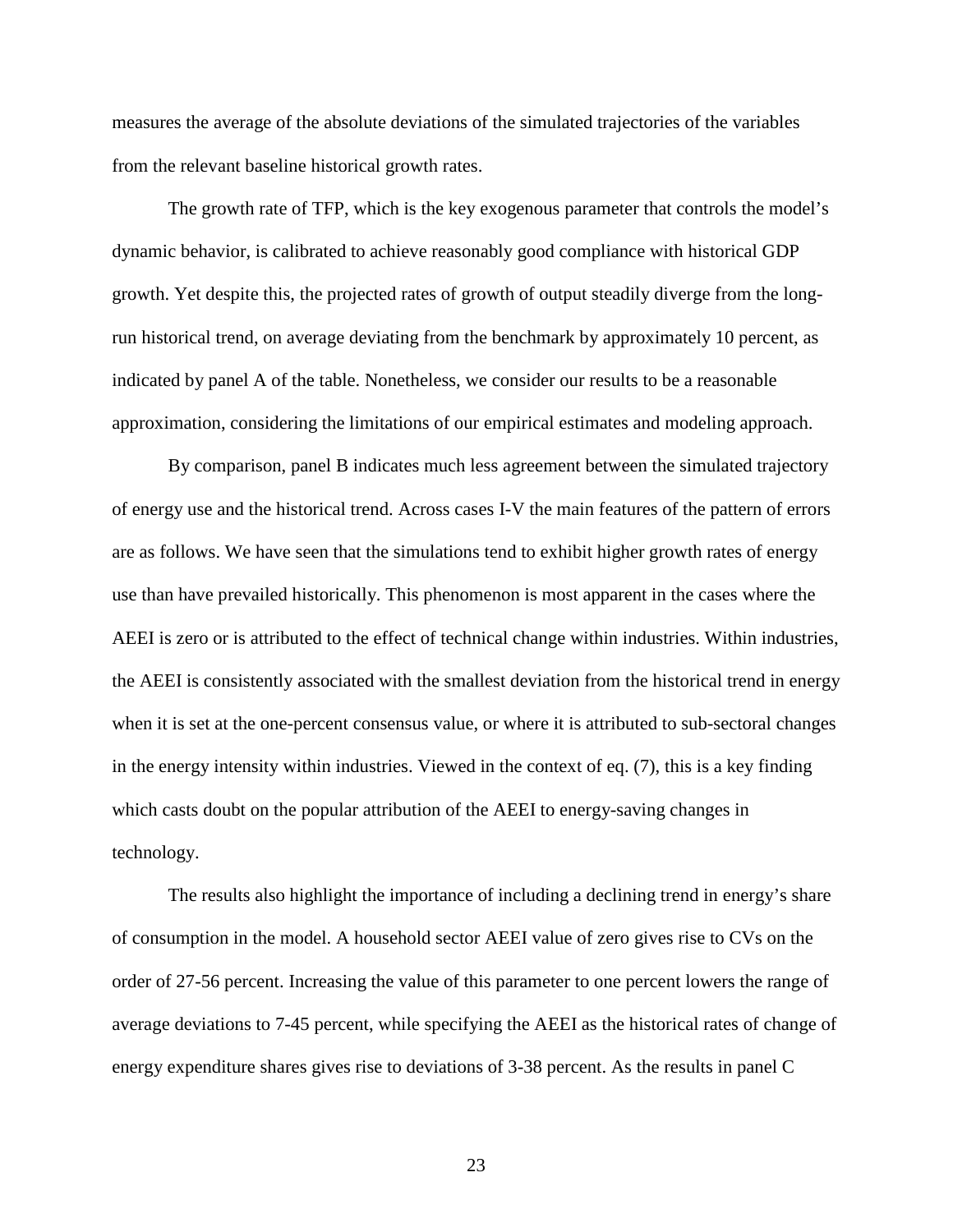illustrate, the implication is that these AEEI values in the household enable the model's projections to be more consistent with historical trends in energy intensity, especially in conjunction with industry AEEI values that reflect sub-sectoral intensity change.

We once again qualify our results by noting that the AEEI which we specify in the household sector reflects the joint impacts of substitution, technological progress, or other nonprice phenomena such as changes in tastes or the introduction of new goods. Given that substitution by the representative agent in the model also influences aggregate energy use, it remains unclear how robust these results may be to specifying the household sector AEEI as only the non-price component of the decline in energy's share of consumption. Given the large impact on emissions exerted by this parameter, an empirical investigation to isolate the secular component of this decline is a priority for future work.

The fact that the average deviations of simulated emissions from historical trends shown in panel D are larger than the corresponding figures for energy use and intensity in panels B and C suggests that the model's projections of inter-fuel substitution are either not as large as occurred historically, or embody progressive shifts toward more carbon-intensive fuels such as coal. Such influences reflect the changes in the vectors of energy prices and quantities which are solved for by the general equilibrium sub-model at each time step. Therefore, in order to understand the origins of the divergence between the result in panels B and D we must inquire into the details of the model's solutions.

Table 6 summarizes the average rates of growth of the prices and quantities of energy commodities across our suite of model runs. The prices of energy commodities tabulated in panel A change very little over time. In all cases the prices of petroleum and electricity decline and the price of coal increases monotonically throughout the simulation. The patterns of growth in coal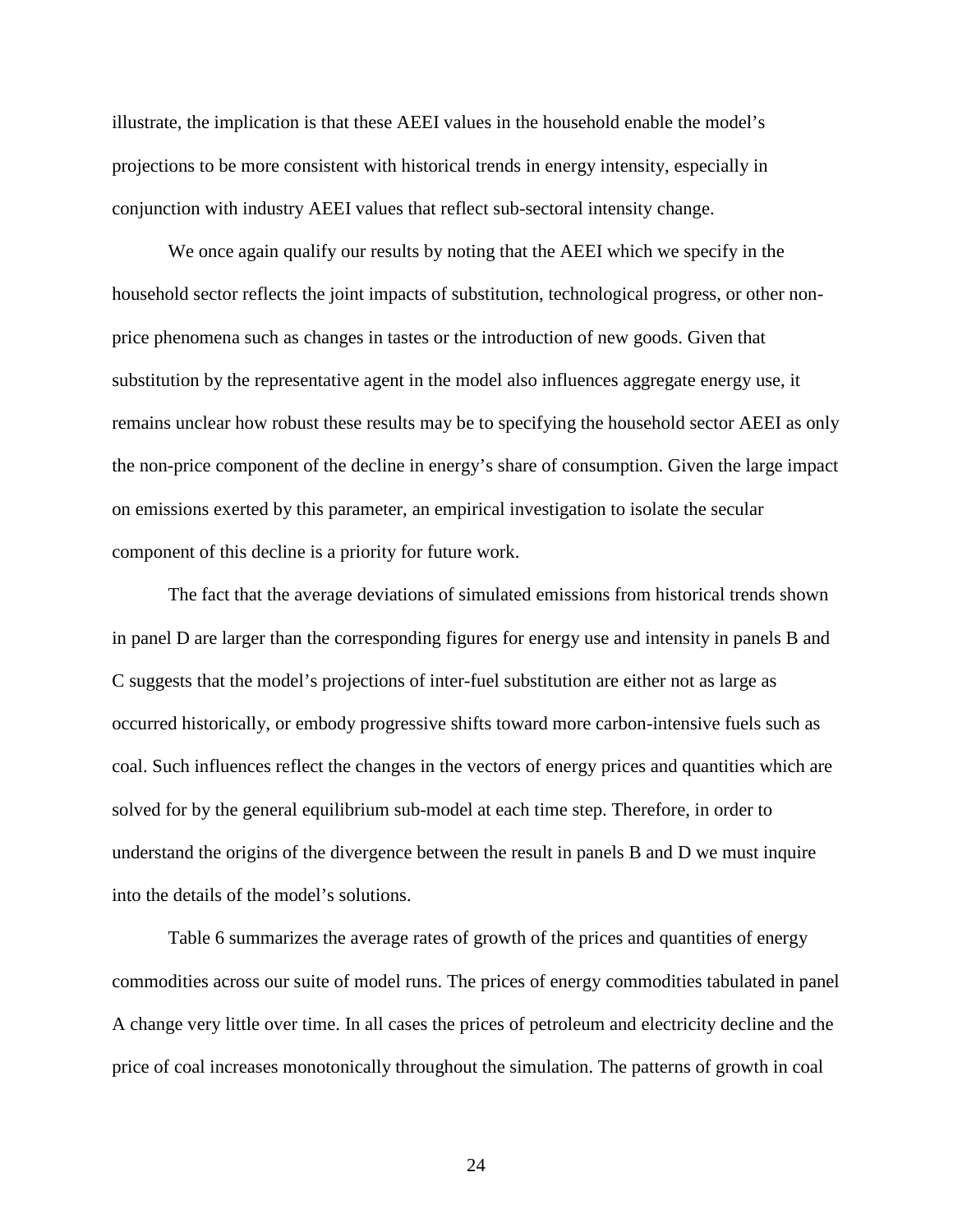and electricity prices are insensitive to the different specifications of the AEEI in the household sector. However, the latter is much more responsive to the specification of the AEEI across industries. The price indices for natural gas and aggregate energy behave similarly to one another. In the absence of an AEEI in the household sector these prices increase where the AEEI for industries is energy-using (Cases I and VI) and decline where it is energy-saving (Cases II, III and V), but exhibit net declines as the value of the household sector AEEI increases. In general, the larger the values in both specifications of the AEEI, the faster the shift inward of the demand curve for energy, and the slower the growth or the faster the decline exhibited by energy prices, as one might expect.

The growth rates of energy commodities tabulated in panel B explain the progressive increase in  $CO<sub>2</sub>$  emissions relative to energy use. Despite the rapid rise in coal's price, demand for that fuel increases substantially in the majority of simulations. The origin of this behavior is the high value of the resource supply elasticity parameter in the coal sector relative to that for crude oil and gas mining.<sup>10</sup> Additionally, the low value of this elasticity in the carbon-free electric sub-sector explains why electricity from nuclear and renewables is the slowest-growing form of energy in almost all runs of the model.

As with prices, the growth rates of the quantities of coal and primary electricity are insensitive to the value of the household sector AEEI. By contrast, the quantities of natural gas and petroleum used by the economy are generally more responsive to the AEEI, especially in Case III, where the growth in the use of these fuels is significantly attenuated by the combined

<sup>&</sup>lt;sup>10</sup> Table A-1 gives the values of this parameter  $(\eta_R)$ , which determines the responsiveness of the size of the endowment of natural resource inputs to a given industry to the price of that sector's output. The values used here are based on econometric estimates by Dahl and Duggan (1996) and assumptions discussed in Sue Wing (2001). To test whether the results were being driven by this parameter, we simulated the cases discussed in the text with  $\eta_R$  set to half its benchmark value. The resulting growth rates of energy use and emissions were both only slightly smaller than those reported in the text.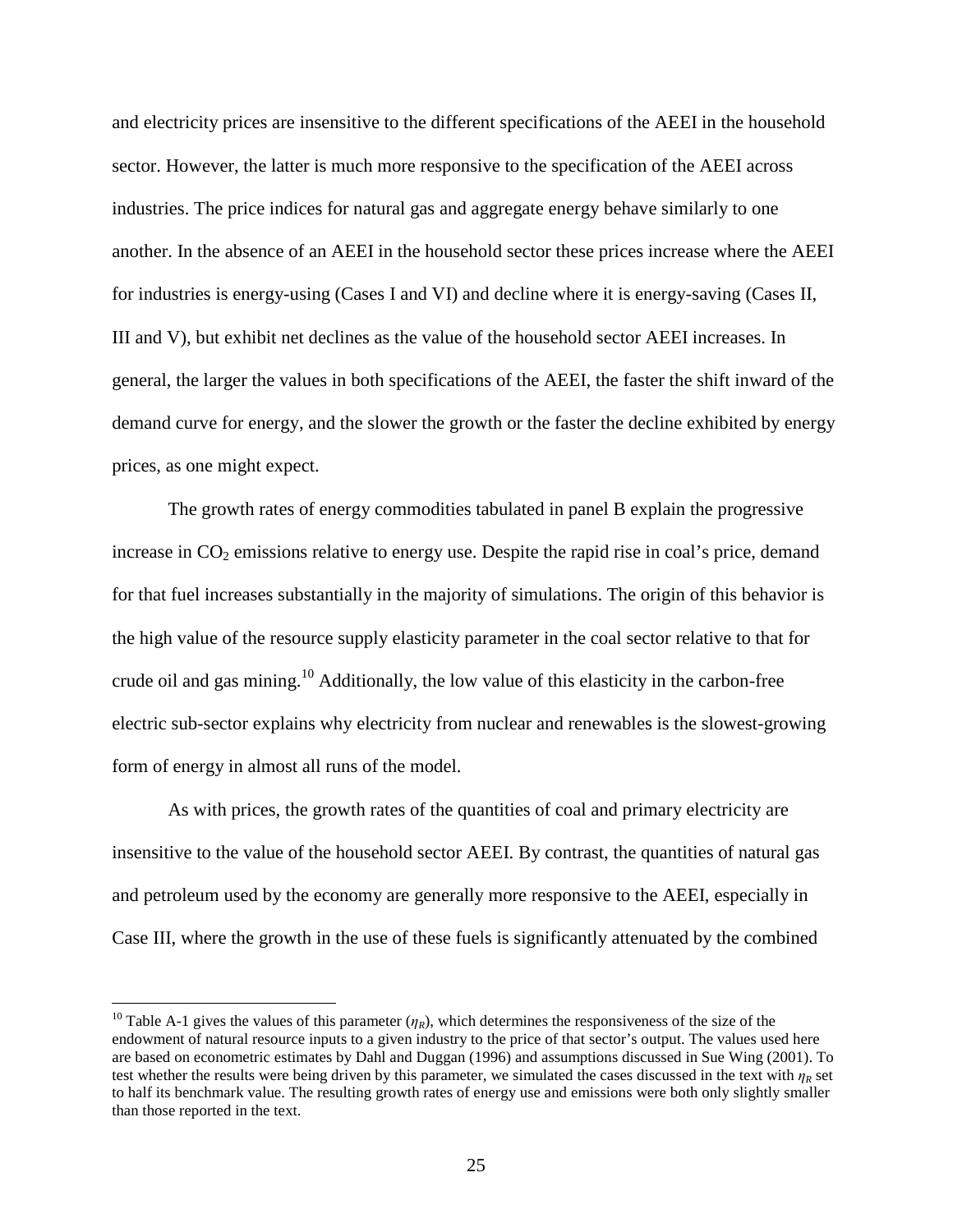effects of the industry and household specifications of the AEEI. Interestingly, the growth rates of petroleum and natural gas use are similar when the household sector's AEEI is zero, but when this parameter increases the growth rates diverge, with substitution away from natural gas inducing more rapid increases in petroleum use. The overall effect of these substitution patterns is to make the economy progressively more coal- and oil-intensive, raising the carbon intensity of aggregate energy use.

Further sensitivity analyses can be undertaken to examine the influence of the nested structure of production and the values of the elasticities of substitution on the emissions-intensity of energy use. However, in the interest of conserving space we leave such experiments to future research.

The final step in our analysis is to examine the implications for projections of energy use and emissions, which are summarized in Figure 5. Long dashes indicate the series corresponding to the one-percent value for the AEEI (Case II). Short dashes identify the series with the slowest increases of energy and emissions, which correspond to AEEI values which reflect the joint effect of sub-sectoral structural and efficiency changes (Case III). Solid lines identify the series with the fastest increases of energy and emissions, which reflect the isolated technological component of efficiency changes in detailed industries (Case IV). Squares, diamonds and triangles indicate, respectively, the series for which the rate of decline of the coefficient on energy goods in the household sector is zero, one percent, or given by the historical averages in Table 2.E. By way of comparison, the crosses illustrate the five-year data points of the reference case energy and emissions forecasts from the 2006 Annual Energy Outlook (DOE/EIA 2006), while the heavy solid lines are the projections of these variables from benchmark levels using the corresponding historical rates of growth.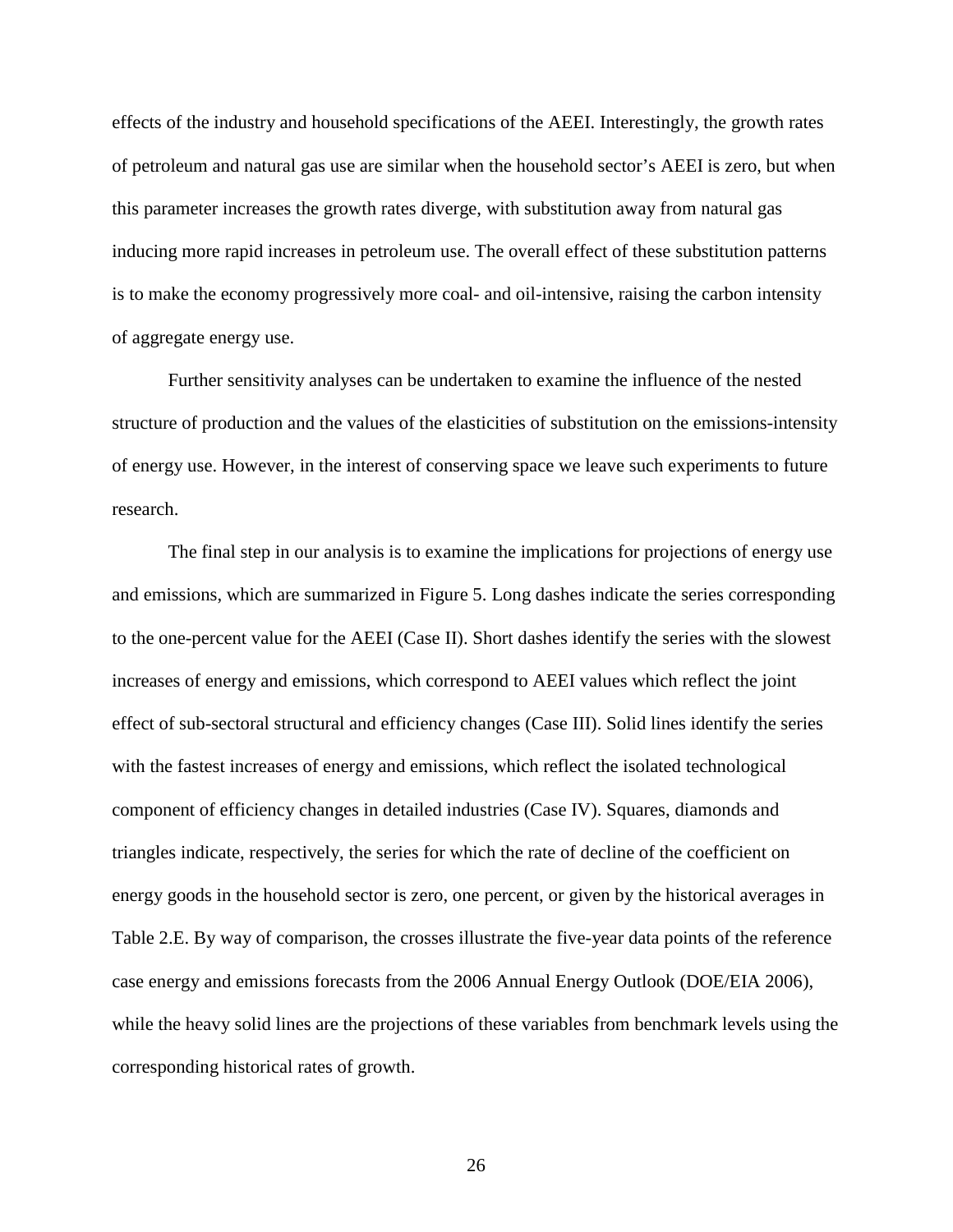The range of projections of energy use and emissions are spanned by Cases III and IV, in 2050 extending from 293-532 exajoules (EJ) of energy and 17.5-31.6 GT of  $CO<sub>2</sub>$ . This divergence indicates the importance of assumptions about the character and magnitude non-price influences, and suggests that the effect on aggregate energy use and emissions of the AEEI within sectors is twice as large as that of the AEEI in consumption. Even so, our model projections are uniformly higher than EIA's forecasts, which, notably, lie below the historical trends. By 2050 the latter predict energy use of  $310 \text{ EJ}$  and  $\text{CO}_2$  emissions of 12.8 GT for the U.S. economy. In that year the gap between the projection of history and the closest simulated trajectory (Case III(c)) for energy is 20 exajoules, or 6 percent of the historical benchmark, while for emissions the more carbon-intensive fuel mix accounts for a minimum deviation of 4.8 GT of emissions, or 37 percent of the historical benchmark.

These results suggest that the disposition of future energy supplies is likely to result in significantly higher  $CO<sub>2</sub>$  emissions than has been the case in recent history, despite substantial energy-saving structural and technological change. Of course, there are numerous reasons why one might expect the future to differ from the past. If technological progress in oil and gas mining does not keep pace with the depletion of the petroleum resource base then the long-run marginal costs and relative prices of these commodities will rise over time, inducing firms to substitute toward coal. One might also expect less vigorous substitution of less carbon-intensive forms of energy for coal in the future due to the low likelihood of additional environmental restrictions on coal use on the scale of those in the past 50 years.<sup>11</sup>

Nevertheless, we cannot rule out the possibility that this puzzling feature of our simulation is simply the result of misspecification of the CGE model's structure and parameters, especially if projections based on history are considered "truth". We have noted that our

 $11$  e.g., outright bans on the use of coal in the household sector.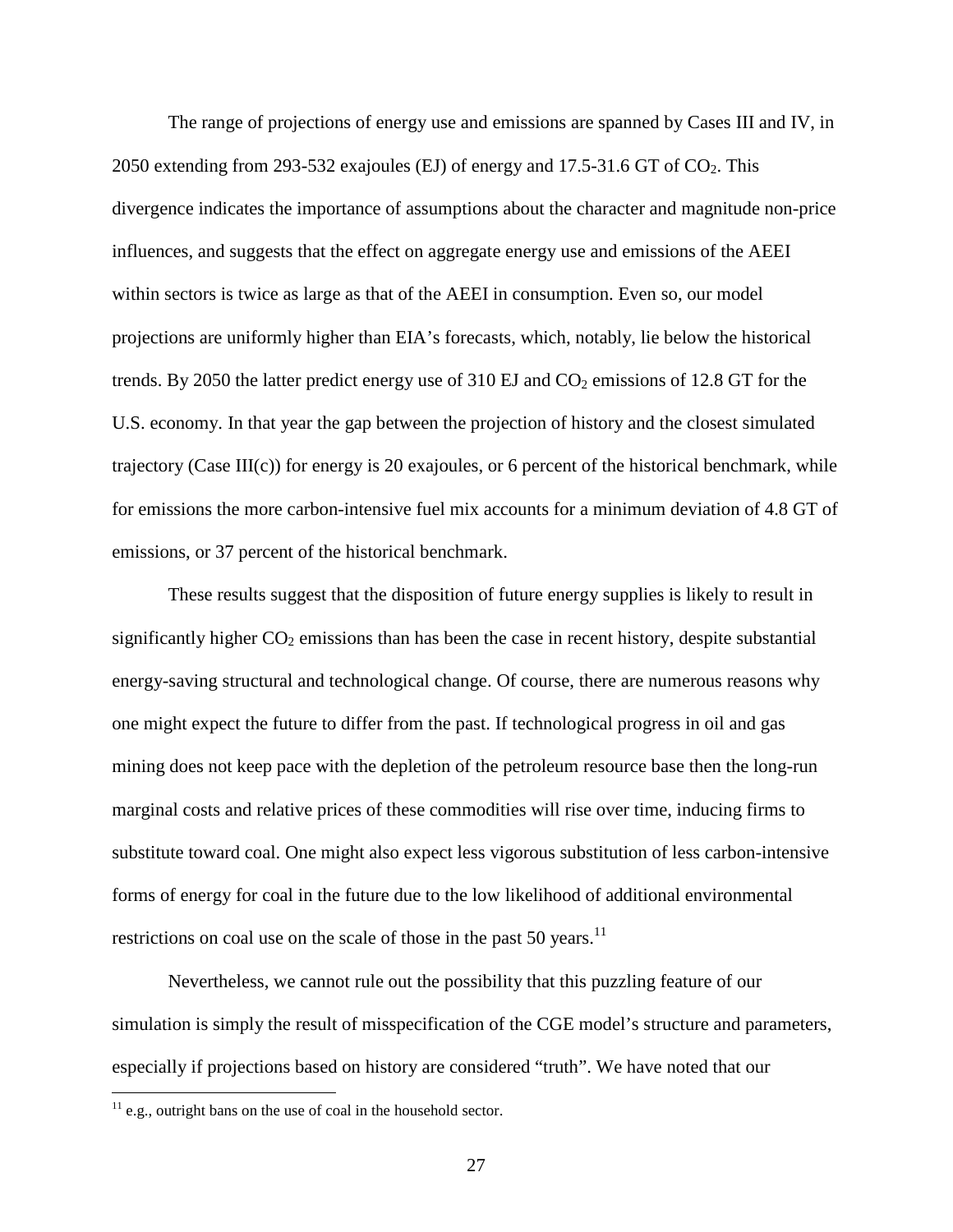empirical estimates do not resolve the technological components of structural change, either at the sub-sectoral level or across broad sectors. Remedies for these shortcomings await further econometric investigation. An additional issue which we have not discussed is embodied technical change. Our previous econometric research found that the accumulation of certain types of capital—particularly information technology and electrical equipment—were associated with substantial energy-efficiency improvements within detailed industries. Integrating these kinds of estimates into our simulations must await the construction of a more complicated CGE model capable of resolving several classes of capital assets in each sector.

#### **5. Conclusions**

Our main results may be summarized as follows. First and foremost, in multi-sectoral top-down emission projection models the procedure of specifying the AEEI as a "one-size-fitsall" parameter is likely neither to be accurate nor to generate trajectories of energy use and  $CO<sub>2</sub>$ emissions which are consistent with historical trends. We find that the changes in both the priceand non-price components of movements in energy intensity within detailed industry groupings exhibit substantial inter-sectoral variability, which implies that the AEEI is more appropriately modeled as a vector of values applied to different industries, whose elements vary both in magnitude and sign.

Second, our empirical findings cast doubt on the popular attribution of the AEEI to energy-saving changes in technology. It might perhaps be more accurate to re-name the AEEI the "autonomous energy-intensity decline" (AEID) parameter, in recognition of the fact that structural changes appear to play an important role in not only reducing aggregate energy intensity but also moderating the growth of  $CO<sub>2</sub>$  emissions. When we incorporate our empirical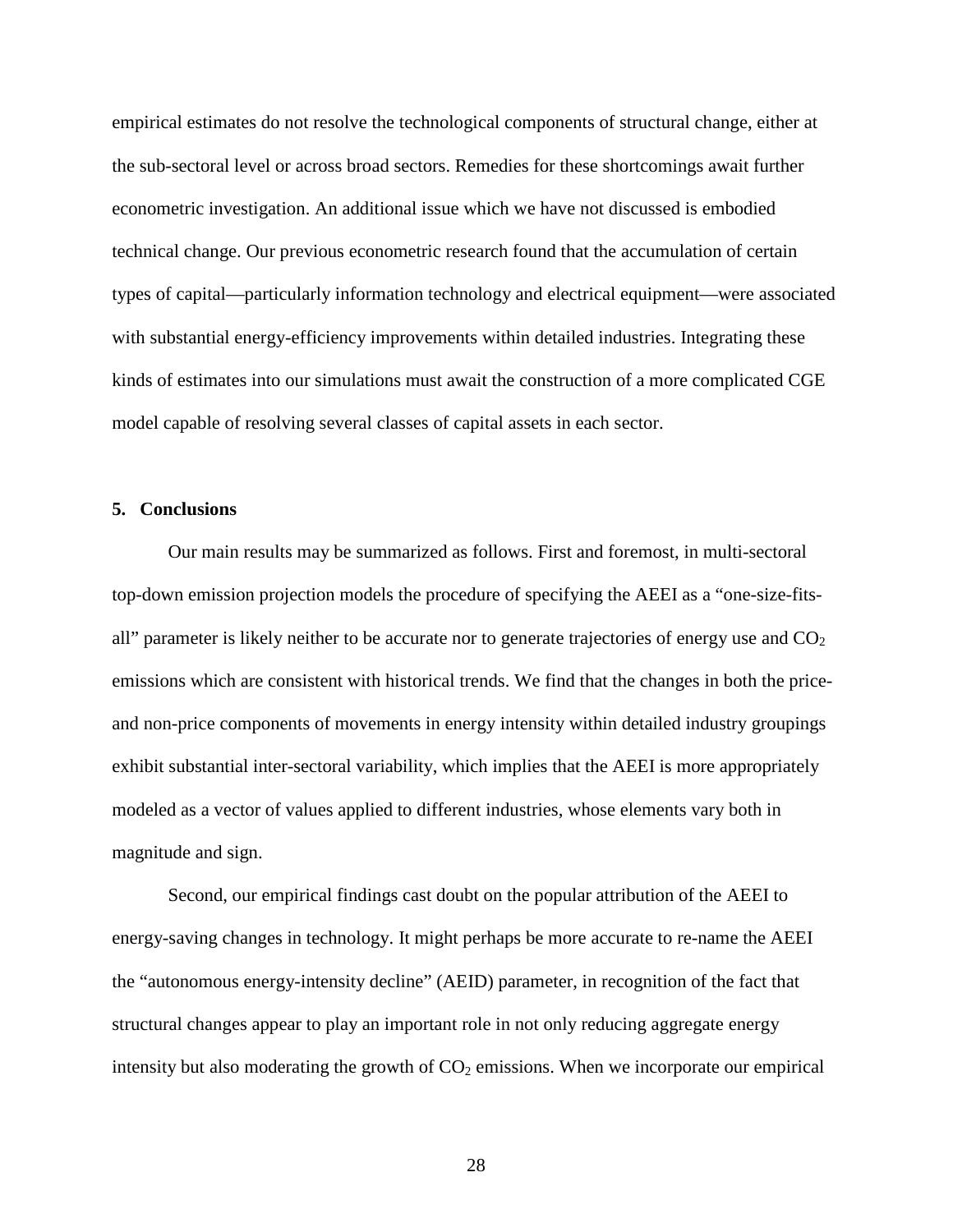results into a CGE model of the U.S. economy, the influence of disembodied technological change on aggregate trends in energy use and  $CO<sub>2</sub>$  emissions is the opposite of the conventional one percent per year value of the AEEI. Conversely, attributing sub-sectoral changes in structure and efficiency to the AEEI generates faster reductions in aggregate energy and emissions than does its conventional counterpart.

Third, projections of energy use and emissions are sensitive to changes in the mix of broad sectors in the economy, an influence which is parameterized via the AEEI in the household sector. Our inclusion of the historical rates of decline of energy's share of consumption expenditure in the household sector of the model widens the gap between the results generated using the conventional AEEI and those arising from its specification purely as an industry phenomenon. Across the range the computational experiments conducted, the simulations which included an AEEI for the household sector exhibited trends of energy use which were consistent with projections of historical rates of growth.

Fourth, even in the latter cases, emissions still increased much more rapidly compared to the average rates of growth of  $CO<sub>2</sub>$  over the last 50 years. This result depends on the structural characteristics of the model and the elasticities of substitution and supply used in its numerical parameterization, but based on a variety of factors it seems reasonable to expect that the share of coal in aggregate energy use will increase over the next half century. The consequences will be an increase in the carbon-intensity of energy use and more rapid growth of emissions than has historically been the norm.

There are general cautions for modelers from this exercise. In models with highly aggregated sectors which employ the conventional specification for the AEEI, the inability to represent inter-sectoral differences in the drivers and effects of sub-sectoral structural change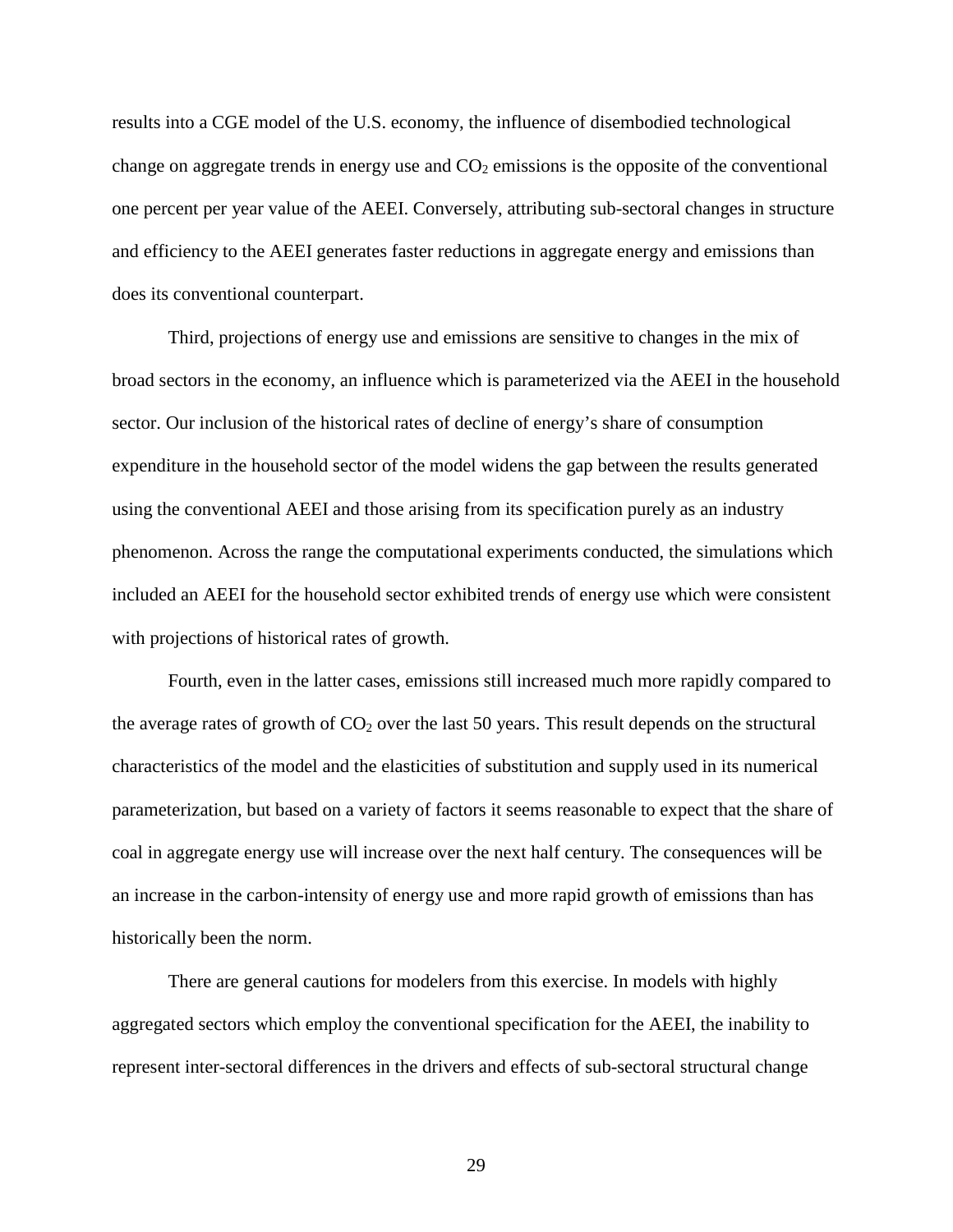may well result in biased estimates of the future decline in aggregate energy intensity. The implications for  $CO_2$  emission projections are equivocal, because they depend on the way in which the AEEI interacts with the details of model's sectoral aggregation, as well as the structural and parametric attributes of the model's production and demand functions. The corollary is that in relatively disaggregated models where the AEEI parameter does permit the changes in the energy intensity of detailed sectors to be represented, the conventional one percent AEEI value may drastically overstate potential reductions in energy intensity, biasing emission projections downward.

Finally, these conclusions are subject to the caveats that the empirical estimates incorporated into our model neither resolve the technological components of structural change, either at the sub-sectoral level or across broad sectors, nor capture the influence of embodied technical change at the sectoral level. Addressing these limitations will likely prove a fruitful area for future econometric and simulation studies.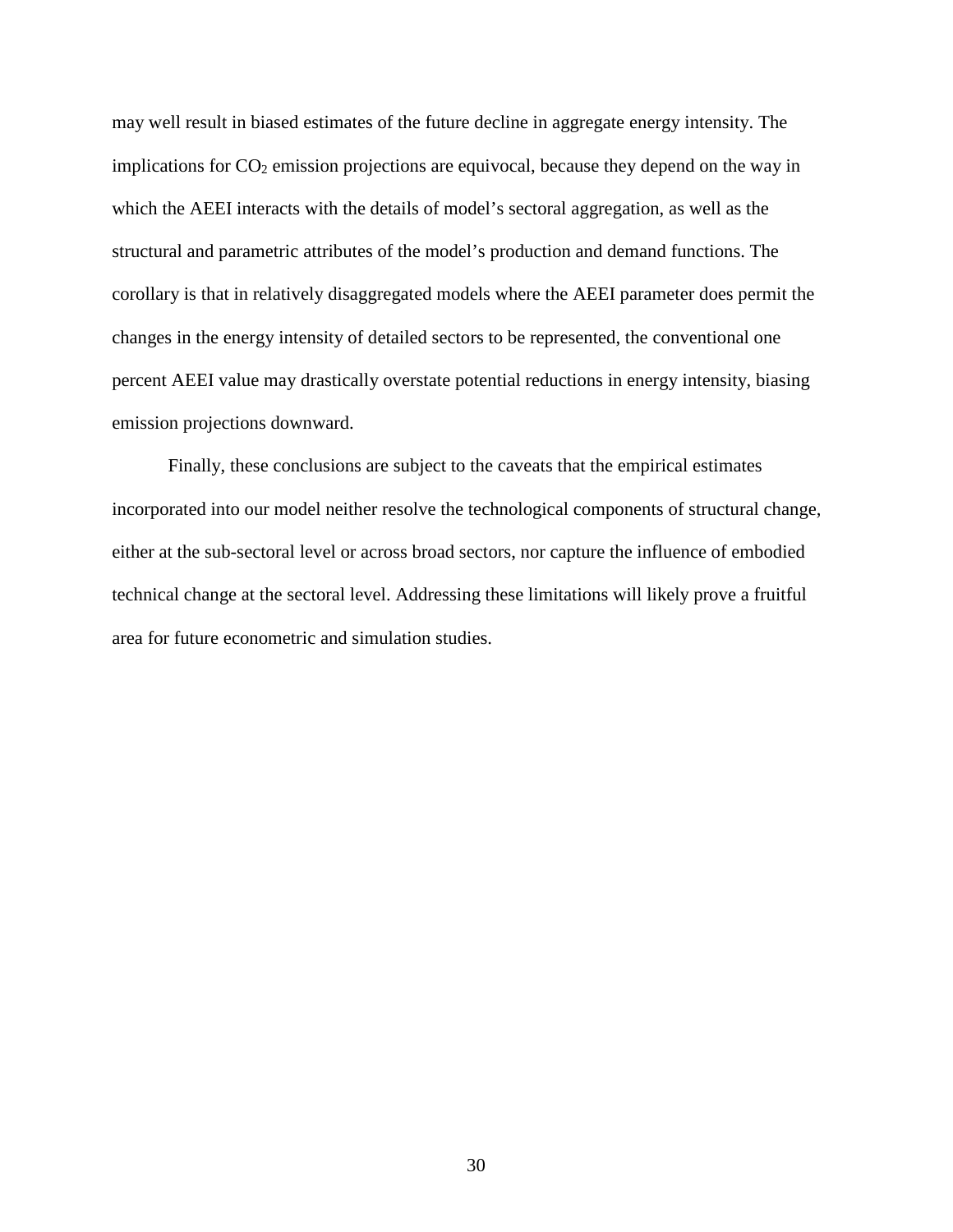#### **Appendix**

The simulations in the paper are constructed using a simple recursive-dynamic CGE simulation of the U.S. economy. The model treats households as a representative agent, aggregates the firms in the economy into 11 industry sectors, and solves for a sequence of static equilibria over the policy horizon 2000-2050 on a five-year time-step.

## *A.1 The Static Equilibrium Sub-Model: A CGE Model in a Small Open Economy Format*

The static equilibrium sub-model is the one used in Sue Wing (2006), which models the U.S. as an open economy in the same way as Harrison et al (1997). Imports and exports are linked by a balance-of-payments constraint, commodity inputs to production or final uses are modeled as Armington (1969) constant elasticity of substitution (CES) composites of imported and domestically-produced varieties, and industries' production for export and the domestic market are modeled according to constant elasticity of transformation (CET) functions of their output.

Commodities, which are indexed by *i*, are of two types, energy goods (coal, oil, natural gas and electricity, denoted  $e \subset i$ ) and non-energy goods (denoted  $m \subset i$ ). Each good is produced by a single industry (indexed by *j*), which is modeled as a representative firm that generates output (*Y*′) from inputs of primary factors (*v*) and intermediate uses of Armington commodities (*x*).

Households are modeled as a representative agent who is endowed with three factors of production, labor (*L*), capital (*K*) and industry-specific natural resources (*R*), indexed by  $f = \{L,$ *K*, *R*}. The supply of capital is assumed to be perfectly inelastic. The endowment of labor is assumed to increase with the wage according to an aggregate labor supply elasticity,  $\eta_L$ , and the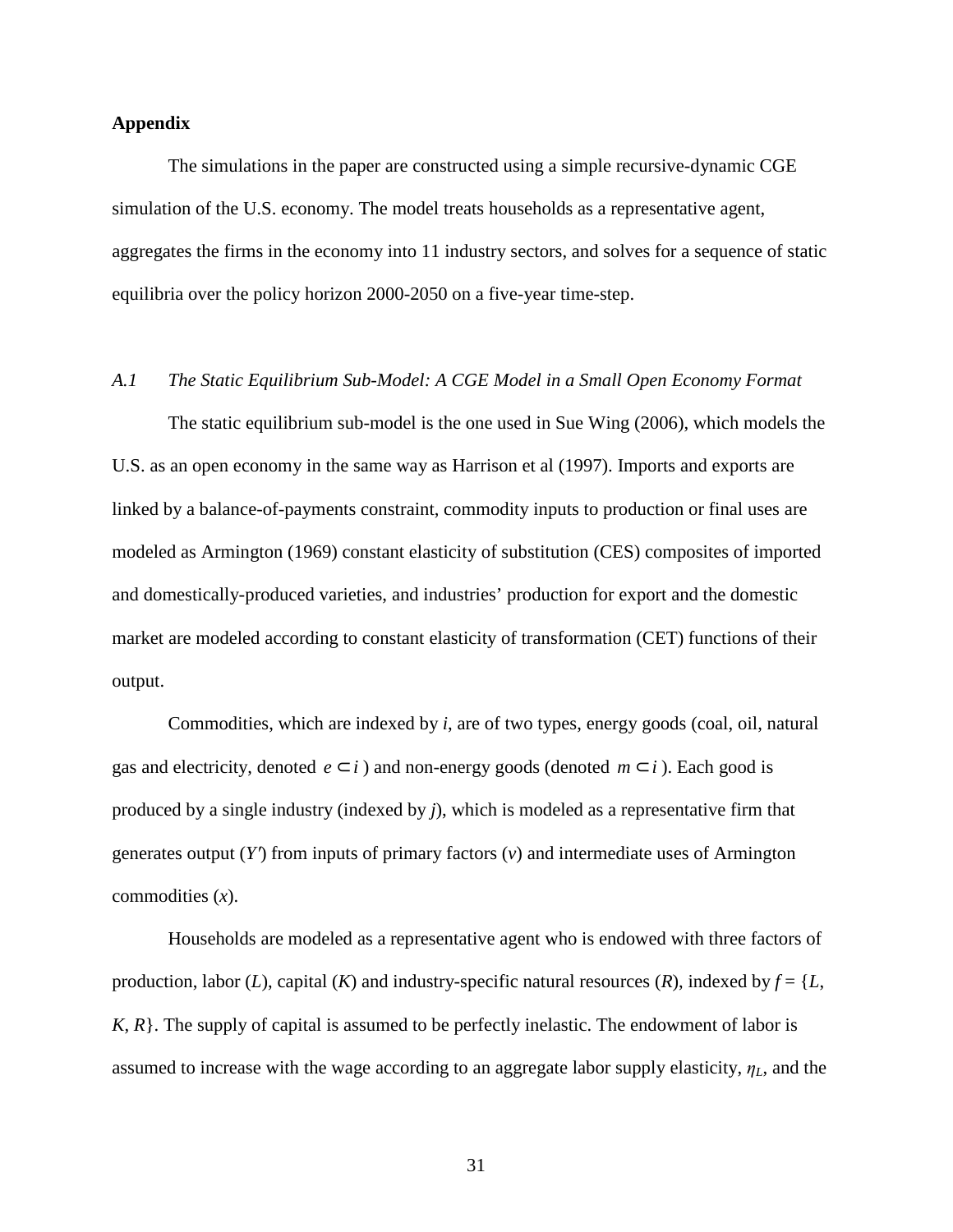endowments of the different natural resources increase with the prices of domestic output in the industries to which these resources correspond, according to sector-specific supply elasticities,  $\eta_R$ . Income from the agent's rental of these factors to the firms finances her consumption of commodities, consumption of a government good, and savings.

The representative agent's preferences are modeled according to a CES utility function. The level of savings is endogenously determined by the aggregate return to capital through an investment demand function that maintains the economy on a balanced growth path in the short run. The government sector is modeled as a passive entity which demands commodities and transforms them into a government good, which in turn serves as an input to both consumption and investment. Aggregate investment and government output are produced according to Cobb-Douglas transformation functions of the goods produced by the industries in the economy. The demand for investment goods is specified according to a balanced growth path rule:

Industries are modeled according to the multi-level CES production function shown schematically in Figure A-1, which are adaptations of Bovenberg and Goulder's (1996) KLEM production structure. Each node of the tree in the diagram represents the output of an individual CES function, and the branches denote its inputs. Thus, in the non-resource based production sectors shown in panel A, output (*Y*′*j*) is a CES function of a composite of labor and capital inputs (*KLj*) and a composite of energy and material inputs (*EMj*). *KL<sup>j</sup>* represents the value added by primary factors' contribution to production, and is a CES function of inputs of labor, *vLj*, and capital,  $v_{Kj}$ . *EM<sub>j</sub>* represents the value of intermediate inputs' contribution to production, and is a CES function of two further composites:  $E_j$ , which is itself a CES function of energy inputs,  $x_{ej}$ , and *M<sup>j</sup>* , which is a CES function of non-energy material inputs, *xmj*.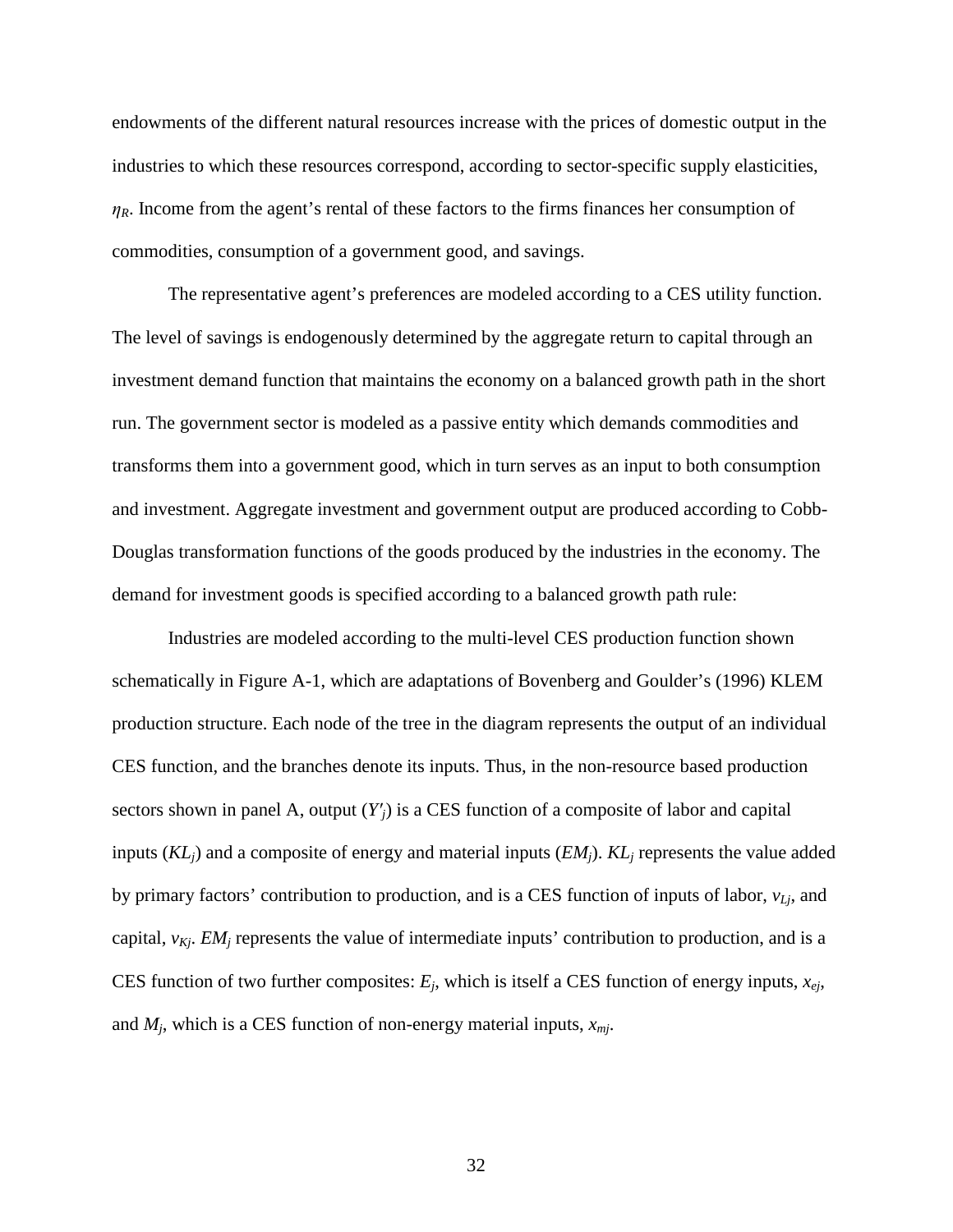The production structure of resource-based industries is shown in panel B. In line with its importance to production in these industries, the natural resource is modeled as a sector-specific fixed factor whose input enters at the top level of the hierarchical production function. Output is thus a CES function of the resource input, *vRj*, and the composite of the inputs of capital, labor, energy and materials (*KLEMj*) to that sector. In both resource-based and non-resource-based industries, the fungibility among inputs at the various levels of the nesting structure is controlled by the values of the corresponding elasticities of substitution:  $\sigma_{KLEM}$ ,  $\sigma_{KL}$ ,  $\sigma_{EM}$ ,  $\sigma_E$ ,  $\sigma_M$  and  $\sigma_R$ .

The production function for electric power embodies characteristics of both primary and non-primary sectors described above. The top-down model therefore represents the electricity sector as an amlgam of the production functions in panels A and B. Conventional fossil electricity production combines labor, capital and materials with inputs of coal, oil and natural gas according to the production structure in panel A. Nuclear and renewable electricity are generated by combining labor, capital and intermediate materials with a composite of non-fossil fixed-factor energy resources such as uranium deposits, wind energy and hydrostatic head using a production function similar to that in panel B, but without the fossil fuel composite, *E*. The resulting production structure is shown in panel C, where total output is a CES function of the outputs of the fossil (*F*) and non-fossil (*NF*) electricity production sub-sectors. The elasticity of substitution between  $y_F$  and  $y_{NF}$  is  $\sigma_{F\text{-}NF} >> 1$ , reflecting the fact that they are near-perfect substitutes.

#### *A.2 Static Calibration: Data and Parameters*

We formulate the general equilibrium of the simulated economy in a complementarity format (Scarf 1973; Mathiesen 1985a, b). Profit maximization by industries and utility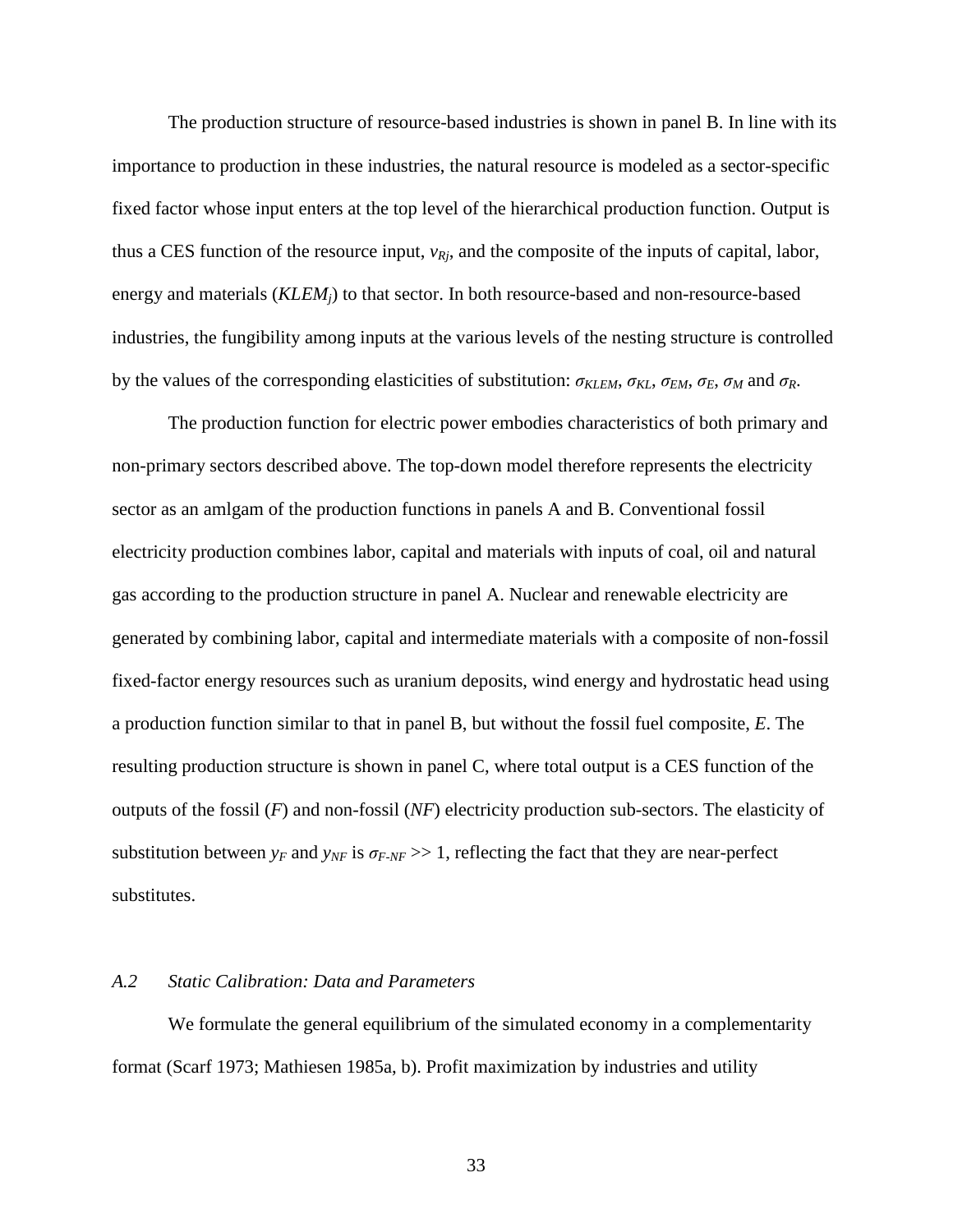maximization by the representative agent give rise to vectors of demands for commodities and factors. These demands are functions of goods and factor prices, industries' activity levels and the income level of the representative agent. Combining the demands with the general equilibrium conditions of market clearance, zero-profit and income balance yields a square system of nonlinear inequalities that forms the aggregate excess demand correspondence of the economy (Sue Wing 2004). The CGE model solves this system of equations as a mixed complementarity problem (MCP) using numerical techniques.

The equilibrium system described above is numerically calibrated on a social accounting matrix (SAM) for U.S. economy in the year 2000, using values for the elasticities of substitution (based on Bovenberg and Goulder 1996) and factor supply summarized in Table A-1. The basic SAM is constructed using data from BEA for 1999 on input-output transactions and the components of GDP by industry. The resulting benchmark table was then scaled to approximate the U.S. economy in the year 2000 using the growth rate of real GDP, deflated to year 2000 prices, and aggregated according to the industry groupings in Table 1.

The economic accounts do not record the contributions to the various sectors of the economy of key natural resources that are germane to the climate problem. Sue Wing (2001) employs information from a range of additional sources to approximate these values as shares of the input of capital to the agriculture, oil and gas, mining, coal, and electric power, and rest-ofeconomy industries. Applying these shares allows the value of natural resource inputs to be disaggregated from the factor supply matrix, with the value of capital being decremented accordingly.

The electric power sector in the SAM is disaggregated into fossil and non-fossil electricity production ( $y_F$  and  $y_{NF}$ , respectively) using the share of primary electricity (i.e.,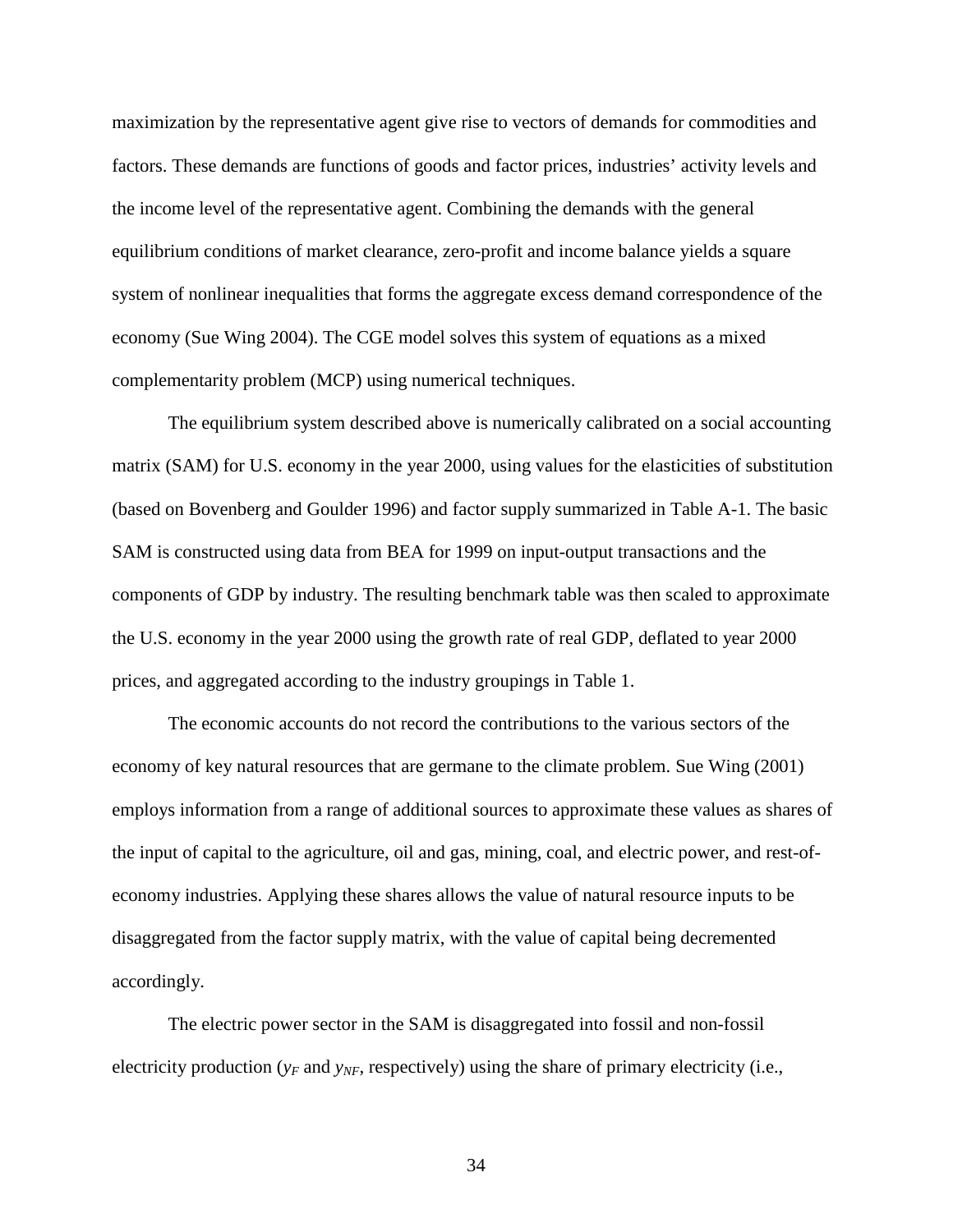nuclear and renewables) in total net generation for the year 2000, given in DOE/EIA (2004). The corresponding share of the electric sector's labor, capital and non-fuel intermediate inputs is allocated to the between non-fossil sub-sector, as is the entire endowment of the electric sector's natural resource. The remainder of the labor, capital and intermediate materials, along with all of the fuel inputs to electricity, are allocated to the fossil sub-sector.

The final SAM, shown in Figure A-2, along with the parameters in Table A-1, specify the numerical calibration point for the static sub-model. The latter is formulated as an MCP and numerically calibrated using the MPSGE subsystem (Rutherford 1999) for GAMS (Brooke et al 1998) before being solved using the PATH solver (Dirkse and Ferris 1995).

#### *A.3 Dynamic Calibration: Projecting Energy Use and CO2 Emissions*

Projections of future energy use and emissions of  $CO<sub>2</sub>$  are constructed by simulating the growth of the economy to 2050. The static equilibrium sub-model is embedded within a dynamic process which is responsible for updating the economy's endowments of labor and capital, as well as the supply of imports and demand for exports, and the growth of energy-saving and factor-augmenting technical progress.

Growth of the aggregate labor endowment is determined by the increase of labor supply, which is assumed to occur at the rate of growth of population as specified by the middle series of Hollmann et al (2000). The value of the aggregate endowment of capital,  $V_K$ , is scaled according to the growth of the capital stock,  $KS$ , assuming a constant rate of return:<sup>12</sup>

 $V_K(t) = (r + \delta)KS(t)$ ,

 $12$  The constancy of the rate of return is a well-known limitation of the recursive-dynamic modeling approach.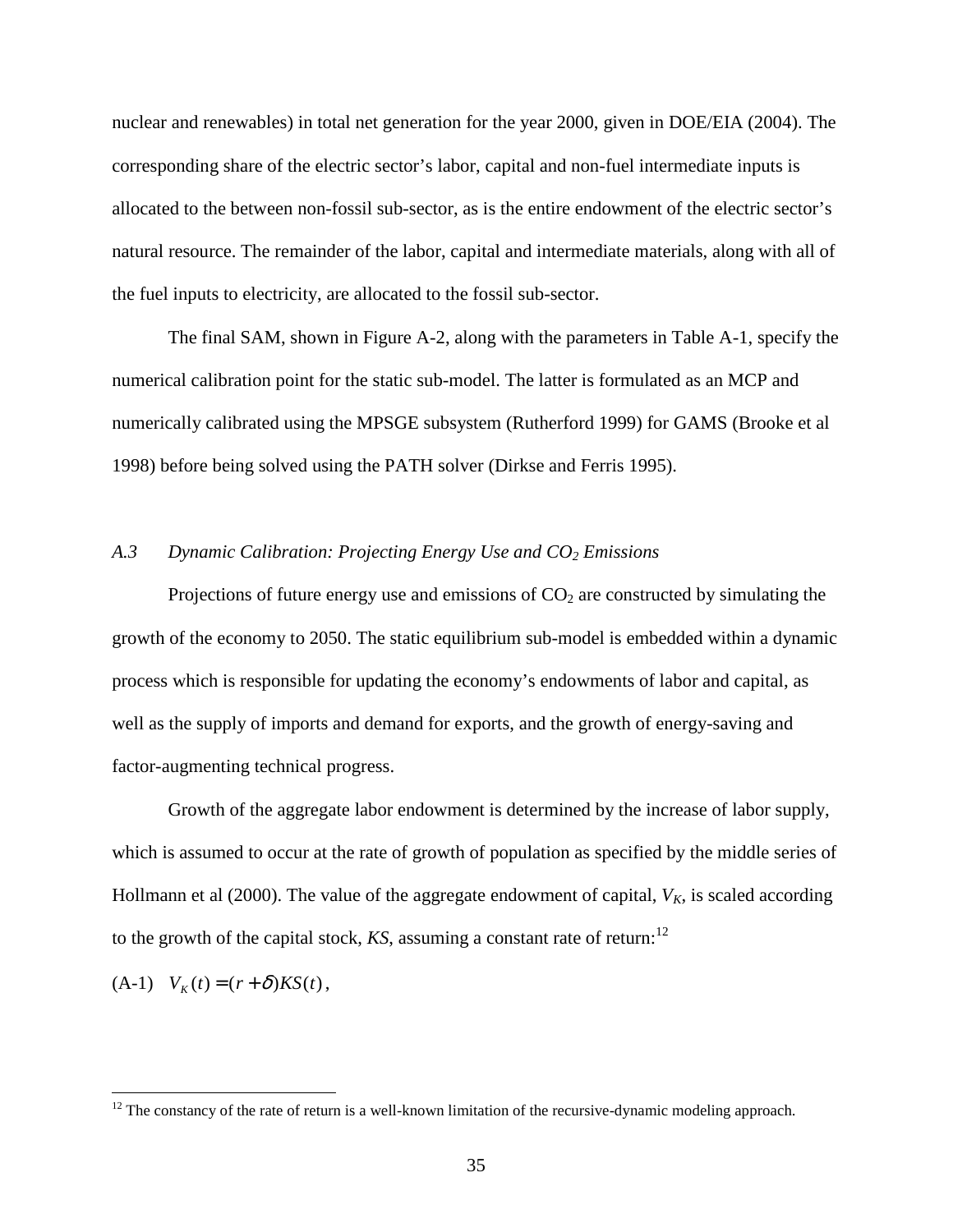where  $r = 0.089$  is the calibrated benchmark interest rate and  $\delta = 0.05$  is the rate of depreciation. The capital stock accumulates according to the standard perpetual inventory equation:

(A-2) 
$$
KS(t+1) = I(t) + (1 - \delta)KS(t)
$$

in which *I* denotes the value of the supply of investment. The demand for investment in each period is specified within the static equilibrium sub-problem according to an ad-hoc rule that attempts to maintain the economy on a balanced growth path: $^{13}$ 

$$
(A-3) \quad I(t) = V_K(t) \frac{\gamma + \delta}{r + \delta}.
$$

 $\overline{a}$ 

In this expression  $\gamma = 0.035$  is the balanced rate of growth, approximated by the long-run historical growth rate of GDP in Figure 4.

The model's endowments of labor, capital and sector-specific natural resources in natural units are assumed to be augmented by exogenous technical progress. This is achieved by means of a total factor productivity (TFP) augmentation coefficient whose value is specified to increase from unity in the base year at the average annual rate of TFP growth. The TFP growth rate is calibrated to be 1.5 percent per annum, which results in a long-run average annual GDP growth rate of just under 3.5 percent, comparable to the value in Figure  $4<sup>14</sup>$ .

Single-region open-economy simulations require the modeler to make assumptions about the characteristics of international trade and the current account over the simulation horizon. Since trade is not our primary focus, we simply reduce the economy's base-year current account deficit from the benchmark level at the constant rate of one percent per year.

We project energy use and emissions by scaling the exajoules of energy used and megatons of  $CO<sub>2</sub>$  emitted in the base year according to the growth in the corresponding quantity

<sup>&</sup>lt;sup>13</sup> If the balanced growth rate is *γ*, then along the balanced path eq. (A-2) collapses to  $I(t) = (γ + δ)$  *KS*(*t*).

Substituting this expression into eq.  $(A-1)$  and eliminating *KS* gives the relation between *I* and  $V_K$  in the text. <sup>14</sup> Other forecasts such as the Annual Energy Outlook (DOE/EIA 2005) typically embody slower rates of GDP growth, on the order of 2.5-3 percent per annum.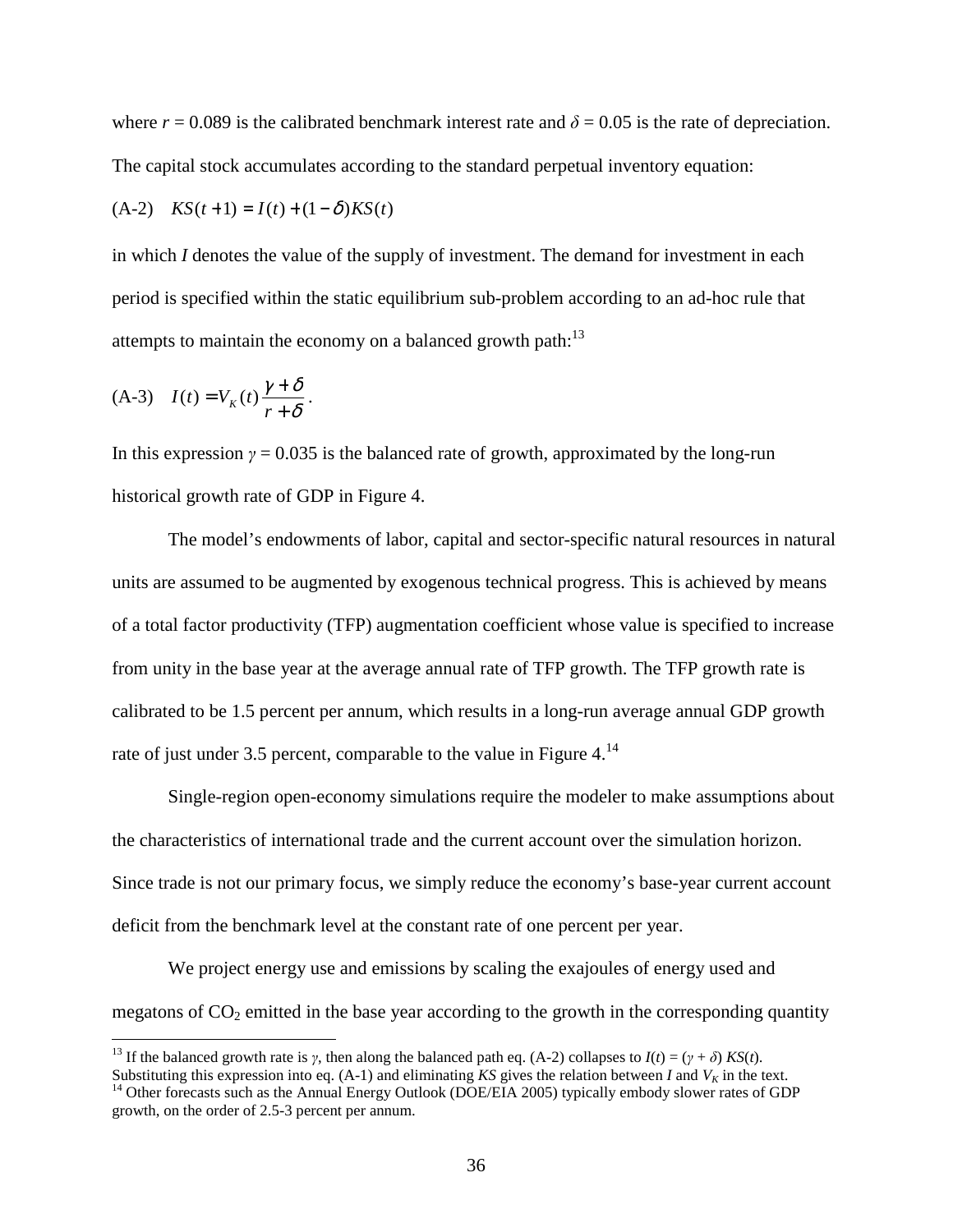indices of Armington energy demand. We do this by constructing energy-output factors  $(\chi_E)$  and emissions-output factors  $(\chi_C)$ , each of which assumes a fixed relationship between the benchmark values of the coal, refined oil and natural gas use in the SAM and the delivered energy and the carbon emission content of these goods in the benchmark year.<sup>15</sup> The resulting coefficients, whose values are shown in Table A-1, are applied to the quantities of the corresponding Armington energy goods solved for by the model at each time-step.

<sup>&</sup>lt;sup>15</sup> Fossil-fuel energy supply and carbon emissions in the base year were divided by commodity use in the SAM, which we calculated as gross output – net exports. In the year 2000, U.S. primary energy demands for coal, petroleum and natural gas and electricity were 23.9, 40.5, 25.2, and 14.8 exajoules, respectively (DOE/EIA 2004). The corresponding benchmark emissions of  $CO<sub>2</sub>$  from the first three fossil fuels were 2112, 2439 and 1244 MT, respectively (DOE/EIA 2003). Aggregate uses of these energy commodities in the SAM are 21.8, 185.6, 107.1 and 6.21 billion dollars.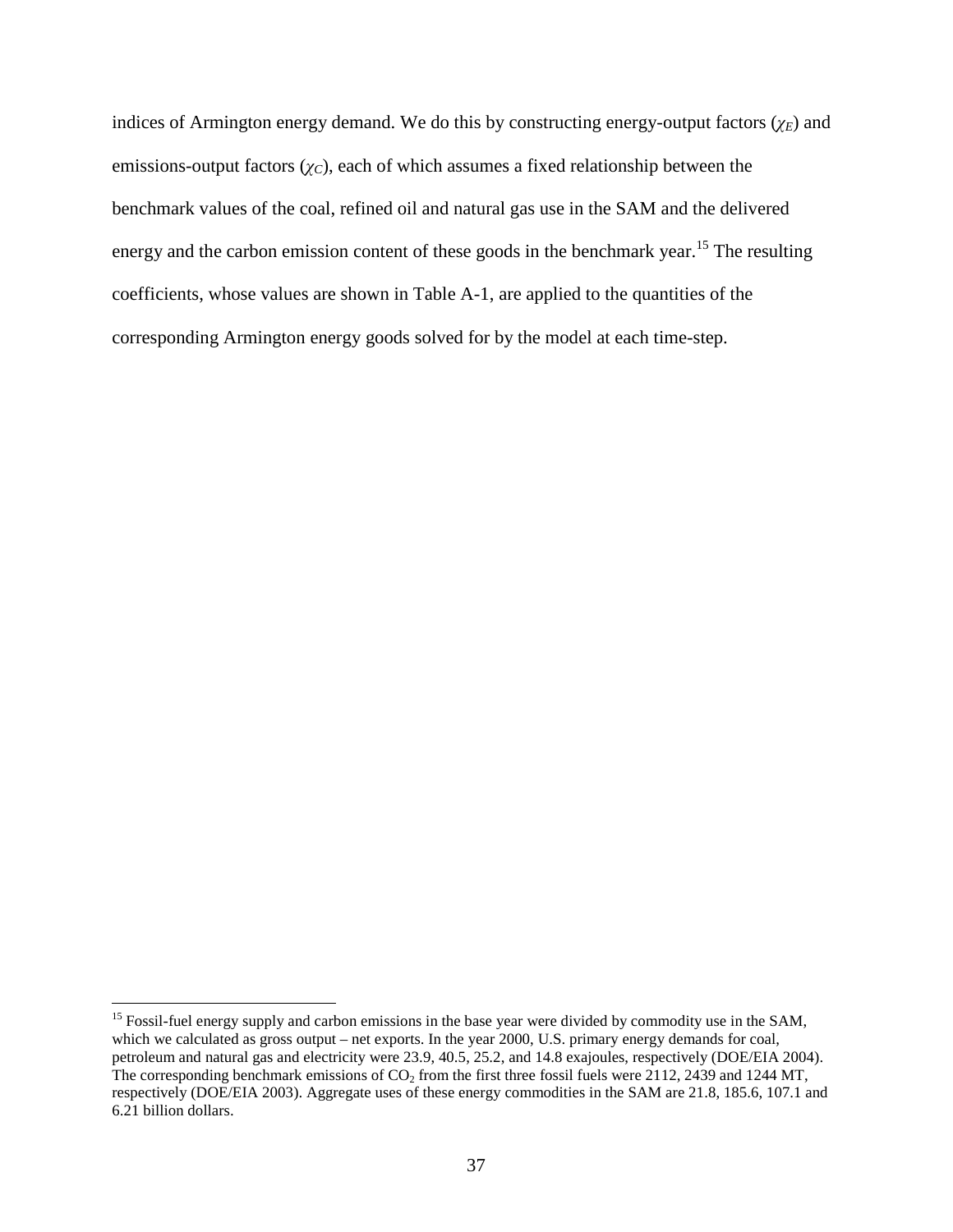#### **References**

- 1. Bartelsman, E.J. and W. Gray (1996). The NBER Manufacturing Productivity Database, NBER Technical Paper No. 205.
- 2. Boyd, G.A. and J.M. Roop (2004). A Note on the Fisher Ideal Index Decomposition for Structural Change in Energy Intensity, Energy Journal 25(1): 87-101.
- 3. Brooke, A., D. Kendrick, A. Meeraus, and R. Raman (1998). GAMS: A User's Guide, Washington DC: GAMS Development Corp.
- 4. Dahl, C.A. and T.E. Duggan (1996). U.S. Energy Product Supply Elasticities: A Survey and Application to the U.S. Oil Market, Resource and Energy Economics 18(3): 243-263.
- 5. Dirkse, S.P. and M.C. Ferris (1995). The PATH Solver: A Non-Monotone Stabilization Scheme for Mixed Complementarity Problems, Optimization Methods and Software 5: 123- 156.
- 6. DOE/EIA (2003). Emissions of Greenhouse Gases in the United States 2002, DOE/EIA-0573(2002), Washington DC.
- 7. DOE/EIA(2004). Annual Energy Review 2003, DOE/EIA-0384(2003), Washington DC.
- 8. DOE/EIA(2006). Annual Energy Outlook 2006, DOE/EIA-0383(2006), Washington DC.
- 9. Edmonds, J. and J.M. Reilly (1985). Global Energy: Assessing the Future, New York: Oxford University Press.
- 10. Hogan, W.W. and D.W. Jorgenson (1991). Productivity Trends and the Cost of Reducing Carbon Dioxide Emissions, Energy Journal 12(1): 67-85.
- 11. Hollmann, F.W., T.J. Mulder and J.E. Kallan (2000). Methodology and Assumptions for the Population Projections of the United States: 1999 to 2100, U.S. Census Bureau, Population Division Working Paper No. 38.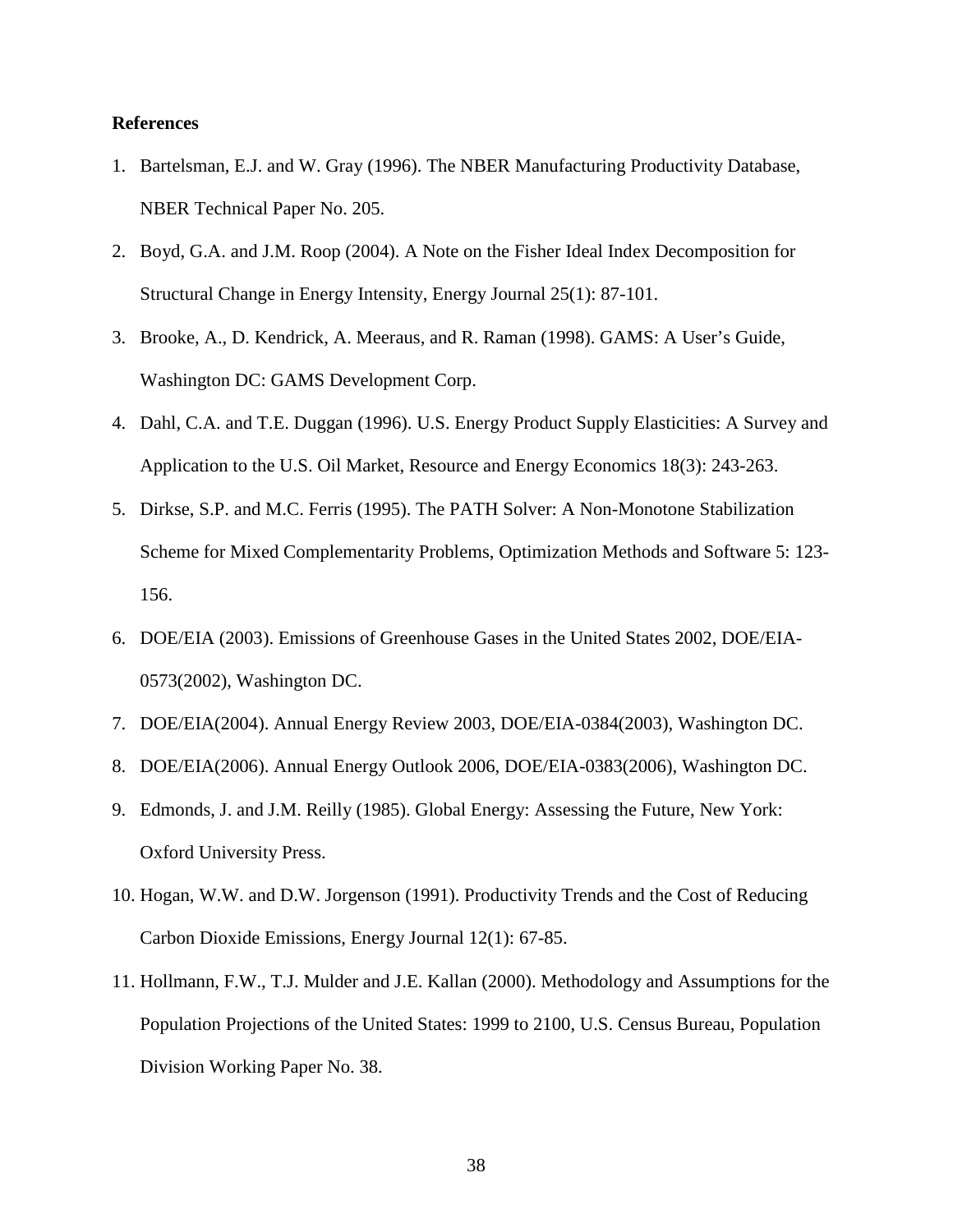- 12. Jorgenson, D.W. and B.M. Fraumeni (1981). Relative Prices and Technical Change, in E. Berndt and B. Field (eds.), Modeling and Measuring Natural Resource Substitution, Cambridge: MIT Press, 17-47.
- 13. Jorgenson, D.W. (1984). The Role of Energy in Productivity Growth, in J.W. Kendrick (ed.), International Comparisons of Productivity and Causes of the Slowdown, Cambridge MA: Ballinger, 279-323.
- 14. Marland, G., T.A. Boden and R. J. Andres (2003). Global, Regional, and National Fossil Fuel CO2 Emissions, in Trends: A Compendium of Data on Global Change, Carbon Dioxide Information Analysis Center, Oak Ridge TN: Oak Ridge National Laboratory.
- 15. Mathiesen, L. (1985a). Computational Experience in Solving Equilibrium Models by a Sequence of Linear Complementarity Problems, Operations Research 33: 1225-1250.
- 16. Mathiesen, L. (1985b). Computation of Economic Equilibria by a Sequence of Linear Complementarity Problems, Mathematical Programming Study 23: 144-162.
- 17. McFarland, J., J.M. Reilly and H.J. Herzog (2004). Representing Energy Technologies in Top-down Economic Models Using Bottom-up Information, Energy Economics 26(4): 685- 707.
- 18. Paltsev, S., J.M. Reilly, H.D. Jacoby, R.S. Eckaus, J. McFarland, M. Sarofim, M. Asadoorian and M. Babiker (2005). The MIT Emissions Prediction and Policy Analysis (EPPA) Model: Version 4, MIT Joint Program on the Science and Policy of Global Change Report No. 125.
- 19. Rutherford, T.F. (1999). Applied General Equilibrium Modeling with MPSGE as a GAMS Subsystem: An Overview of the Modeling Framework and Syntax, Computational Economics 14: 1-46.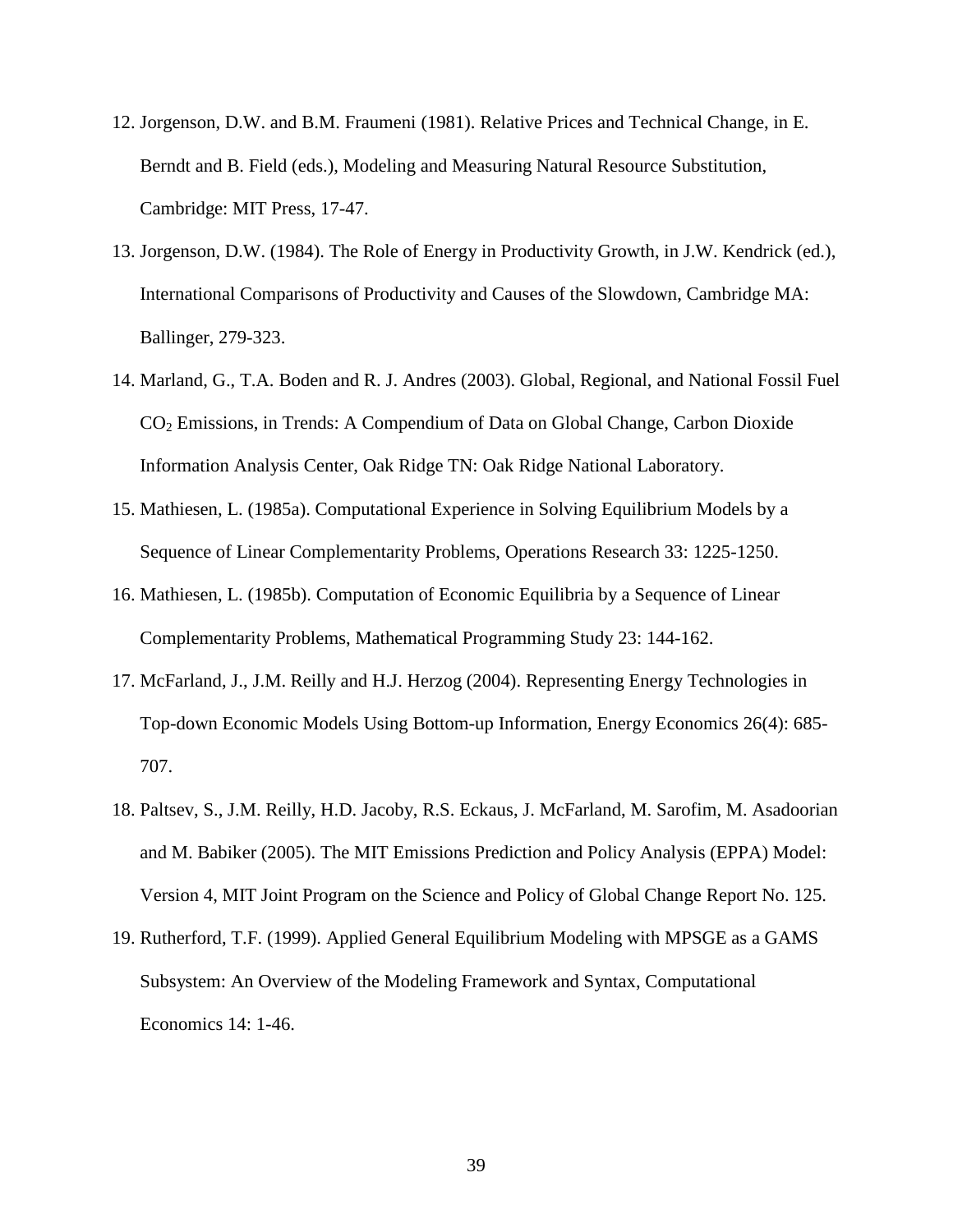- 20. Scarf, H., with T. Hansen (1973). The Computation of Economic Equilibria, Cowles Foundation Monograph No. 24, Yale University.
- 21. Schafer, A. and H.D. Jacoby (2005). Technology Detail in a Multi-Sector CGE Model: Transport under Climate Policy, Energy Economics 27: 1-24.
- 22. Sue Wing, I. (2001). Induced Technical Change in Computable General Equilibrium Models for Climate Policy Analysis, unpublished Ph.D. dissertation, Massachusetts Institute of Technology.
- 23. Sue Wing, I. (2004). Computable General Equilibrium Models and Their Use in Economy-Wide Policy Analysis: Everything You Ever Wanted to Know (But Were Afraid to Ask), MIT Joint Program on the Science and Policy of Global Change Technical Note No. 6, Cambridge MA.
- 24. Sue Wing, I. (2006). The synthesis of bottom-up and top-down approaches to climate policy modeling: Electric power technologies and the cost of limiting U.S.  $CO<sub>2</sub>$  emissions, Energy Policy, in press.
- 25. Sue Wing, I. and R.S. Eckaus (2004). Explaining Long-Run Changes in the Energy Intensity of the U.S. Economy, MIT Joint Program on the Science and Policy of Global Change Report No. 116, Cambridge MA.
- 26. Williams, R.H. (1987). A Low Energy Future for the United States, Energy 12: 939-944.
- 27. Williams, R.H. (1990). Low-Cost Strategies for Coping with  $CO<sub>2</sub>$  Emission Limits, Energy Journal 11: 35-59.
- 28. Williams, R.H., E. Larson and M. Ross (1987). Materials, Affluence, and Industrial Energy Use, Annual Review of Energy 12: 99-144.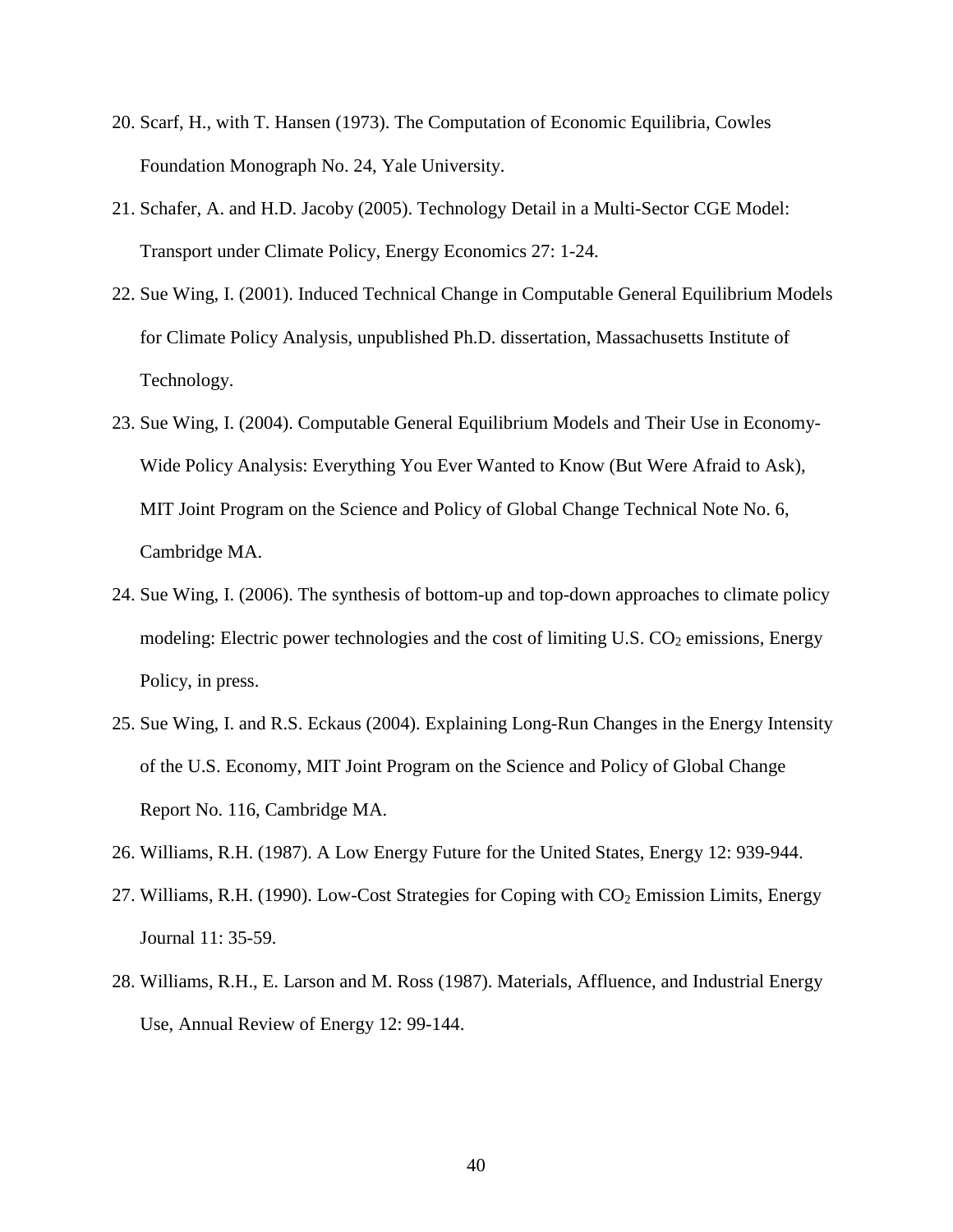29. Weyant, J.P. (2000). An Introduction to the Economics of Climate Change Policy, Pew Center on Global Climate Change Report.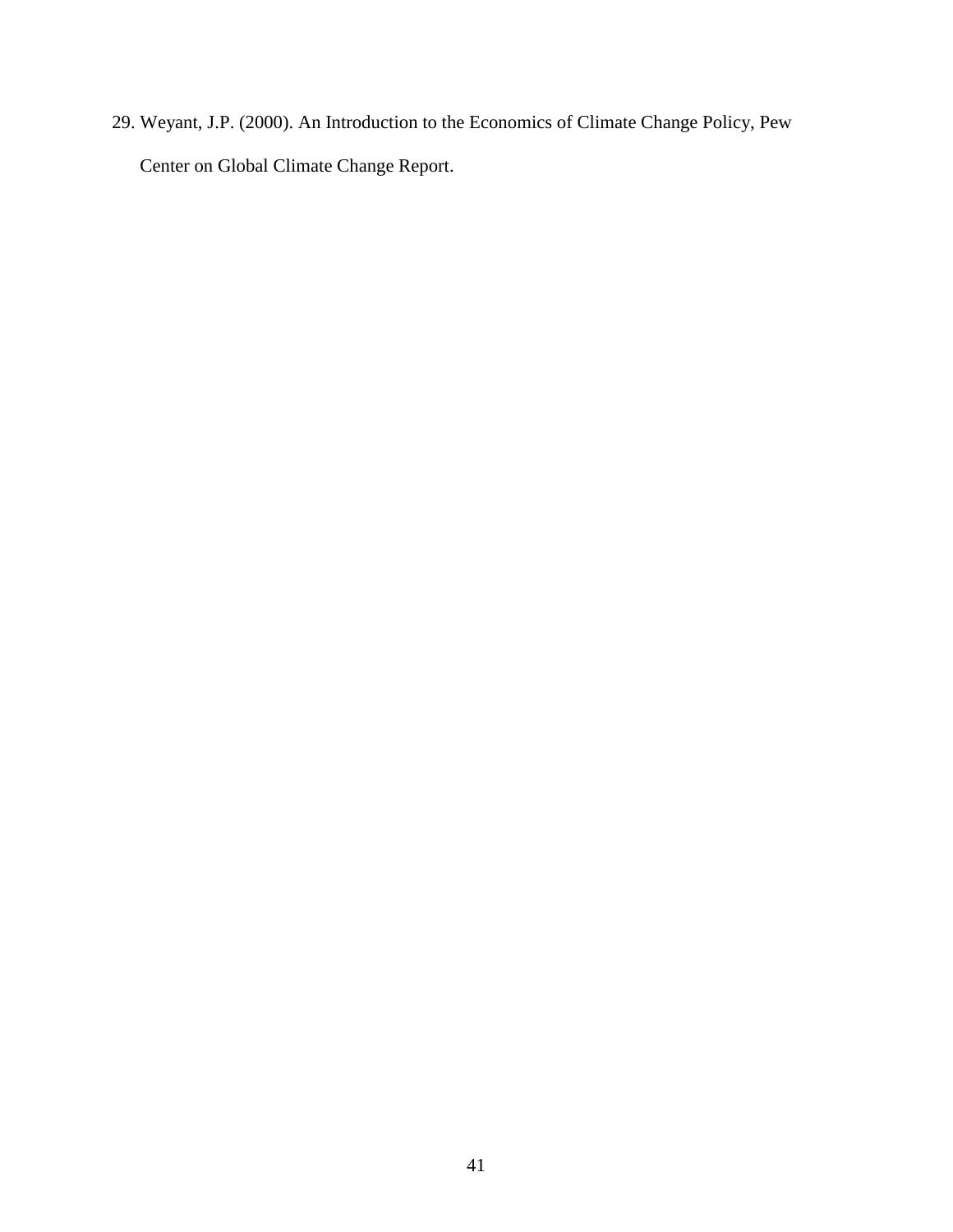



to the Change in Aggregate Energy Intensity (*E*\*/*Y*\*), 1958-1996

Source: Sue Wing and Eckaus (2004)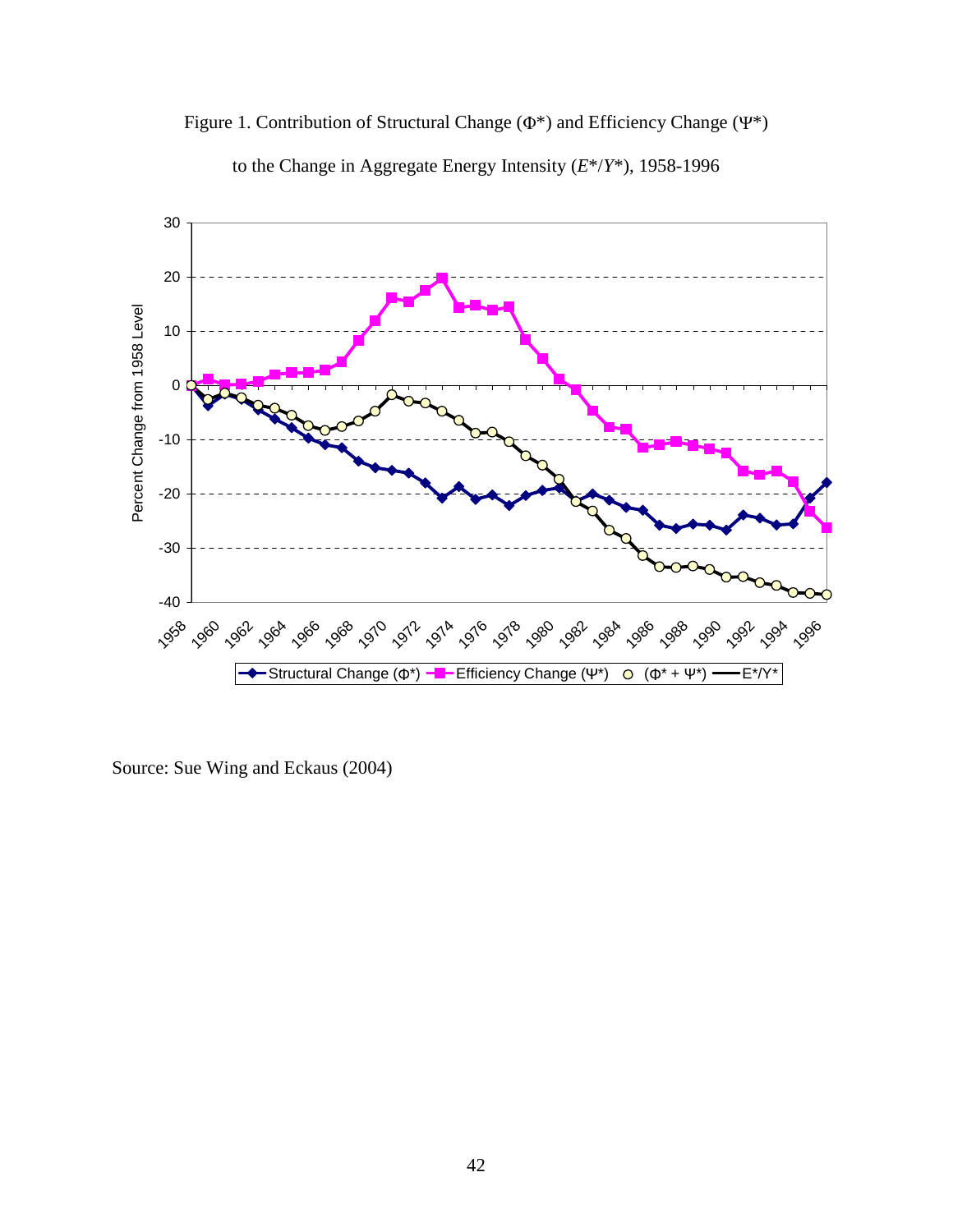



Figure 2. Contributions of Structural Change ( ′*j*) and Intensity Change ( ′*j*) to Changes in Industries' Energy Intensity, 1980-1996

D. Disembodied Technical Change Component of  $\Psi'$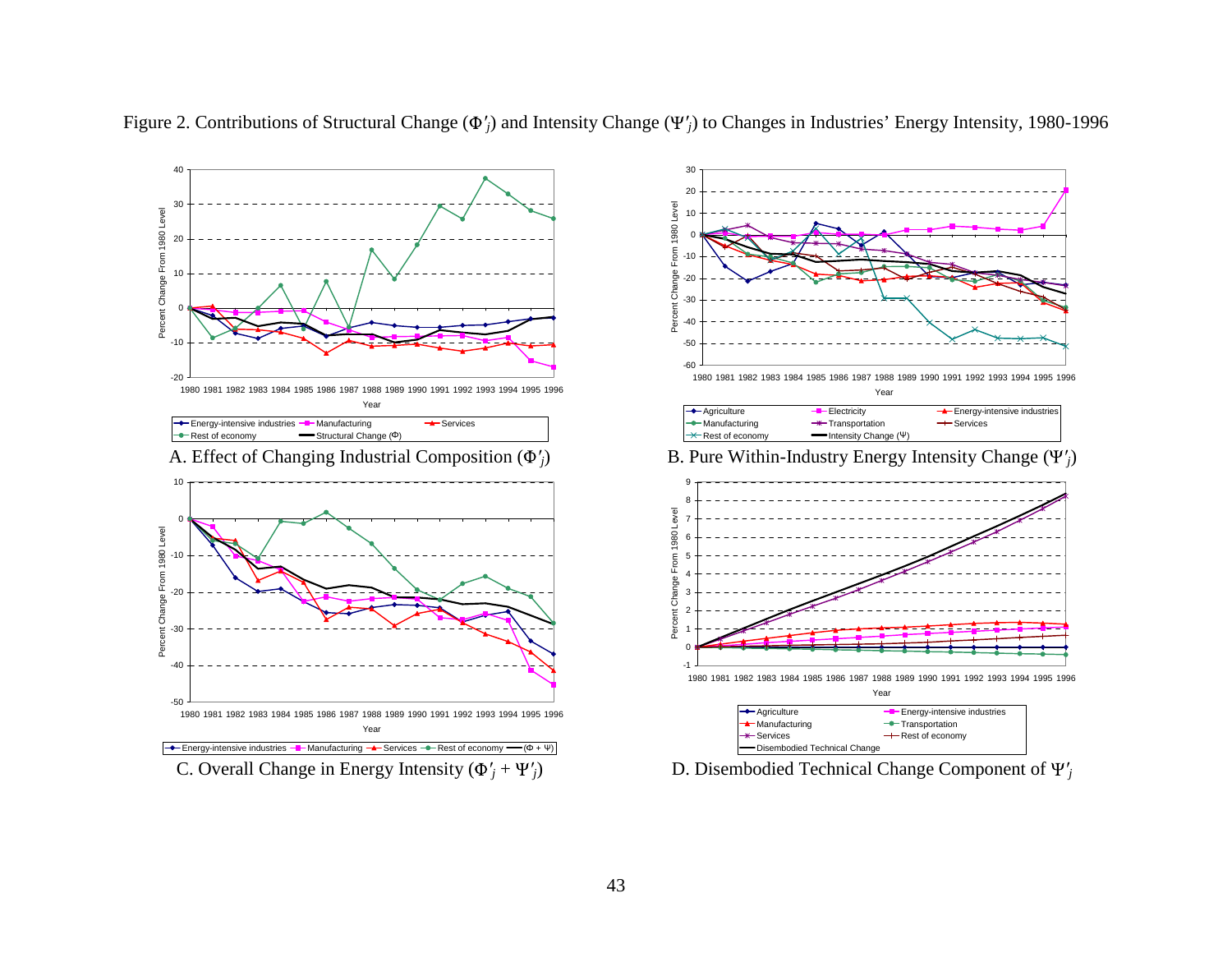



(5-year moving averages)

Source: Bureau of Economic Analysis and authors' calculations.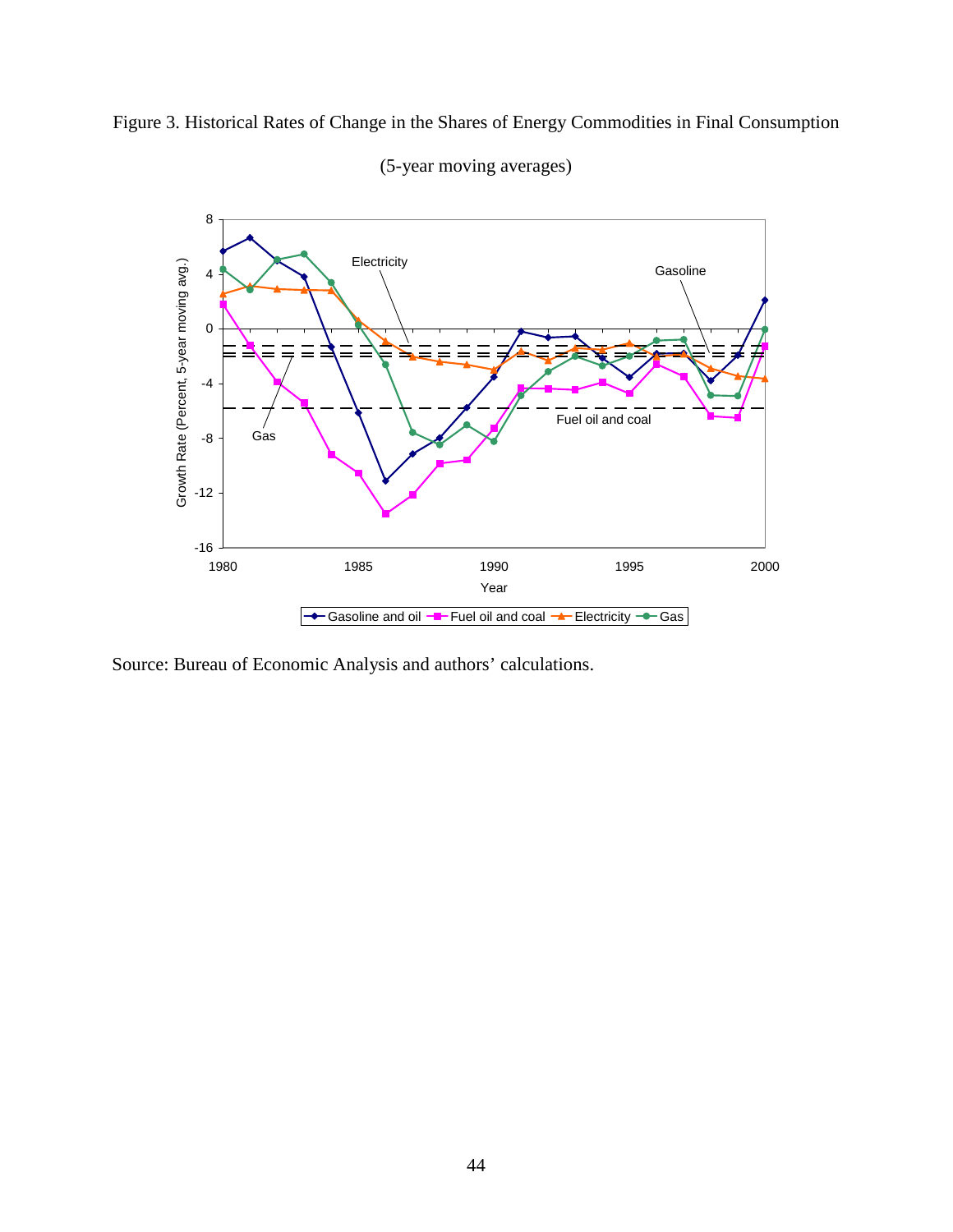

(5-year moving averages)

Figure 4. Historical Rates of Change of GDP, Energy Use, Energy Intensity and CO<sub>2</sub> Emissions

Sources: Real GDP - Bureau of Economic Analysis; Energy use - DOE/EIA (2004); Emissions - Marland et al (2003).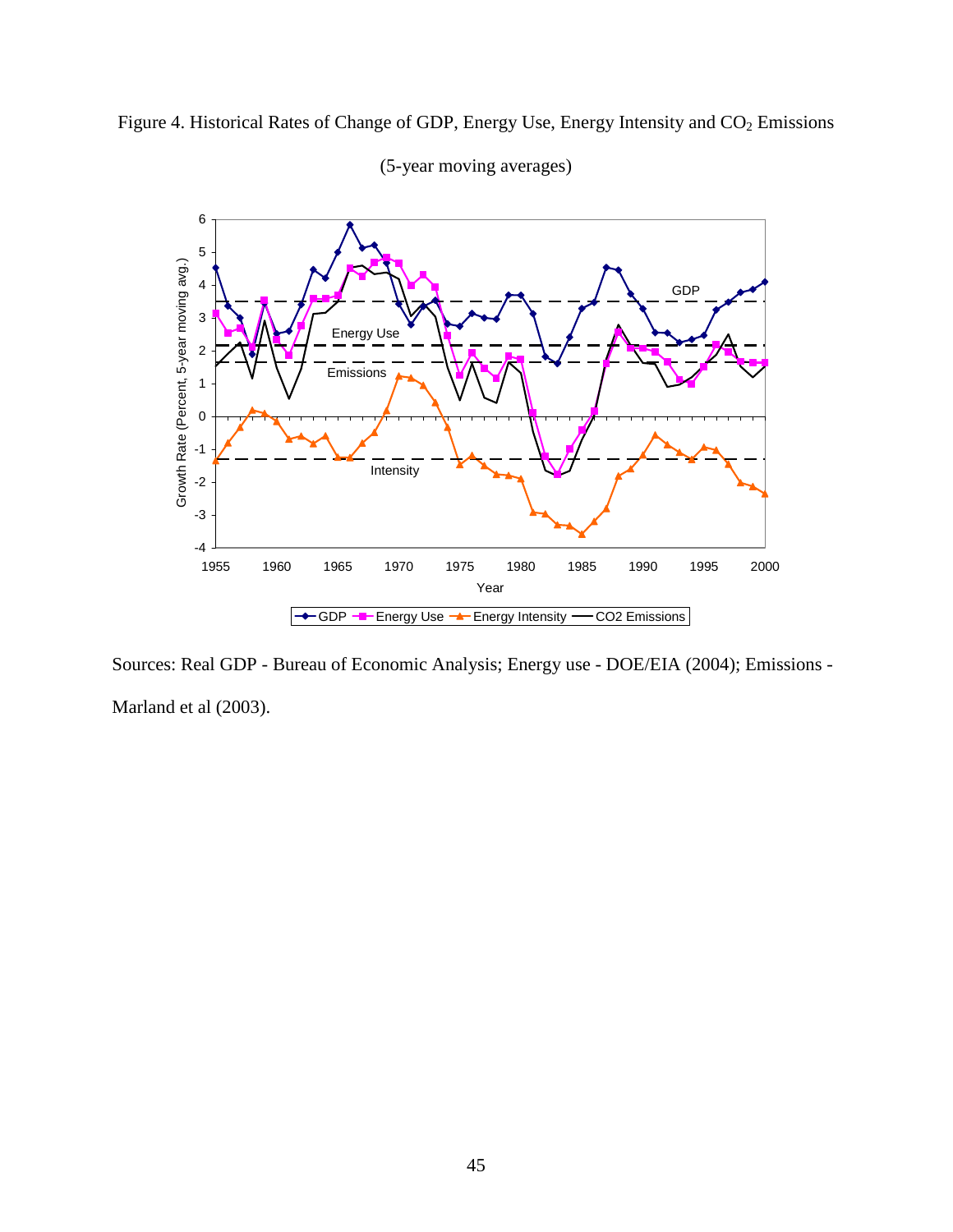

Figure 5. The Range of Uncertainties in Model Projections

A. Energy Use



B. Emissions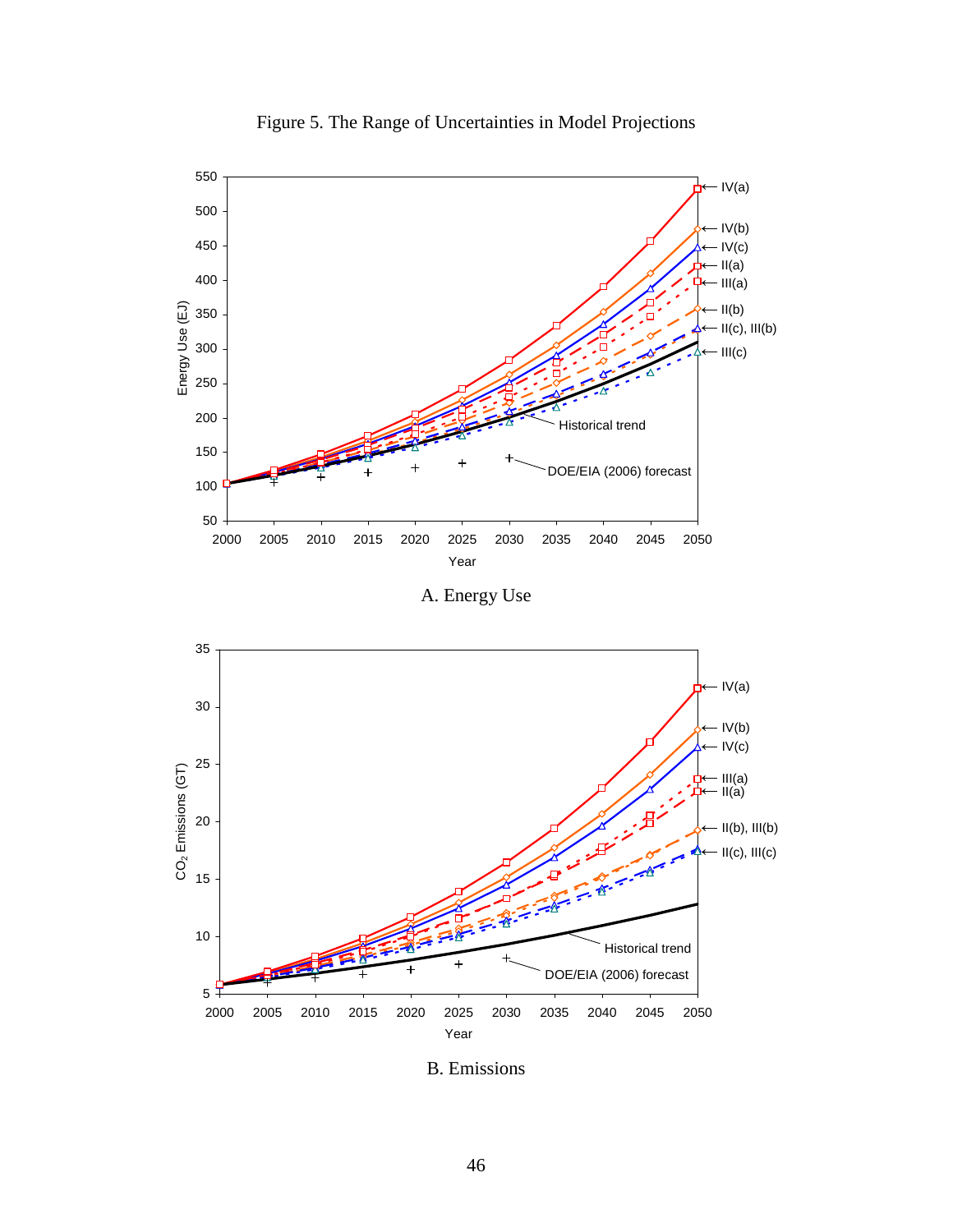

Figure A-1. The Structure of Production in the CGE Model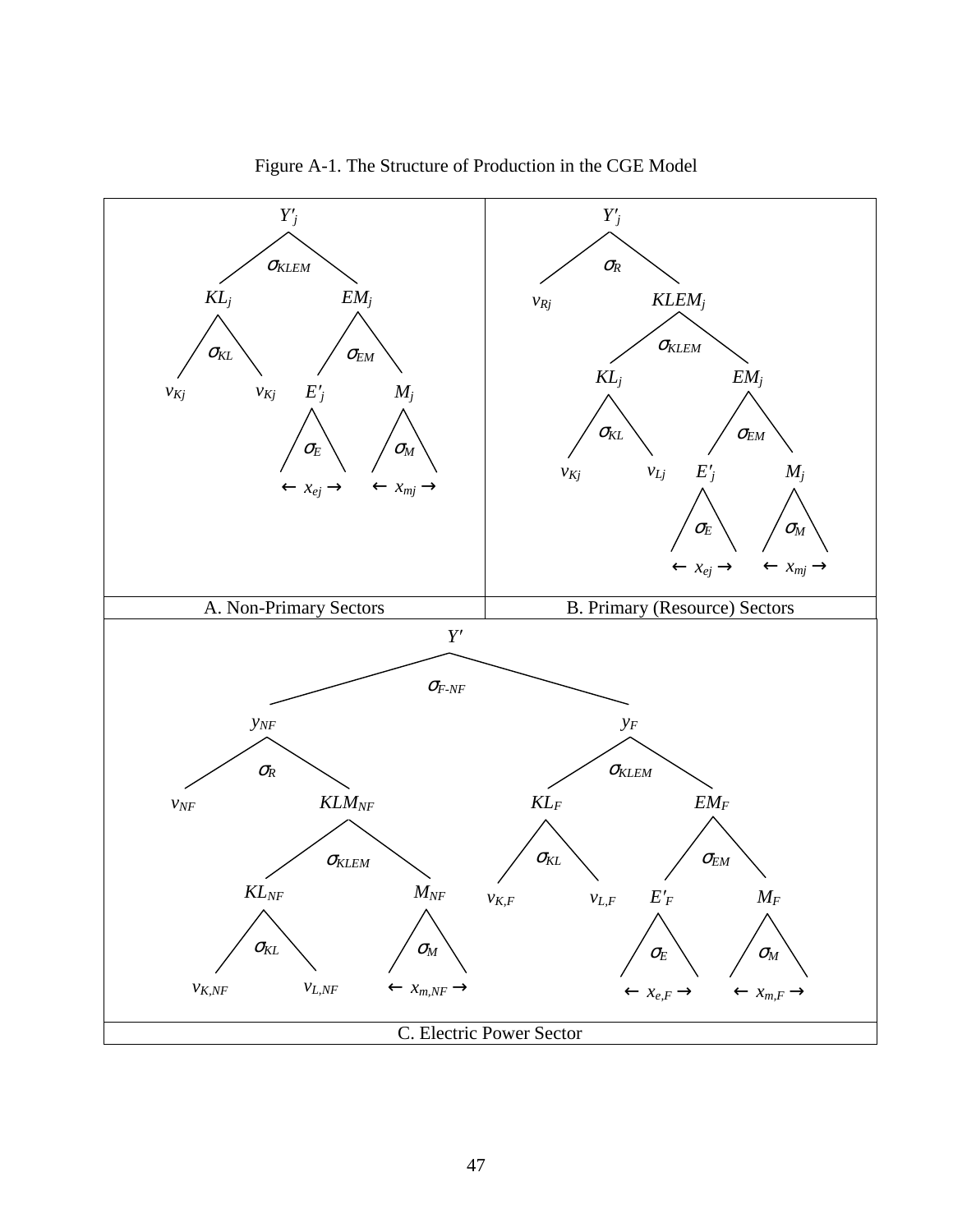|                             | Coal | Electricity | Gas   | Agriculture  | gas<br>ళ<br>Crude oil | petroleum<br>Refined | Energy intensive<br>manufacturing | Manufacturing | Transportation | Services | the economy<br>$\rm ^{of}$<br><b>Rest</b> | consumption<br>Private | investment<br>Private | consumption<br>Government | Government<br>investment | Imports   | Exports | Total            |
|-----------------------------|------|-------------|-------|--------------|-----------------------|----------------------|-----------------------------------|---------------|----------------|----------|-------------------------------------------|------------------------|-----------------------|---------------------------|--------------------------|-----------|---------|------------------|
| Coal                        | 0.24 | 1.45        | 0.00  | 0.00         | 0.00                  | 0.00                 | 0.22                              | 0.06          | 0.01           | 0.06     | 0.13                                      | 0.01                   | $-0.01$               | 0.01                      | 0.00                     | $-0.03$   | 0.15    | 2.29             |
| Electricity                 | 0.05 | 0.08        | 0.03  | 0.28         | 0.12                  | 0.17                 | 1.38                              | 2.35          | 0.28           | 6.45     | 0.46                                      | 10.21                  | 0.00                  | 2.70                      | 0.00                     | $-0.15$   | 0.05    | 24.47            |
| Gas                         | 0.00 | 0.53        | 2.28  | 0.04         | 0.45                  | 0.25                 | 0.82                              | 0.73          | 0.06           | 1.22     | 0.21                                      | 3.53                   | 0.00                  | 0.61                      | 0.00                     | 0.00      | 0.04    | 10.76            |
| Agriculture                 | 0.00 | 0.01        | 0.00  | 7.03         | 0.00                  | 0.01                 | 0.17                              | 14.88         | 0.01           | 3.07     | 0.72                                      | 3.85                   | $-0.09$               | 0.31                      | 0.00                     | $-2.49$   | 1.88    | 29.37            |
| Crude oil<br>& gas          | 0.00 | 0.02        | 4.80  | 0.00         | 2.68                  | 8.38                 | 0.94                              | 0.02          | 0.03           | 0.06     | 0.04                                      | 0.00                   | 0.07                  | 0.01                      | 0.00                     | $-6.53$   | 0.34    | 10.86            |
| Refined<br>petroleum        | 0.07 | 0.24        | 0.04  | 0.47         | 0.07                  | 1.75                 | 0.63                              | 0.61          | 2.43           | 2.14     | 1.73                                      | 6.43                   | 0.13                  | 1.91                      | 0.00                     | $-1.54$   | 1.00    | 18.10            |
| Energy<br>intensive<br>mfg. | 0.10 | 0.12        | 0.02  | 1.42         | 0.29                  | 0.51                 | 17.43                             | 29.83         | 0.18           | 6.81     | 9.47                                      | 7.13                   | 0.89                  | 2.11                      | 0.01                     | $-11.47$  | 7.96    | 72.82            |
| Manu-<br>facturing          | 0.34 | 0.35        | 0.05  | 3.16         | 0.18                  | 0.19                 | 5.51                              | 91.16         | 2.28           | 43.48    | 24.57                                     | 108.95                 | 71.89                 | 10.67                     | 7.44                     | $-84.41$  | 46.88   | 332.69           |
| Transport.                  | 0.16 | 0.95        | 0.13  | 0.88         | 0.12                  | 0.78                 | 3.55                              | 7.68          | 9.80           | 8.30     | 2.98                                      | 14.70                  | 1.38                  | 2.62                      | 0.12                     | $-1.54$   | 6.65    | 59.24            |
| Services                    | 0.39 | 2.27        | 0.74  | 4.78         | 3.99                  | 2.26                 | 10.78                             | 49.31         | 11.17          | 240.36   | 25.59                                     | 500.94                 | 40.24                 | 5.28                      | 5.70                     | 0.73      | 20.57   | 925.08           |
| Rest of the<br>economy      | 0.02 | 2.51        | 1.11  | 0.40         | 0.52                  | 0.35                 | 3.51                              | 4.97          | 2.60           | 24.81    | 2.69                                      | 5.95                   | 58.87                 | 115.31                    | 19.01                    | $-15.40$  | 10.83   | 238.06           |
|                             | 0.44 | 4.42        | 0.43  |              | 0.67                  | 1.14                 | 16.13                             | 84.31         | 19.03          | 353.96   |                                           |                        |                       |                           |                          |           |         |                  |
| Labor<br>Capital            | 0.17 | 8.39        | 0.87  | 4.19<br>7.67 | 0.84                  | 2.11                 | 10.81                             | 41.03         | 9.79           | 187.89   | 111.49<br>66.51                           |                        |                       |                           |                          |           |         | 596.21<br>336.07 |
| Resources                   | 0.11 | 0.44        | 0.00  | 0.16         | 0.69                  | 0.00                 | 0.00                              | 0.00          | 0.00           | 0.00     | 7.39                                      |                        |                       |                           |                          |           |         | 8.79             |
|                             |      |             |       |              |                       |                      |                                   |               |                |          |                                           |                        |                       |                           |                          |           |         |                  |
| <b>Taxes</b>                | 0.20 | 2.69        | 0.26  | 0.63         | 0.26                  | 0.20                 | 0.94                              | 5.77          | 1.71           | 47.31    | 1.26                                      |                        |                       |                           |                          |           |         | 61.23            |
| Subsidies                   | 0.00 | 0.00        | 0.00  | $-1.72$      | 0.00                  | 0.00                 | 0.00                              | 0.00          | $-0.13$        | $-0.82$  | $-17.19$                                  |                        |                       |                           |                          |           |         | $-19.87$         |
| Total                       | 2.29 | 24.47       | 10.76 | 29.37        | 10.86                 | 18.10                | 72.82                             | 332.69        | 59.24          | 925.08   | 238.06                                    | 661.69                 | 173.37                | 141.55                    | 32.28                    | $-122.84$ | 96.37   |                  |

# Figure A-2. Year 2000 Social Accounting Matrix for the U.S. (2000 Dollars  $\times 10^{10}$ )

Value added  $=$  GDP  $=$  9.82 Trillion dollars

Gross Output = 17.24 Trillion dollars

Source: Bureau of Economic Analysis; author's calculations and assumptions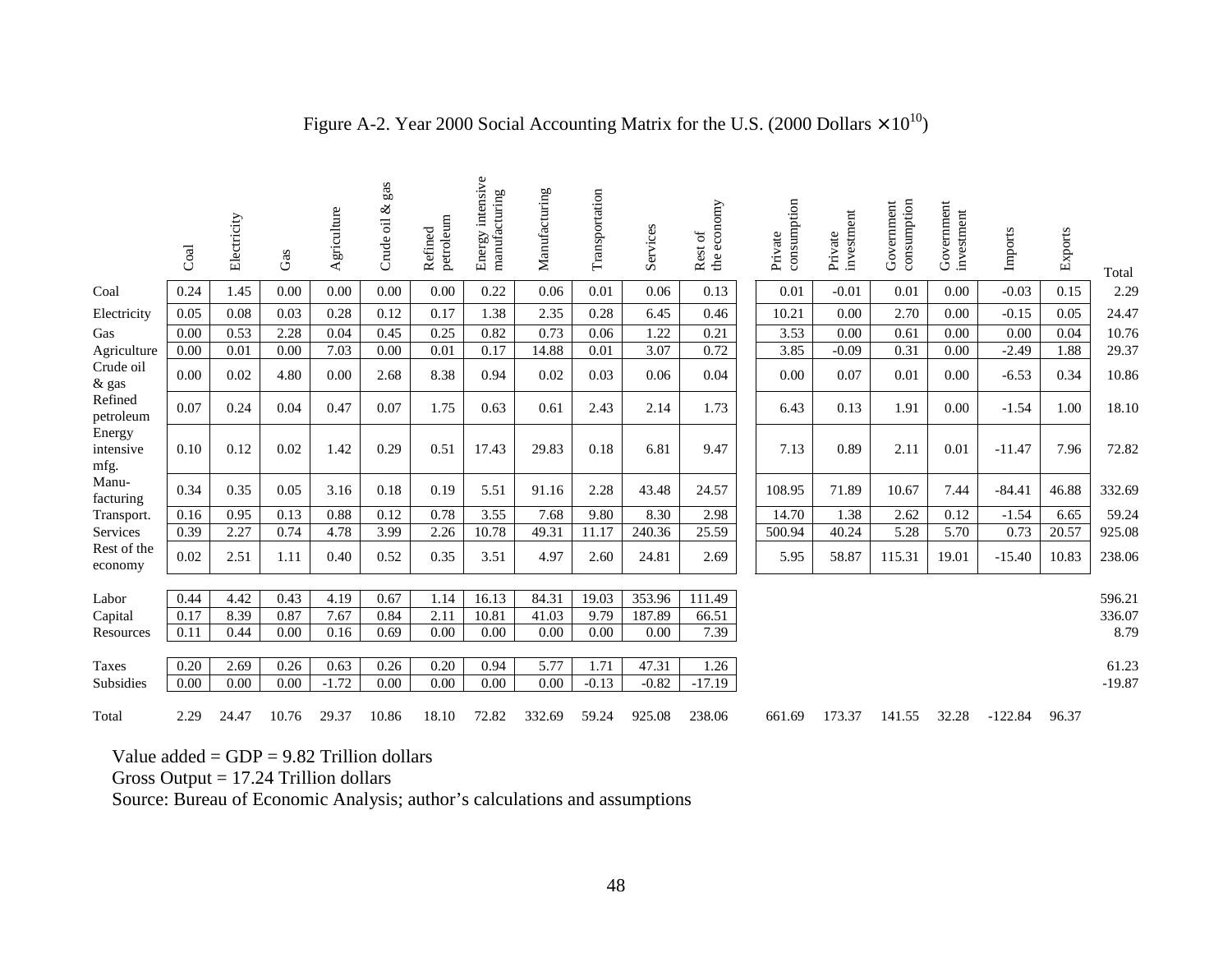| Broad CGE model sectors ( <i>i</i> ) | Detailed sectors in Jorgenson dataset $(k)$                                          |
|--------------------------------------|--------------------------------------------------------------------------------------|
| Agriculture                          | Agriculture                                                                          |
| Coal                                 | Coal mining                                                                          |
| Crude oil $&$ gas                    | Crude oil & gas                                                                      |
| Natural gas                          | Natural gas                                                                          |
| Petroleum                            | Petroleum                                                                            |
| Electricity                          | Electricity                                                                          |
| Energy-intensive industries          | Paper and allied; Chemicals; Rubber & plastics; Stone, clay & Glass; Primary metals  |
|                                      | Food & allied; Tobacco; Textile mill products; Apparel; Lumber & wood; Furniture     |
| Manufacturing                        | & fixtures; Printing, publishing & allied; Leather; Fabricated metal; Non-electrical |
|                                      | machinery; Electrical machinery; Motor vehicles; Transportation equipment $\&$       |
|                                      | ordnance; Instruments; Misc. manufacturing                                           |
| Transportation                       | Transportation                                                                       |
| Services                             | Communications; Trade; Finance, insurance & real estate; Government enterprises      |
| Rest of economy                      | Metal mining; Non-metal mining; Construction                                         |

# Table 1. Industry Concordance Between CGE Model and Jorgenson Dataset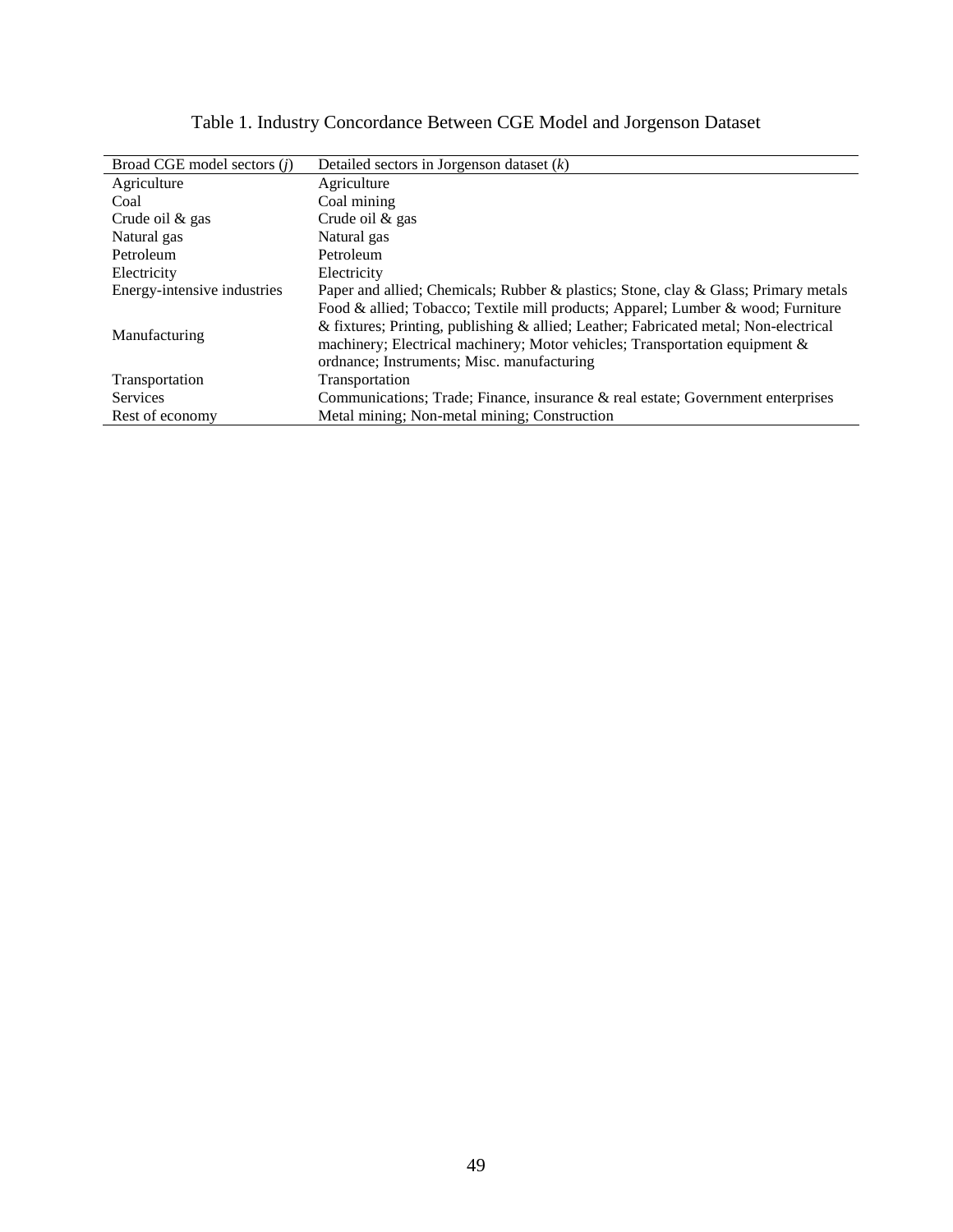| Sector                      | A.            | <b>B.</b>     | $C_{\cdot}$             | D.                         | Ε.                       |
|-----------------------------|---------------|---------------|-------------------------|----------------------------|--------------------------|
|                             | Sub-          | Sub-          | Observed                | Disembodied                | Energy share             |
|                             | Sectoral      | Sectoral      | Sectoral                | Technical                  | of aggregate             |
|                             | Structural    | Intensity     | Energy                  | Progress                   | consumption              |
|                             | Change        | Change        | Intensity               | Component                  | expenditure <sup>b</sup> |
|                             | $(\Phi'_i)^a$ | $(\Psi'_i)^a$ | $(\Phi'_i + \Psi'_i)^a$ | $(\Psi_{i,T}')^{\text{a}}$ |                          |
| Agriculture                 |               | $-1.1$        | $-1.1$                  | 0.00                       |                          |
| Coal                        |               | $-1.4$        | $-1.4$                  | $-0.08$                    | $-5.82$ °                |
| Crude oil & gas             |               | 2.9           | 2.9                     | 0.12                       |                          |
| Natural gas                 |               | 5.2           | 5.2                     | $-0.02$                    | $-1.99$                  |
| Petroleum                   |               | $-0.3$        | $-0.3$                  | 0.00                       | $-1.76$                  |
| Electricity                 |               | 0.6           | 0.6                     | 0.02                       | $-1.23$                  |
| Energy-intensive industries | $-0.2$        | $-1.8$        | $-1.9$                  | 0.07                       |                          |
| Manufacturing               | $-1.5$        | $-2.8$        | $-1.8$                  | 0.08                       |                          |
| Transportation              |               | $-1.9$        | $-1.9$                  | $-0.03$                    |                          |
| <b>Services</b>             | $-1.7$        | $-2.7$        | $-2.1$                  | 0.49                       |                          |
| Rest of economy             | $-1.2$        | $-1.7$        | $-5.3$                  | 0.04                       |                          |
| Aggregate economy           | $-0.2$        | $-1.2$        | $-1.5$                  | 0.50                       |                          |

Table 2. Average Annual Change in Sub-Sectoral Components of Energy Intensity (Percent)

<sup>a</sup> 1980-1996; <sup>b</sup> 1980-2000;  $\textdegree$  In the absence of data to further disaggregate the fuel categories in the NIPAs we attribute the rate of change in the consumption share of fuel oil and coal to coal alone.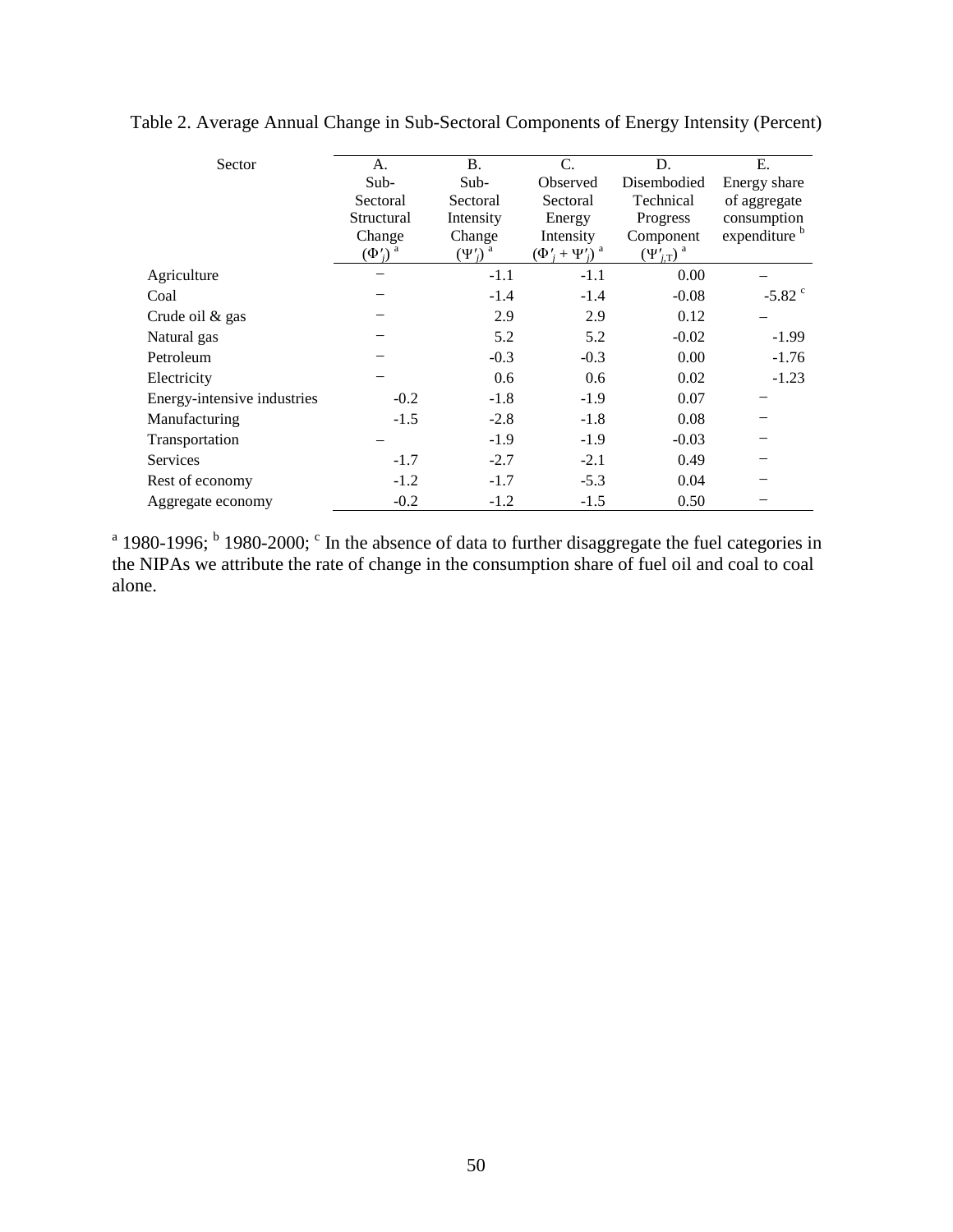|  | Table 3. Experiments with the Numerical Model |  |  |  |
|--|-----------------------------------------------|--|--|--|
|--|-----------------------------------------------|--|--|--|

| Case | Growth Rate of AEEI                                                                                               |
|------|-------------------------------------------------------------------------------------------------------------------|
|      | Industries (all industries except fossil fuel supply sectors)                                                     |
|      | None                                                                                                              |
| Н    | Average rate of 1 percent per year, applied equally across sectors                                                |
| Ш    | Average rate of sectoral energy intensity change $(\Phi' + \Psi')$ , differentiated by sector                     |
| IV   | Disembodied technical progress component of sectoral intensity change $(\Psi'_{TECH})$ , differentiated by sector |
|      | Average rate of aggregate energy intensity change in III, applied equally across sectors                          |
|      | Consumption                                                                                                       |
| (a)  | None                                                                                                              |
| (b)  | 1 percent per year                                                                                                |
| (c)  | Average annual rate of change in consumption expenditures by fuel                                                 |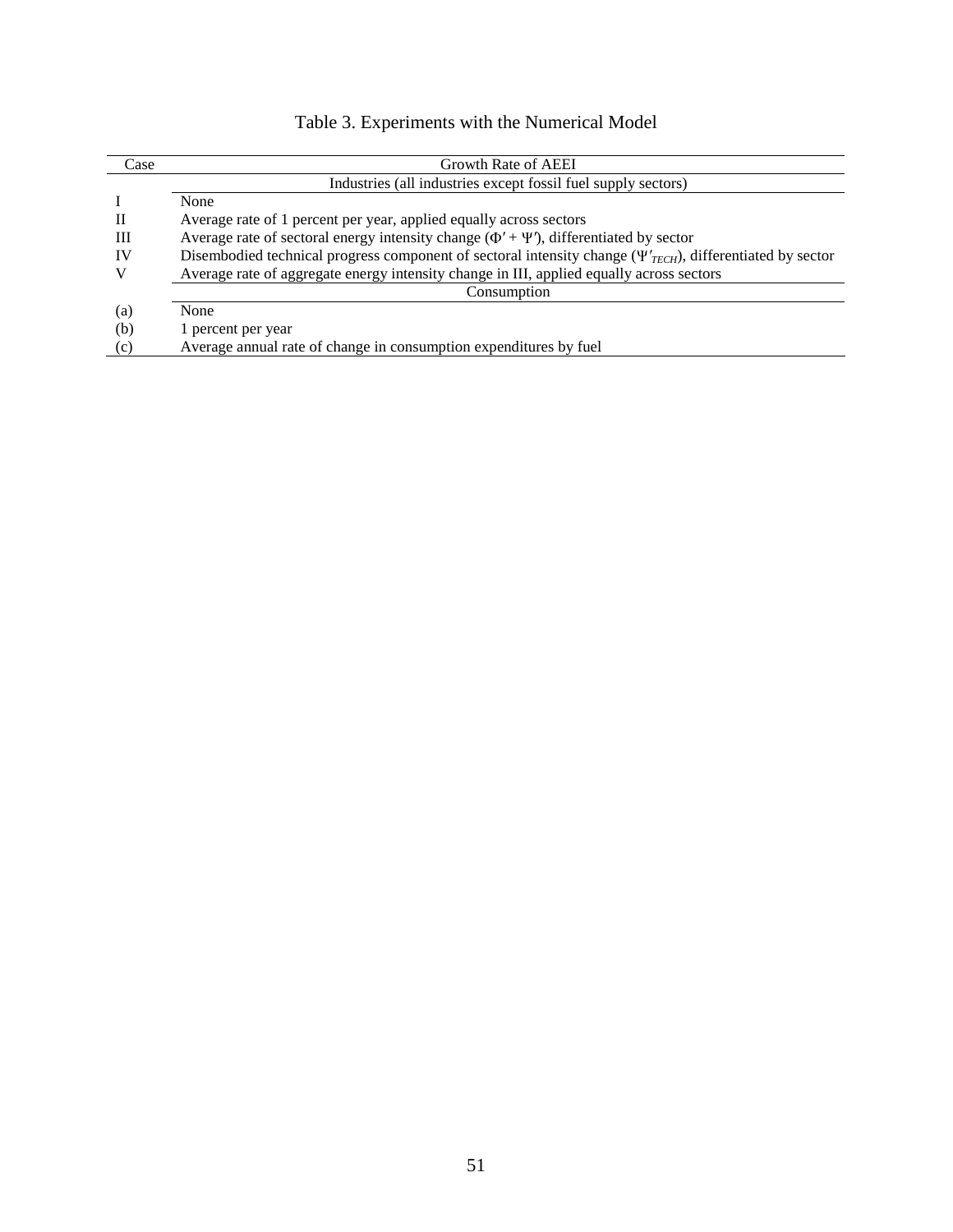| Case   | A. GDP |      |      |      | <b>B.</b> Energy Use |      |        | C. Energy Intensity |        |      | D. CO <sub>2</sub> Emissions |      |  |  |
|--------|--------|------|------|------|----------------------|------|--------|---------------------|--------|------|------------------------------|------|--|--|
|        | 2010   | 2030 | 2050 | 2010 | 2030                 | 2050 | 2010   | 2030                | 2050   | 2010 | 2030                         | 2050 |  |  |
| I(a)   | 3.5    | 3.4  | 3.3  | 3.4  | 3.2                  | 3.1  | $-0.2$ | $-0.2$              | $-0.2$ | 3.5  | 3.4                          | 3.2  |  |  |
| II(a)  | 3.6    | 3.4  | 3.3  | 2.9  | 2.8                  | 2.7  | $-0.7$ | $-0.6$              | $-0.5$ | 2.8  | 2.8                          | 2.7  |  |  |
| III(a) | 3.6    | 3.4  | 3.3  | 2.6  | 2.8                  | 2.8  | $-0.9$ | $-0.7$              | $-0.5$ | 2.7  | 2.9                          | 2.9  |  |  |
| IV(a)  | 3.5    | 3.4  | 3.3  | 3.4  | 3.3                  | 3.1  | $-0.1$ | $-0.1$              | $-0.1$ | 3.6  | 3.4                          | 3.3  |  |  |
| V(a)   | 3.6    | 3.4  | 3.3  | 3.1  | 3.0                  | 2.8  | $-0.5$ | $-0.5$              | $-0.4$ | 3.1  | 3.0                          | 2.8  |  |  |
| I(b)   | 3.6    | 3.4  | 3.3  | 3.1  | 3.0                  | 2.9  | $-0.5$ | $-0.5$              | $-0.4$ | 3.2  | 3.1                          | 3.0  |  |  |
| II(b)  | 3.6    | 3.5  | 3.3  | 2.6  | 2.5                  | 2.4  | $-1.0$ | $-0.9$              | $-0.9$ | 2.5  | 2.4                          | 2.3  |  |  |
| III(b) | 3.6    | 3.5  | 3.3  | 2.3  | 2.3                  | 2.3  | $-1.3$ | $-1.1$              | $-0.9$ | 2.4  | 2.5                          | 2.5  |  |  |
| IV(b)  | 3.6    | 3.4  | 3.3  | 3.2  | 3.1                  | 3.0  | $-0.4$ | $-0.4$              | $-0.3$ | 3.3  | 3.2                          | 3.1  |  |  |
| V(b)   | 3.6    | 3.5  | 3.3  | 2.8  | 2.7                  | 2.6  | $-0.8$ | $-0.7$              | $-0.7$ | 2.8  | 2.7                          | 2.6  |  |  |
| I(c)   | 3.6    | 3.4  | 3.3  | 2.9  | 2.9                  | 2.8  | $-0.7$ | $-0.6$              | $-0.5$ | 3.0  | 3.0                          | 2.9  |  |  |
| II(c)  | 3.6    | 3.5  | 3.3  | 2.4  | 2.3                  | 2.3  | $-1.2$ | $-1.1$              | $-1.0$ | 2.3  | 2.3                          | 2.2  |  |  |
| III(c) | 3.6    | 3.5  | 3.3  | 2.0  | 2.1                  | 2.1  | $-1.5$ | $-1.3$              | $-1.1$ | 2.1  | 2.3                          | 2.3  |  |  |
| IV(c)  | 3.6    | 3.4  | 3.3  | 3.0  | 3.0                  | 2.9  | $-0.6$ | $-0.5$              | $-0.4$ | 3.1  | 3.1                          | 3.0  |  |  |
| V(c)   | 3.6    | 3.5  | 3.3  | 2.6  | 2.5                  | 2.5  | $-1.0$ | $-0.9$              | $-0.8$ | 2.6  | 2.5                          | 2.5  |  |  |

Table 4. Simulated Average Annual Growth Rates of GDP, Energy Use, Energy Intensity and Carbon Emissions (percent)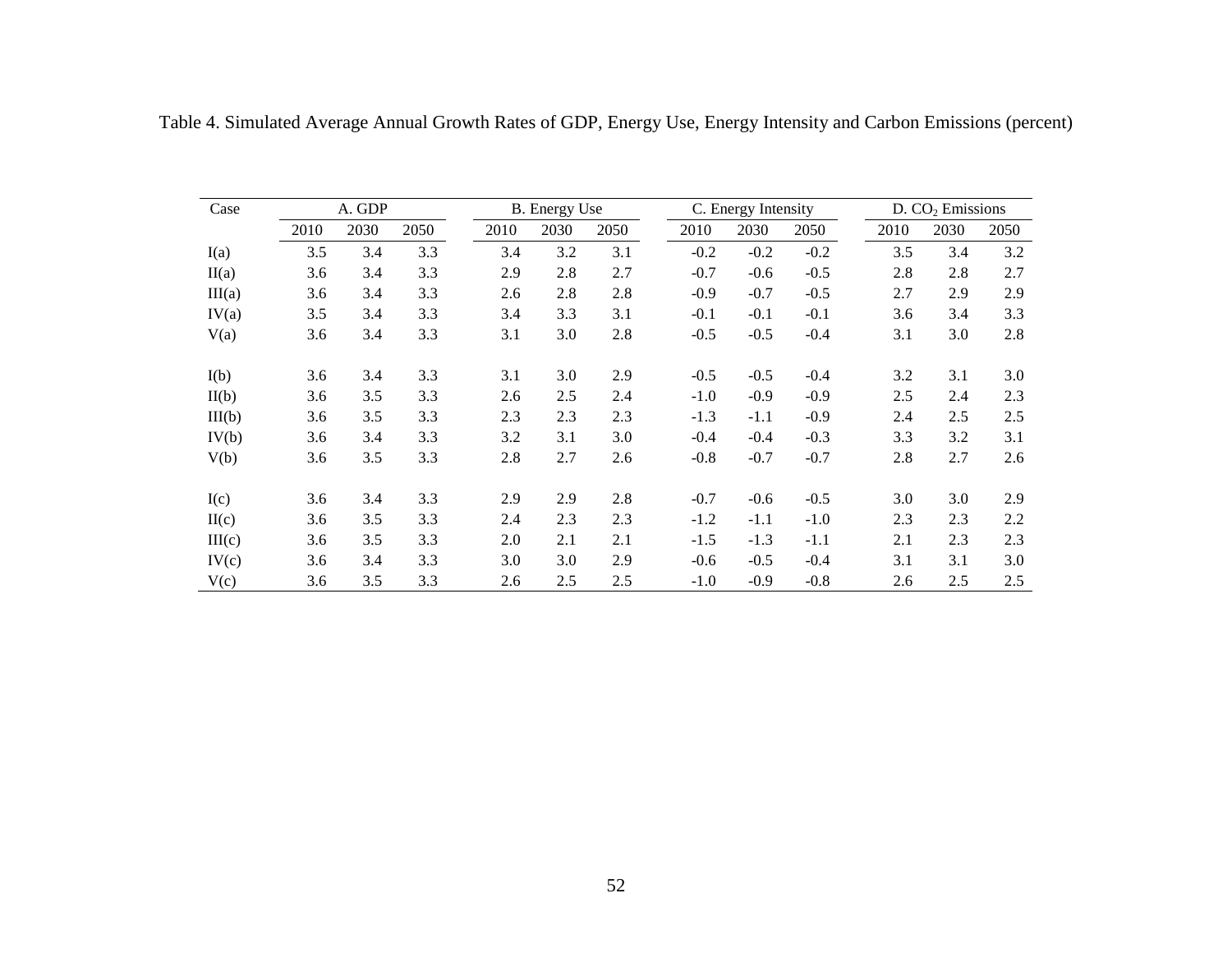| Case   | A.         | <b>B.</b> | C.        | D.              |
|--------|------------|-----------|-----------|-----------------|
|        | <b>GDP</b> | Energy    | Energy    | CO <sub>2</sub> |
|        |            | Use       | Intensity | Emissions       |
| I(a)   | 0.037      | 0.525     | $-0.900$  | 1.100           |
| II(a)  | 0.034      | 0.324     | $-0.560$  | 0.715           |
| III(a) | 0.036      | 0.271     | $-0.488$  | 0.778           |
| IV(a)  | 0.038      | 0.564     | $-0.968$  | 1.158           |
| V(a)   | 0.034      | 0.401     | $-0.687$  | 0.866           |
|        |            |           |           |                 |
| I(b)   | 0.034      | 0.401     | $-0.683$  | 0.929           |
| II(b)  | 0.033      | 0.168     | $-0.290$  | 0.501           |
| III(b) | 0.035      | 0.074     | $-0.174$  | 0.502           |
| IV(b)  | 0.035      | 0.446     | $-0.763$  | 0.996           |
| V(b)   | 0.033      | 0.258     | $-0.441$  | 0.669           |
|        |            |           |           |                 |
| I(c)   | 0.034      | 0.337     | $-0.580$  | 0.848           |
| H(c)   | 0.034      | 0.083     | $-0.158$  | 0.387           |
| III(c) | 0.036      | 0.034     | $-0.127$  | 0.373           |
| IV(c)  | 0.035      | 0.387     | $-0.666$  | 0.922           |
| V(c)   | 0.033      | 0.182     | $-0.318$  | 0.569           |

Table 5. Coefficients of Variation of Model Deviations From Historical Growth Rates <sup>a</sup>

<sup>a</sup> Coefficient of variation = 1  $(x_t - \tilde{x})$  $\overline{\widetilde{\mathbf{r}}}$  $1\left[\sum_{t=1}^{T}(x_t - \tilde{x})^2\right]$ −  $\sum_{t=1}^{T} (x_t -$ *T*  $x_{t} - \tilde{x}$ *x T*  $\frac{t-1}{t}$   $\frac{t}{t}$ , where *x* is the simulated average annual rate of change for the variable in question,  $\tilde{x}$  is the corresponding historical average rate of change from Figure 4, and  $t = \{1, \ldots, T\}$  is the number of future periods projected by the model.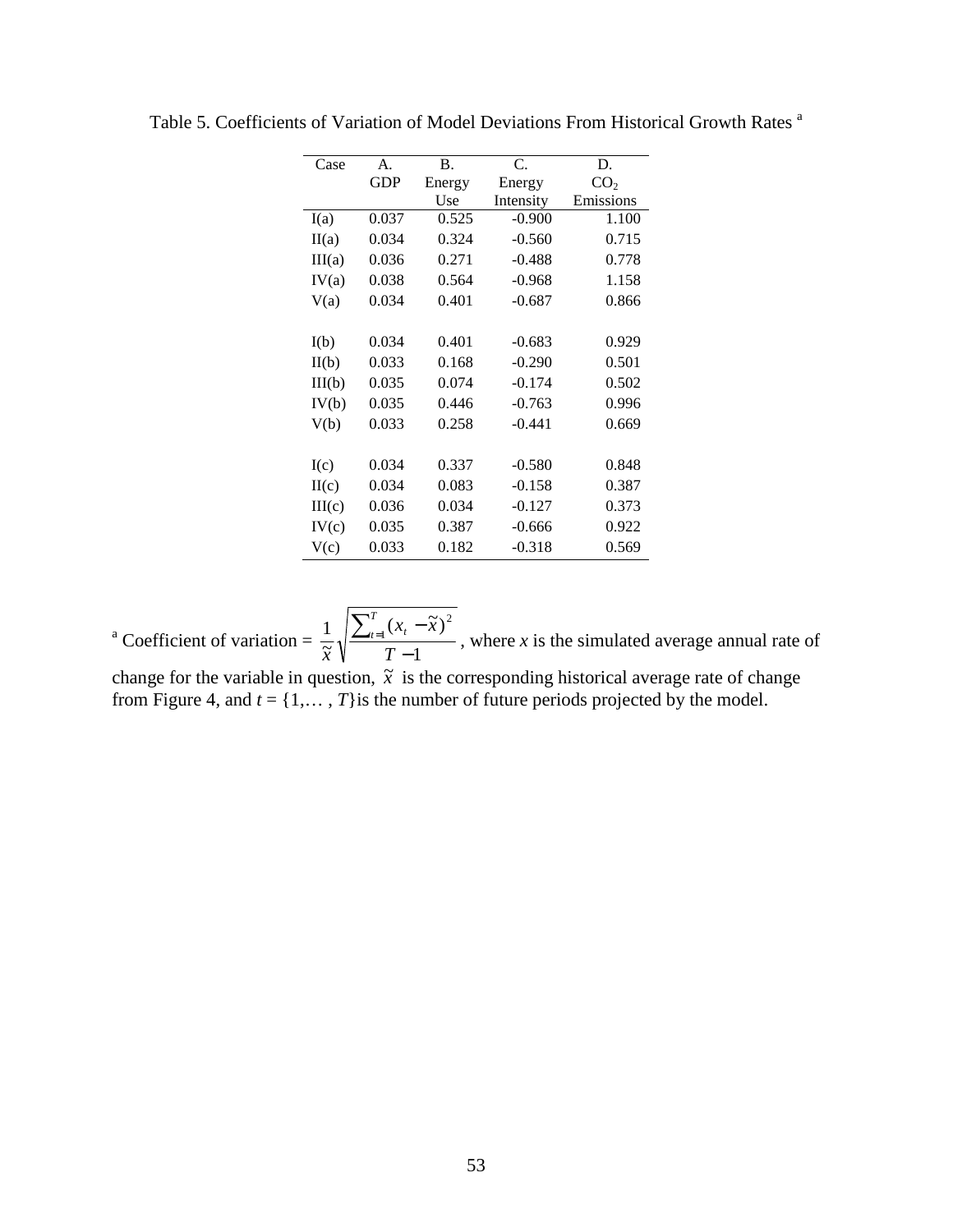| Table 6. Simulated Average Annual Growth Rates of Prices and Quantities |  |  |
|-------------------------------------------------------------------------|--|--|
|                                                                         |  |  |

|        |      |             | A. Prices | <b>B.</b> Quantities |                     |      |                            |     |     |
|--------|------|-------------|-----------|----------------------|---------------------|------|----------------------------|-----|-----|
|        | Coal | Electricity | Gas       | O <sub>il</sub>      | Energy <sup>a</sup> | Coal | Electricity $\overline{b}$ | Gas | Oil |
| I(a)   | 0.36 | $-0.43$     | 0.03      | $-0.02$              | 0.06                | 3.4  | 2.3                        | 3.3 | 3.3 |
| II(a)  | 0.09 | $-0.62$     | $-0.05$   | $-0.13$              | $-0.13$             | 2.3  | 2.8                        | 2.9 | 3.0 |
| III(a) | 0.25 | $-0.32$     | $-0.10$   | $-0.19$              | $-0.06$             | 3.0  | 1.7                        | 2.9 | 2.8 |
| IV(a)  | 0.39 | $-0.43$     | 0.05      | $-0.01$              | 0.08                | 3.6  | 2.4                        | 3.4 | 3.4 |
| V(a)   | 0.20 | $-0.55$     | $-0.02$   | $-0.09$              | $-0.06$             | 2.8  | 2.7                        | 3.1 | 3.1 |
|        |      |             |           |                      |                     |      |                            |     |     |
| I(b)   | 0.30 | $-0.43$     | $-0.02$   | $-0.09$              | 0.00                | 3.2  | 2.2                        | 3.0 | 3.1 |
| II(b)  | 0.03 | $-0.62$     | $-0.13$   | $-0.22$              | $-0.20$             | 2.0  | 2.6                        | 2.5 | 2.7 |
| III(b) | 0.15 | $-0.34$     | $-0.19$   | $-0.30$              | $-0.15$             | 2.5  | 1.5                        | 2.4 | 2.4 |
| IV(b)  | 0.34 | $-0.43$     | $-0.01$   | $-0.07$              | 0.03                | 2.5  | 1.5                        | 2.4 | 2.4 |
| V(b)   | 0.14 | $-0.55$     | $-0.09$   | $-0.17$              | $-0.13$             | 2.5  | 2.5                        | 2.7 | 2.9 |
|        |      |             |           |                      |                     |      |                            |     |     |
| I(c)   | 0.29 | $-0.43$     | $-0.06$   | $-0.13$              | $-0.03$             | 3.1  | 2.2                        | 2.7 | 3.0 |
| II(c)  | 0.02 | $-0.62$     | $-0.18$   | $-0.28$              | $-0.24$             | 1.9  | 2.6                        | 2.2 | 2.5 |
| III(c) | 0.13 | $-0.34$     | $-0.24$   | $-0.38$              | $-0.20$             | 2.4  | 1.5                        | 2.0 | 2.2 |
| IV(c)  | 0.33 | $-0.42$     | $-0.04$   | $-0.11$              | 0.00                | 3.3  | 2.2                        | 2.8 | 3.0 |
| V(c)   | 0.13 | $-0.55$     | $-0.13$   | $-0.22$              | $-0.16$             | 2.4  | 2.5                        | 2.4 | 2.7 |

for Armington Energy Commodities (percent)

<sup>a</sup> Quantity-weighted average of coal, electricity, natural gas and petroleum prices; <sup>b</sup> Primary electricity (nuclear and renewables) only.